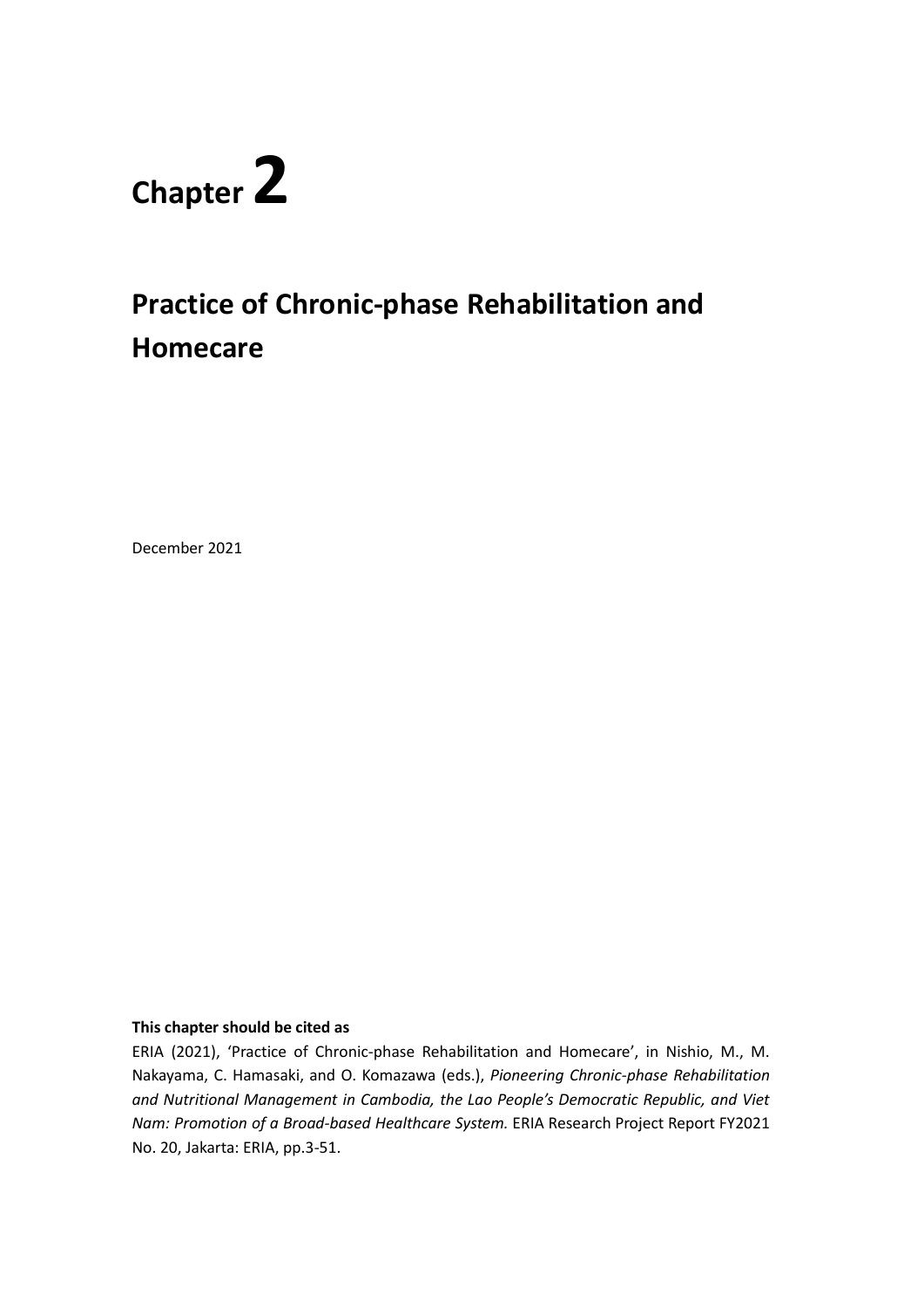## Chapter 2

### Practice of Chronic-phase Rehabilitation and Homecare

#### **2.1. Effect of chronic-phase rehabilitation**

The extent and timing of post-stroke functional recovery differ between individual patients. However, marked recovery in function is observed within a few weeks of onset due to the improvement in cerebral oedema, the recovery of blood circulation in the penumbra, and brain plasticity. Rehabilitation plays an important role in this function recovery, and early intervention has been demonstrated to enable the maximisation of plastic reorganisation in the motor area (Barbay et al., 2006).

The recovery in function is said to reach a plateau at 4–6 months after onset, but the increase in efficiency of synaptic transmission induced by training (training-induced synaptic strengthening) is thought to sustain the strengthening of functions beyond 6 months (Swayne et al., 2008).

Patients with chronic-phase hemiplegia show improvement in muscle strength in the leg on the affected side (Ada, Dorsch, and Canning, 2006) and gait-related indices through leg muscle strengthening training and gait training (Dean, Richards, and Malouin, 2000; Marigold et al., 2005; Salbach et al., 2005). In addition, there are reports that suggest home-visiting rehabilitation to be more effective than outpatient rehabilitation (Young and Forster, 1992). However, the superiority and inferiority of these types of rehabilitation vary between reports (Lincoln et al., 2004).

In recent years, there have been reports that have investigated the improvement in function for patients with chronic stroke through neutral stem cell implantation (Kalladka et al., 2016), and meta-analysis on the effect of robotics in rehabilitation which revealed that the addition of training using robots in occupational therapy led to significant improvements in activities of daily living (ADL) and the motor function of the arm (Mehrholz et al., 2018) and that the addition of training using robots in physical therapy did not lead to significant improvements in the gait speed or 6-minute walking distance, but did significantly increase walking independence (Lang et al., 2016). There is a lot of research being reported regarding this methodology.

With respect to quantitative response, the effect of task-specific training in the arm paralysis of patients with chronic stroke and hemiplegia could not be confirmed. However, intervention by rehabilitation based on community life is expected to slow the exacerbation of the disorder and encourage improvement in ADL and improvement in the instrumental activities of daily living (Pang et al., 2005; Outpatient Service Trialists, 2004; 2003). These findings suggest that tasks for rehabilitation should be set based on the activities of living and social roles, and the quality of the rehabilitation should be ensured rather than increasing the amount of training without considering the patient's background and movement in daily life.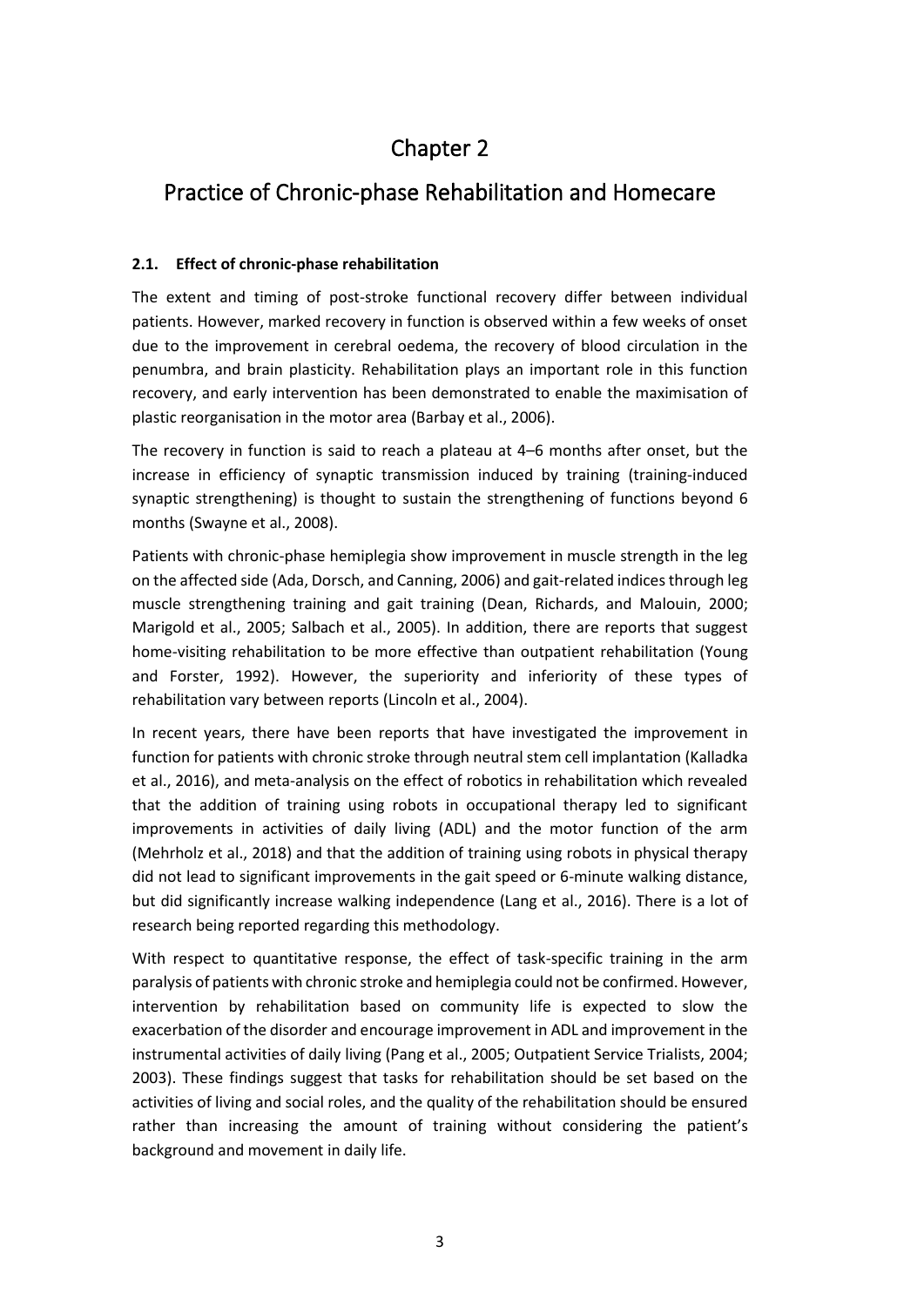#### **2.2. Survey of the needs of chronic-phase rehabilitation and care of patients and family**

#### **(1) Subjects**

Amongst patients who were admitted and treated in Cambodia (Sunrise Japan Hospital Phnom Penh), the Lao PDR (Mittaphab Hospital), and Viet Nam (Viet Duc University Hospital) between August 2018 and August 2019, 30 patients from each country diagnosed with apoplexy or head injuries and were dependent on care (modified Rankin Scale ≥ 4 at discharge) were targeted.

#### **(2) Method**

Basic information on those dependent on care was collected, and questionnaire on care for the primary caregiver was conducted.

Data on the following items were collected: age, gender, name of disease, and hospitalised duration for basic information; Barthel Index (BI) at admission, BI at discharge, and modified Rankin Scale (mRS) at discharge for the evaluation during hospitalisation; and the severity (mRS) 2–3 months after discharge. In the questionnaire survey conducted for the primary caregivers, questions regarding the current situation of care, the burden on the primary caregiver, and any needs related to caregiving were asked about (Table 2.1).

Regarding the methodology, information during hospitalisation was collected from hospital medical charts. For the questionnaire survey for primary caregivers, explanation was provided to them about the survey, and the response to the questionnaire was collected during the outpatient rehabilitation or home-visit rehabilitation. For the cases that did not receive outpatient rehabilitation or home-visit rehabilitation, information was collected by video telephone or telephone.

|       | (i) Basic information                    |                                                                                       |  |  |  |
|-------|------------------------------------------|---------------------------------------------------------------------------------------|--|--|--|
|       | <b>Question content</b>                  | Choices                                                                               |  |  |  |
| $i-1$ | Relationship of the primary<br>caregiver | Husband; wife; grandparent; sibling; child;<br>grandchild; relative; non-relative     |  |  |  |
| $i-2$ | Age of primary caregiver                 | Age                                                                                   |  |  |  |
| $i-3$ | Number of caregivers                     | 1; 2; 3; 4 or more                                                                    |  |  |  |
| $i-4$ | Use of assistive device                  | Bed; wheelchair; cane; shower chair;<br>handrail; none (multiple answers<br>accepted) |  |  |  |

|  | Table 2.1. Survey on rehabilitation and caregiving: questionnaire content |
|--|---------------------------------------------------------------------------|
|  |                                                                           |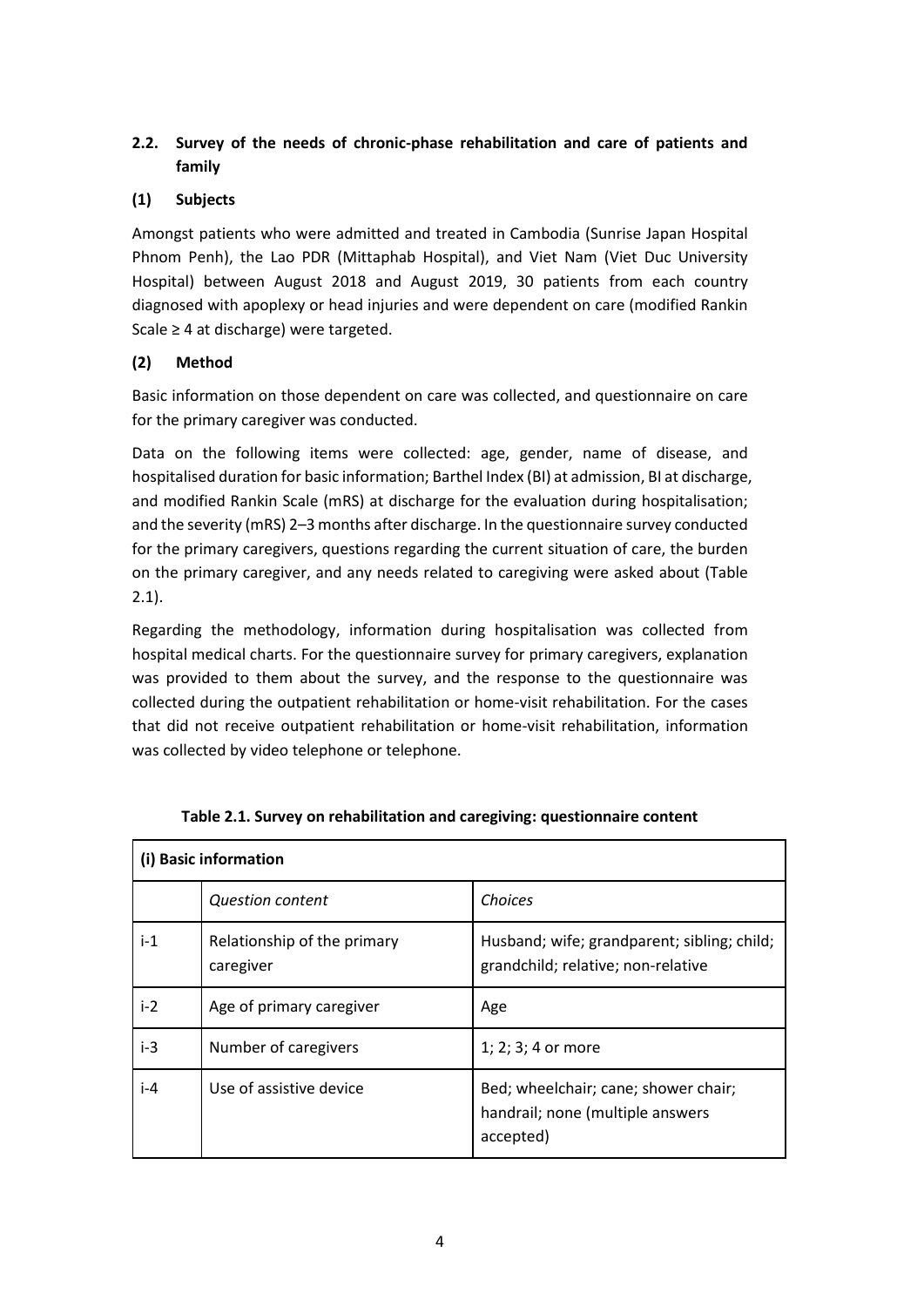| $i-5$   | Motive of primary caregiver<br>regarding caregiving                       | I want to provide care because the person<br>is family; whichever is fine; I want<br>someone from outside to do it.                                                        |
|---------|---------------------------------------------------------------------------|----------------------------------------------------------------------------------------------------------------------------------------------------------------------------|
|         | (ii) Content of caregiving and the amount of care                         |                                                                                                                                                                            |
|         | <b>Question content</b>                                                   | Choices                                                                                                                                                                    |
| $ii-1$  | What care is currently performed by<br>the primary caregiver?             | Meal assistance; excretion assistance;<br>changing clothes; bathing/sponge bath;<br>transfer; walking; medication/suction;<br>communication (multiple answers<br>accepted) |
| $ii-2$  | What is the total time spent for<br>providing care per day?               | 1–2 hours; within half a day; half a day;<br>more than half a day; almost a whole day<br>constantly.                                                                       |
| $ii-3$  | Is care provided at night?                                                | Yes or No                                                                                                                                                                  |
|         | (iii) Feelings of burden in caregiving                                    |                                                                                                                                                                            |
|         | <b>Question content</b>                                                   | Choices                                                                                                                                                                    |
| $iii-1$ | Do you feel a burden in caregiving?                                       | Yes or No                                                                                                                                                                  |
| $iii-2$ | Assistance is needed, and there is a<br>physical burden.                  | Yes or No                                                                                                                                                                  |
| iii-3   | I feel physical fatigue due to<br>caregiving.                             | Yes or No                                                                                                                                                                  |
| iii-4   | I can't provide assistance due to the<br>severe condition of the patient. | Yes or No                                                                                                                                                                  |
| iii-5   | There is a mental burden due to<br>difficulties in communication.         | Yes or No                                                                                                                                                                  |
| iii-6   | The primary caregiver cannot be<br>refreshed due to caregiving.           | Yes or No                                                                                                                                                                  |
| $iii-7$ | I can't afford time for myself.                                           | Yes or No                                                                                                                                                                  |
| iii-8   | Financial difficulties due to the<br>caregiver not being able to work.    | Yes or No                                                                                                                                                                  |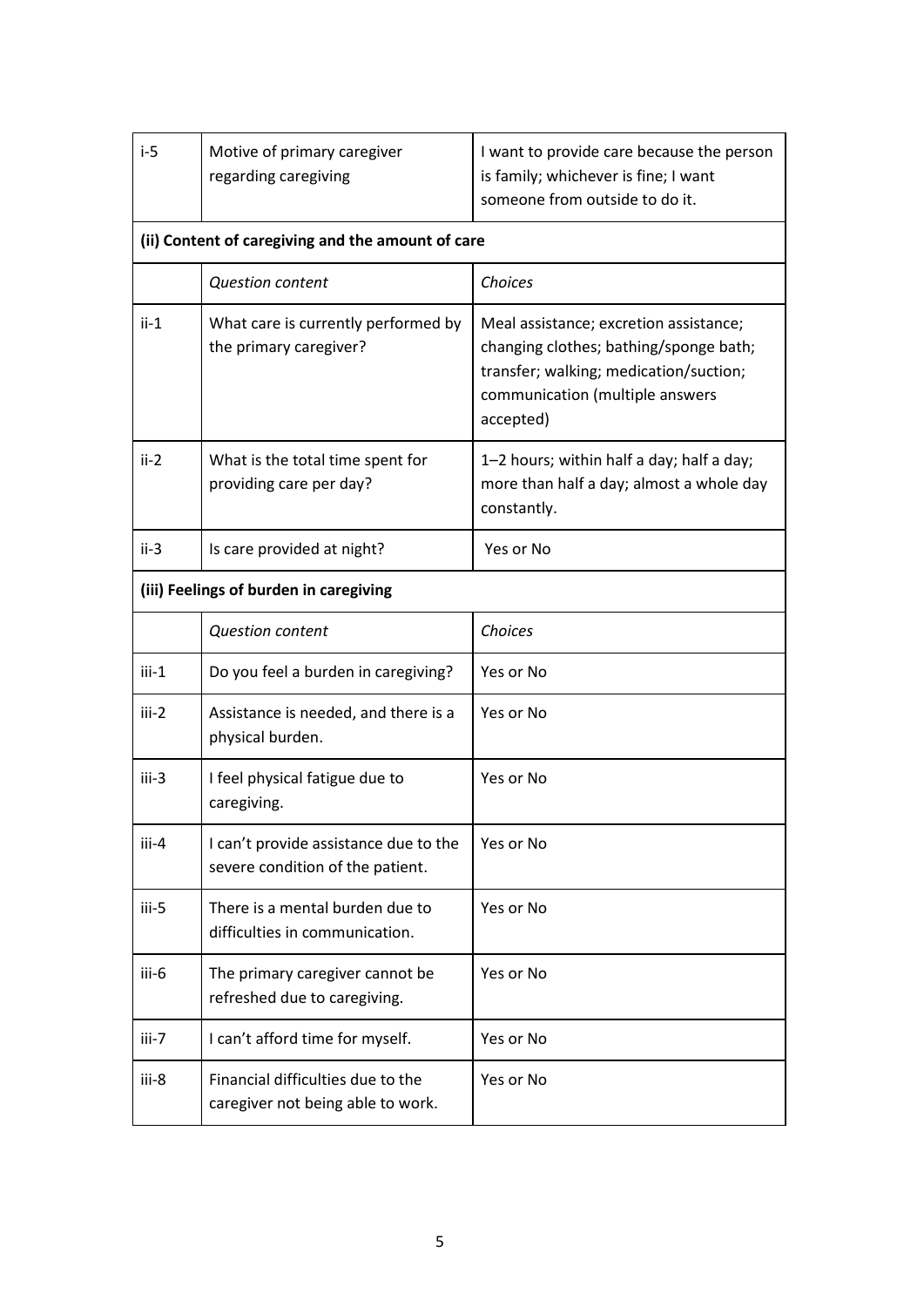| iii-9    | Financial difficulties because I can't<br>work due to caregiving | Yes or No                                                                                                                                                                                                                                |
|----------|------------------------------------------------------------------|------------------------------------------------------------------------------------------------------------------------------------------------------------------------------------------------------------------------------------------|
|          |                                                                  |                                                                                                                                                                                                                                          |
| $iii-10$ | Economic burden due to treatment<br>costs.                       | Yes or No                                                                                                                                                                                                                                |
|          | (iv) Services wanted                                             |                                                                                                                                                                                                                                          |
|          | <b>Question content</b>                                          | Choices                                                                                                                                                                                                                                  |
| $iv-1$   | Where would you like care services<br>to be carried out?         | Home-visit care service, visit a social<br>welfare facility service, hospitalisation<br>service                                                                                                                                          |
| $iv-2$   | Service wanted                                                   | Nursing services (bedsore care,<br>medication management), care service<br>(care such as sponge bath), rehabilitation,<br>entertainment such as travel, food service<br>(prepared in consideration of food style<br>and nutrition, etc.) |

Source: Authors.

#### **(3) Results**

#### **1) Basic information of the care dependent**

In Cambodia and the Lao PDR, only stroke patients were taken as the respondents of this survey, whilst in Viet Nam, head injury patients were dominant. The average number of hospitalisation days was almost the same for the study countries at approximately 1 week. At the time of survey, more than half of the patients had a disability to a moderate degree (Table 2.2).

|                   | Cambodia                       | Lao PDR                         | <b>Viet Nam</b>                                                  |
|-------------------|--------------------------------|---------------------------------|------------------------------------------------------------------|
| Age               | 62.8±10.2                      | $60.1 \pm 12.1$                 | $45.0 \pm 15.8$                                                  |
| Sex (male/female) | 16/14                          | 14/16                           | 23/7                                                             |
| Diagnosis         | Infarction 23<br>Haemorrhage 7 | Infarction 16<br>Haemorrhage 14 | Haemorrhage 5<br><b>Traumatic brain</b><br>injury 22<br>Tumour 3 |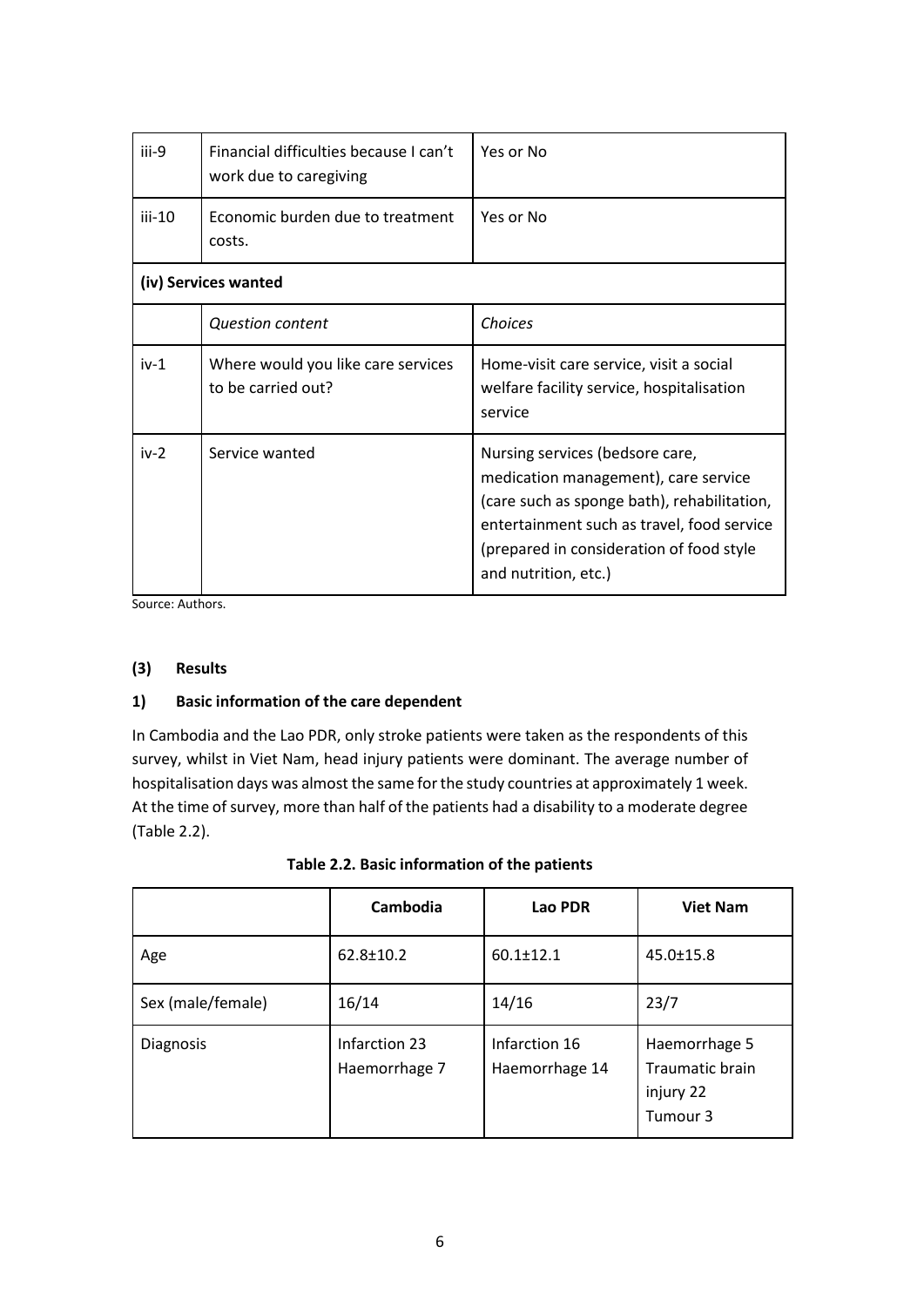| Length of stay in hospital<br>(days)       |                                                                                              | $8.1 + 3.9$                 | $6.7 + 4.5$                           | $8.4 \pm 6.0$                                                          |
|--------------------------------------------|----------------------------------------------------------------------------------------------|-----------------------------|---------------------------------------|------------------------------------------------------------------------|
| <b>Barthel Index</b><br>(at admission)     |                                                                                              | $22.1 \pm 17.1$             | $14.3 \pm 12.7$                       | 2.0±5.5                                                                |
| <b>Barthel Index</b><br>(at discharge)     |                                                                                              | 30.0±20.2                   | $23.5 \pm 15.3$                       | $19.0 \pm 19.3$                                                        |
| Severity<br>(at discharge)                 | mRS <sub>3</sub><br>mRS4<br>mRS <sub>5</sub>                                                 | 3<br>15<br>12               | 0<br>16<br>14                         | $\Omega$<br>5<br>25                                                    |
| Severity<br>(at the time of<br>the survey) | mRS0<br>mRS <sub>1</sub><br>mRS <sub>2</sub><br>mRS <sub>3</sub><br>mRS4<br>mRS <sub>5</sub> | 0<br>0<br>4<br>6<br>13<br>7 | 0<br>6<br>8<br>8<br>$\mathbf{1}$<br>7 | $\mathbf{0}$<br>$\mathbf{0}$<br>$\Omega$<br>$\overline{2}$<br>11<br>17 |

Note: The number after the mark '±' indicates standard deviations. Source: Authors.

#### **2) Care questionnaire results**

#### *Questionnaire (i). Basic information of the primary caregiver*

The concept that families should provide care even in cases with sequelae of serious disease is mainstream in all three countries. Regarding the relationship between the care dependent and primary caregiver, the family occupied a dominant position amongst the respondents (Figure 2.1). Regarding the number of caregivers, more than half of the respondents in Cambodia and the Lao PDR answered two or more. However, in Viet Nam, the results were 1–2 persons (Figure 2.3). Regarding the use of assistive devices, there was a higher use ratio of equipment related to transfer, such as canes, in Cambodia. In the Lao PDR and Viet Nam, there was a higher use ratio of equipment for less-active patients, such as beds and wheelchairs (Figure 2.4).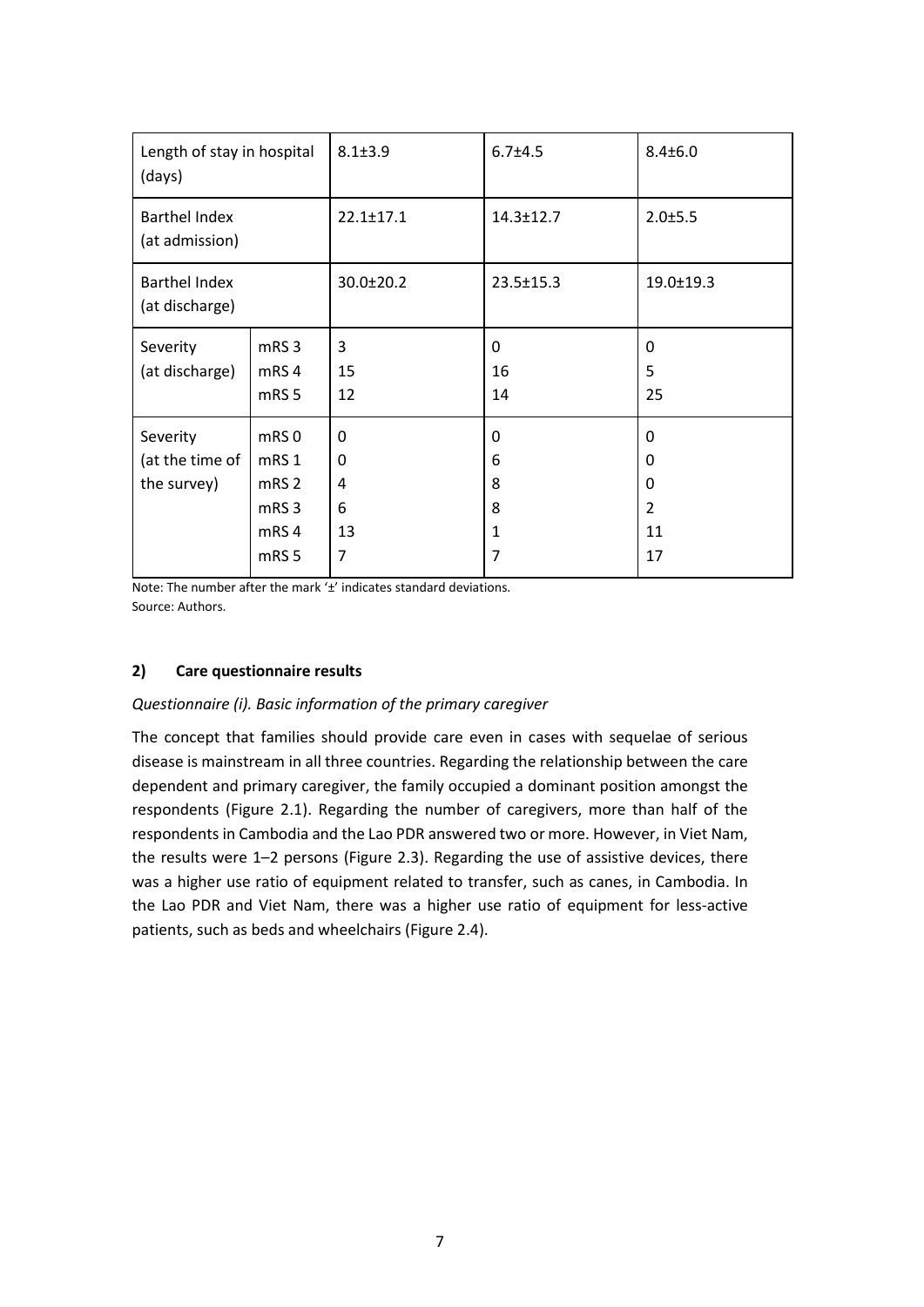

# **Figure 2.2. Age of the primary caregiver**





Cambodia Lao PDR Viet Nam

Source: Authors. Source: Authors.

#### **Figure 2.3. Number of caregivers [N=30]**

**Figure 2.1. Relationship between the care recipient and the primary caregiver**



 $\blacksquare$  1  $\blacksquare$  2  $\blacksquare$  3  $\blacksquare$  More than 4





Bed Wheelchair Cane Shower chair Handrail

Source: Authors. Source: Authors.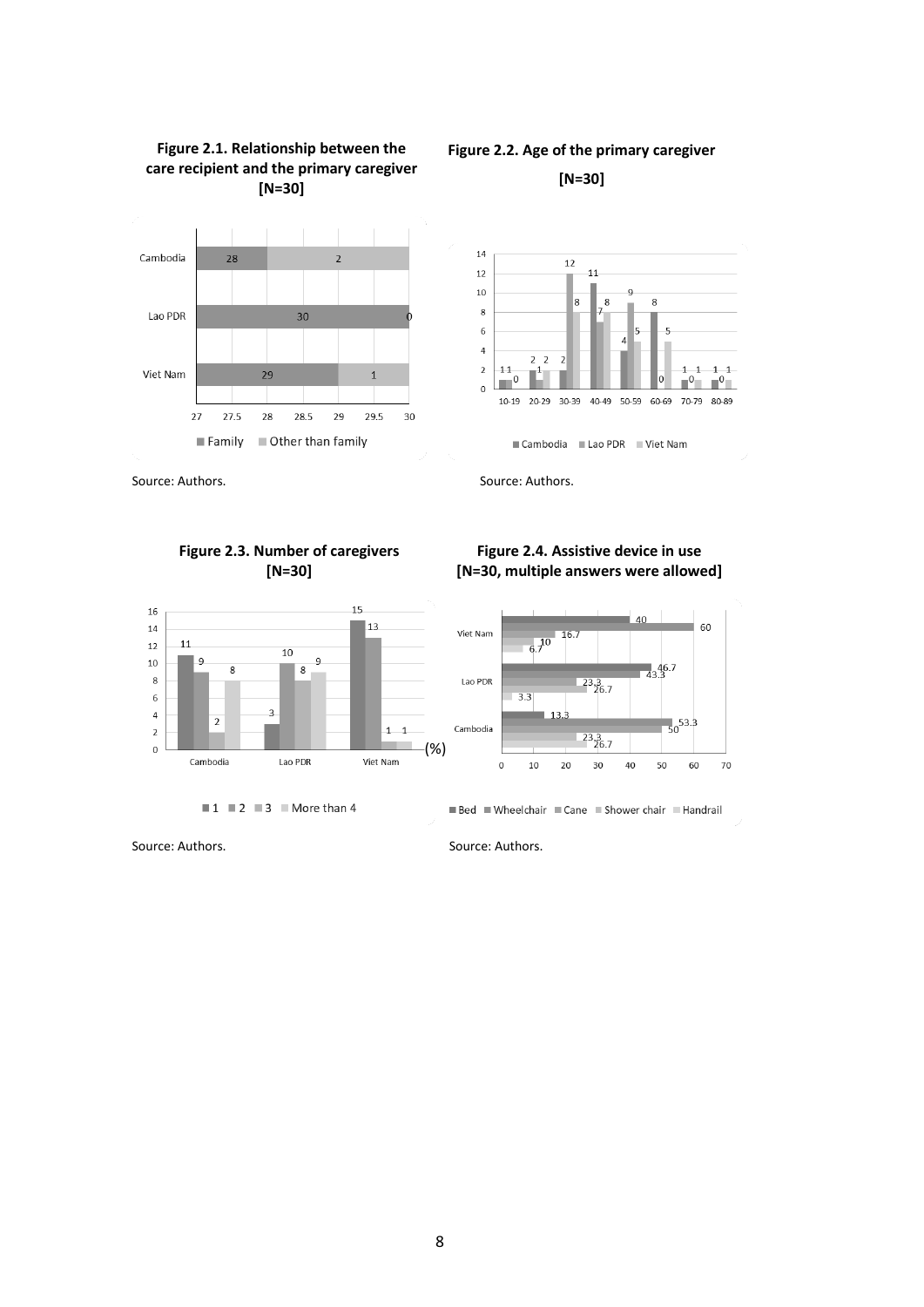

**Figure 2.6. Motive of main caregiver** 

### **Figure 2.5. Ongoing care and rehabilitation services**

#### *Questionnaire (ii). Types and time of care provided*

Many types of care for the activities of daily living were provided, such as changing clothes, bathing, and toilet activities, which were common in all three countries. In the Lao PDR, the majority of caregivers spent their time on caregiving from almost the whole day, including at night. In Cambodia, the implementation frequency of care for eating, an activity that is easily acquired even in severely ill patients, was lower (Figures 2.6, 2.7, and 2.8). Arranging the activities of daily living (ADLs) from the easiest to the hardest, the order would be dining, dressing, defecation/urination control, changing clothes, transferring, toileting, walking, bathing, and climbing the stairs. The low frequency of assistance in dining suggests that the patients and their families are able to live without over-assistance.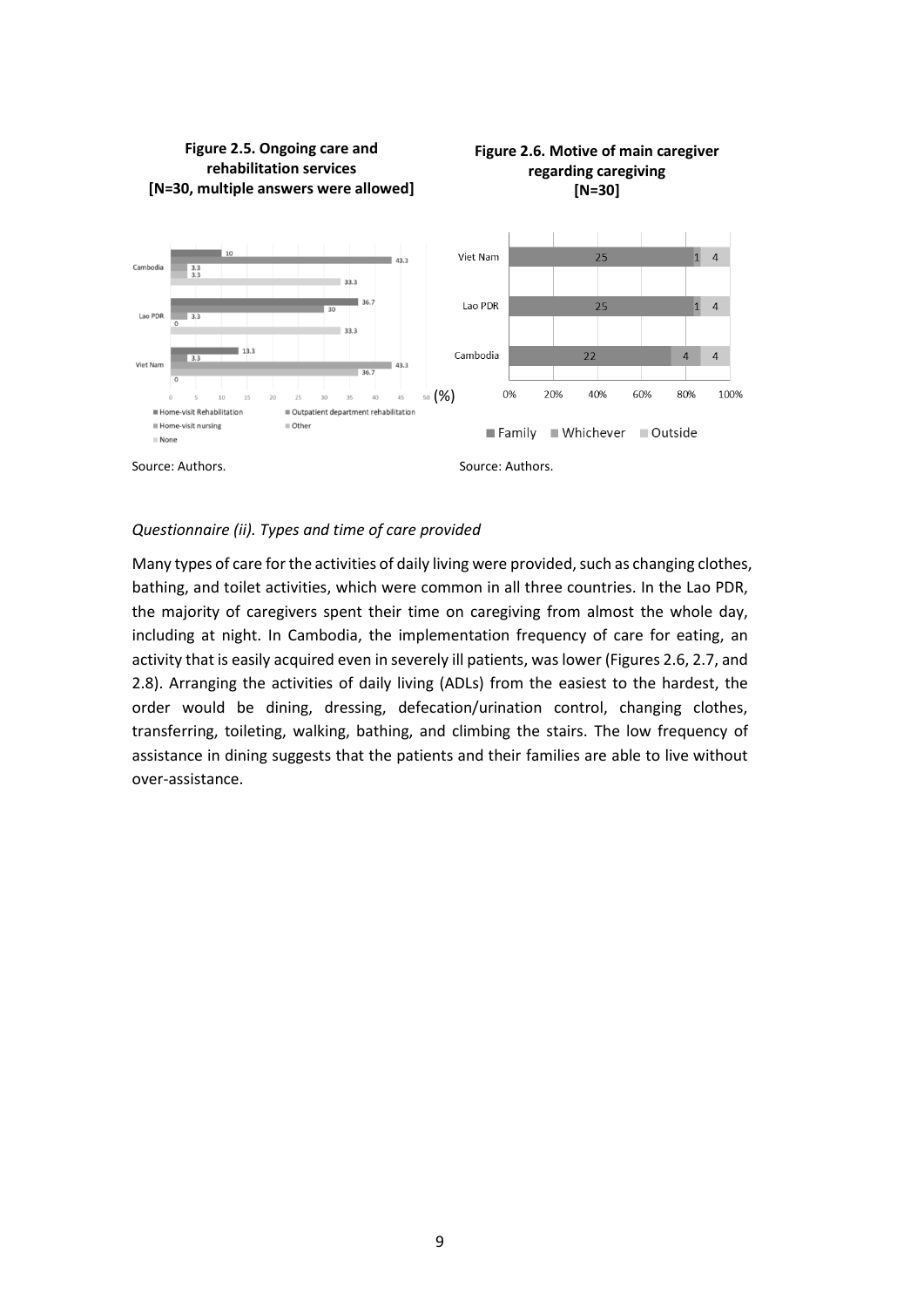





**Viet Nam** 



Source: Authors.

#### **Figure 2.8. Time spent providing caregiving [N=30]**





#### **Figure 2.9. Is care provided at night? [N=30]**



 $\blacksquare$  Ongoing  $\blacksquare$  None

Source: Authors. Source: Authors.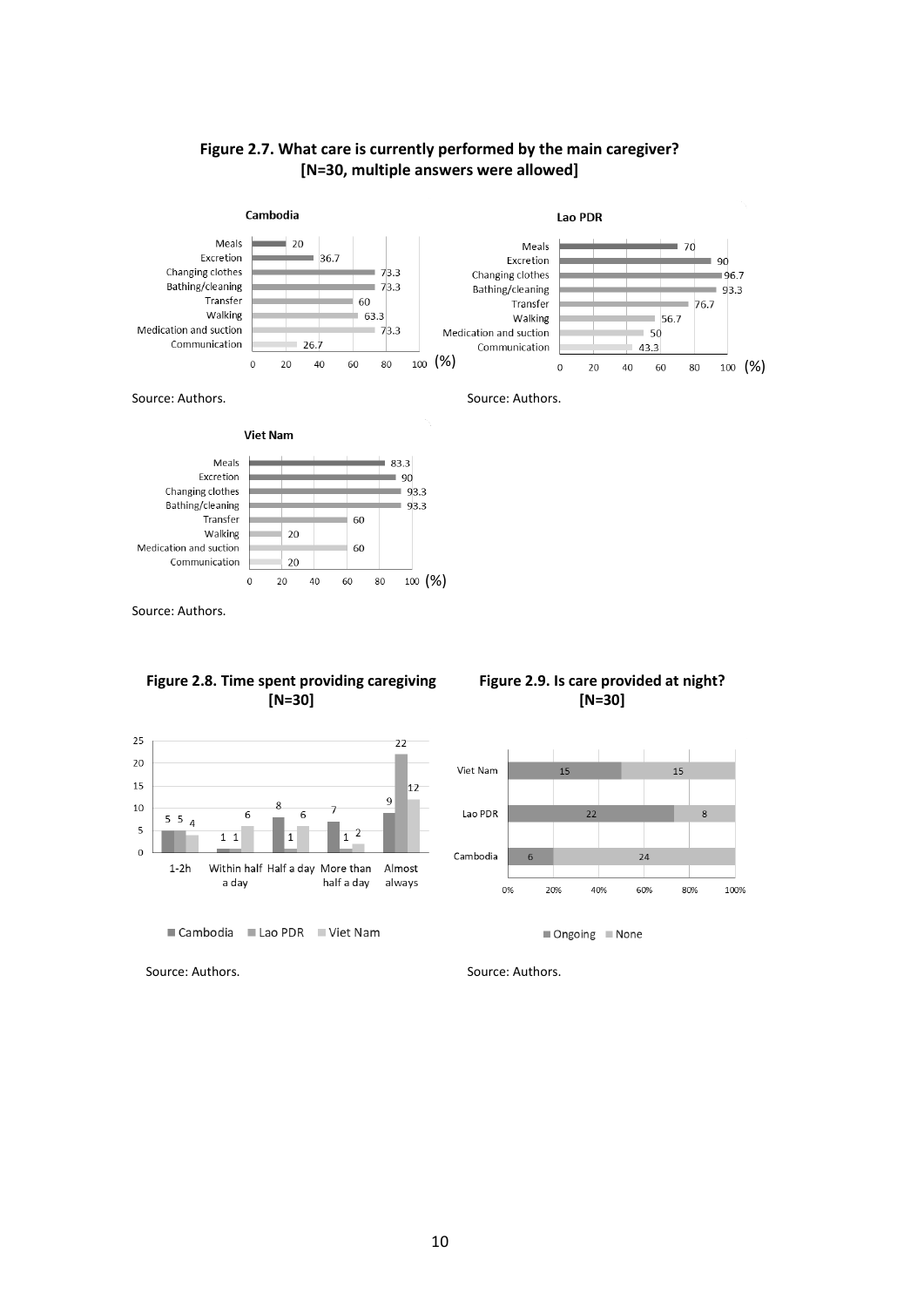#### *Questionnaire (iii). Feelings of burden in caregiving*

Regarding the burden of caregiving, many primary caregivers tended to complain of the physical and economic burden more than the mental burden.



#### **Figure 2.10. Feelings of burden in caregiving [N=30, multiple answers were allowed]**

Source: Authors. Source: Authors.

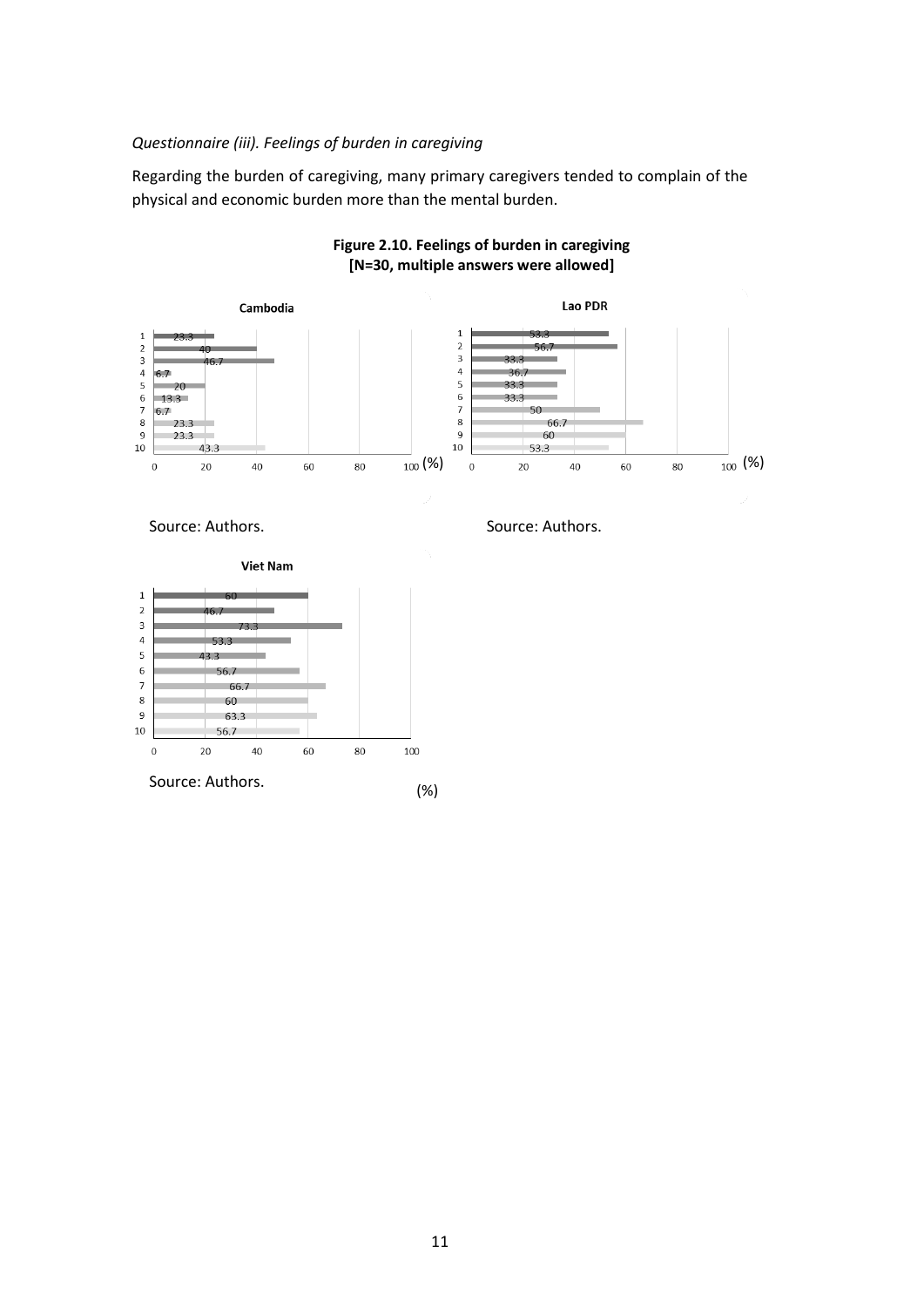#### *Questionnaire (iv). Services wanted*

The need for home rehabilitation was high, and so was the need for rehabilitation.



#### **Figure 2.11. Service wanted [N=30, Multiple answers were allowed]**

Source: Authors. Source: Authors.

#### **(4) Summary**

In accordance with the characteristics of the targeted facilities in the three countries, and because only severe cases with mRS4-5 at discharge were targeted, more than half of the patients needed care even 1 month after leaving acute-phase hospitals. Respondents in all three countries reported that care should be provided by the family. On the one hand, mental distress tended to be low even in cases where constant care was provided, but on the other hand, cases with heavy economic burden due to time-consuming care and limited opportunities to work were also observed.

Regarding patients discharged from Sunrise Japan Hospital Phnom Penh, Cambodia, and their families, a tendency for a higher rate of assistive device use and a lower burden in caregiving, including less caregiving at night, were observed. Regarding patients discharged from Mittaphab Hospital, Lao PDR, and their families, care was provided by more persons than the other two countries, and the time spent on caregiving, including night care, was longer. Regarding patients discharged from Viet Duc University Hospital, Viet Nam, most of them had only one or two caregivers, and outside services, such as home-visiting nurses, were used to reduce the burden. In the Lao PDR and Viet Nam, more support was provided for dressing, bathing including sponge baths, and feeding than in Cambodia.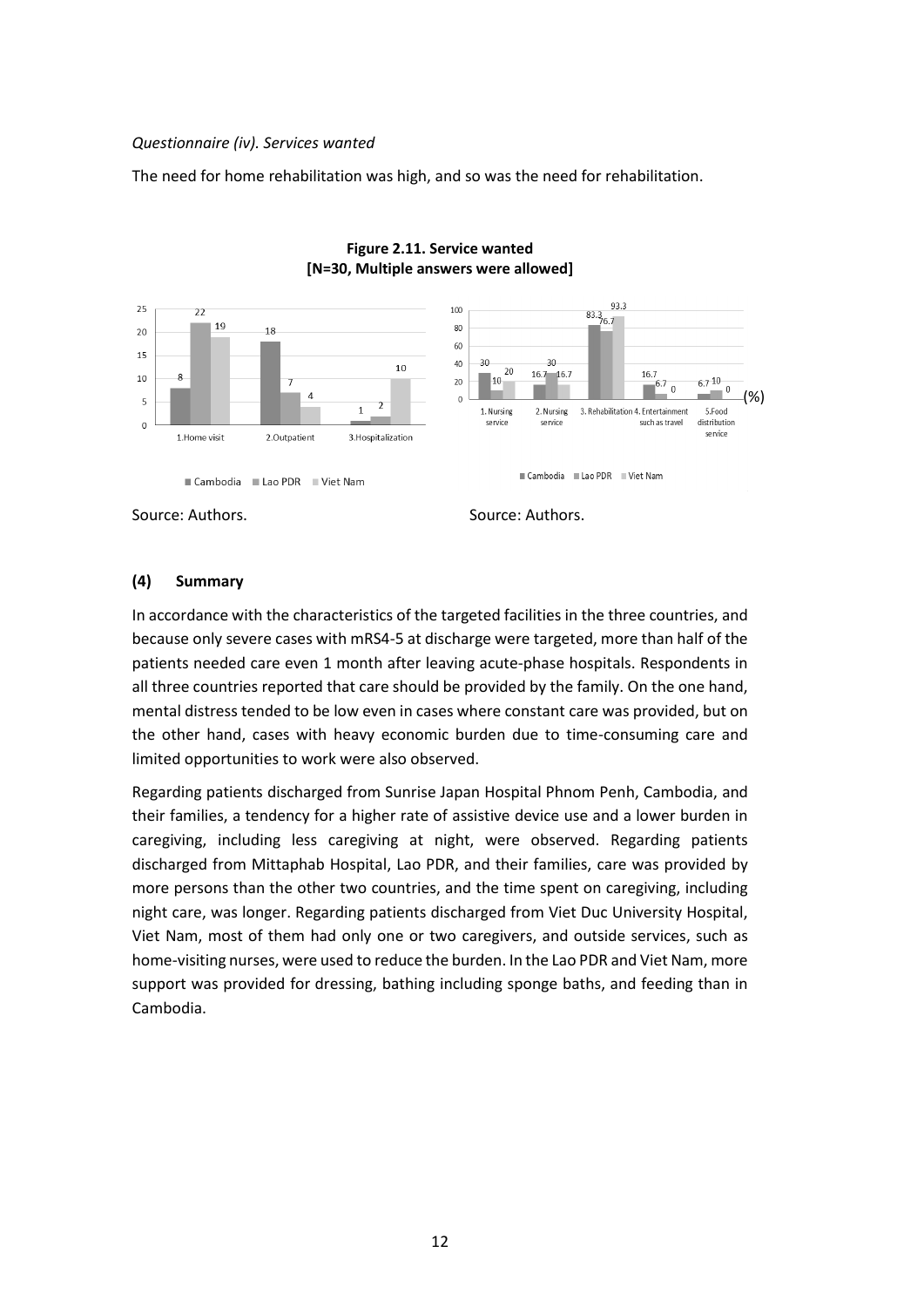#### **2.3. Field survey on current practices of chronic-phase rehabilitation**

To understand the actual situation of chronic-phase rehabilitation in Cambodia, the Lao PDR, and Viet Nam, we visited several hospitals that provide services for chronic-phase rehabilitation. Before our visits to hospitals, we obtained the permission with the cooperation of the ministries of health and related hospitals. We also visited pharmacies in the cities where the hospitals are located, to ask the availability of some equipment required for chronic-phase rehabilitation.

#### **2.3.1. Cambodia**

#### **1) Rehabilitation professionals in Cambodia**

Training for physical therapists began in 1987 at the Technical School for Medical Care (hereinafter referred to as TSMC). Currently, 15 students are enrolled each year. The school provides two courses: a three-year course for an associate degree and an additional two-year course for a bachelor's degree. Both curricula have lectures and clinical training. Cambodia does not have a national exam system for the qualification of physical therapists, but the graduates of the TSMC are automatically granted with the national qualification. There are no training facilities for occupational therapists or speech language pathologists (SLPs) in Cambodia. Physical therapists are expected to play various roles in Cambodia, such as in hospitals, physical therapist training schools, rehabilitation centres, facilities for persons with disabilities, private clinics, and soccer teams. In hospitals, physical therapists can be found in most national and provincial hospitals, but only few physical therapists can be found in regional hospitals and health centres. Since the establishment of the TSMC in 1994 until 2017, approximately 460 students have graduated, which makes 3 physical therapists per 100,000 population in Cambodia. Amongst them, only about 230 certified physical therapists practice physical therapy. As much as 60% of physical therapists working at referral hospitals do not practice physical therapy but engage in jobs other than rehabilitation for the following reasons: (1) lack of awareness of the necessity and importance of rehabilitation amongst medical staff, especially doctors, in referral hospitals; (2) lack of financial resources of referral hospitals to employ even a few rehabilitation staff; and (3) prioritisation of the employment of staff engaged in medical care, such as doctors or nurses, rather than physical therapists.<sup>1</sup>

#### **2) Field survey**

#### **a. Basic information of the visited province**

Kratie Province is located approximately 260 km northeast of Phnom Penh. The area of the province is 11,094 km<sup>2</sup> and the population is 339,756 (Council for the Development of Cambodia, 2013). Kratie Province has one provincial referral hospital with 150 beds, 2 referral hospitals, 30 health centres, and 14 health posts. As for medical professionals, 37

<sup>1</sup> Information provided by Many San, General Secretary of Cambodia Physical Therapist Association.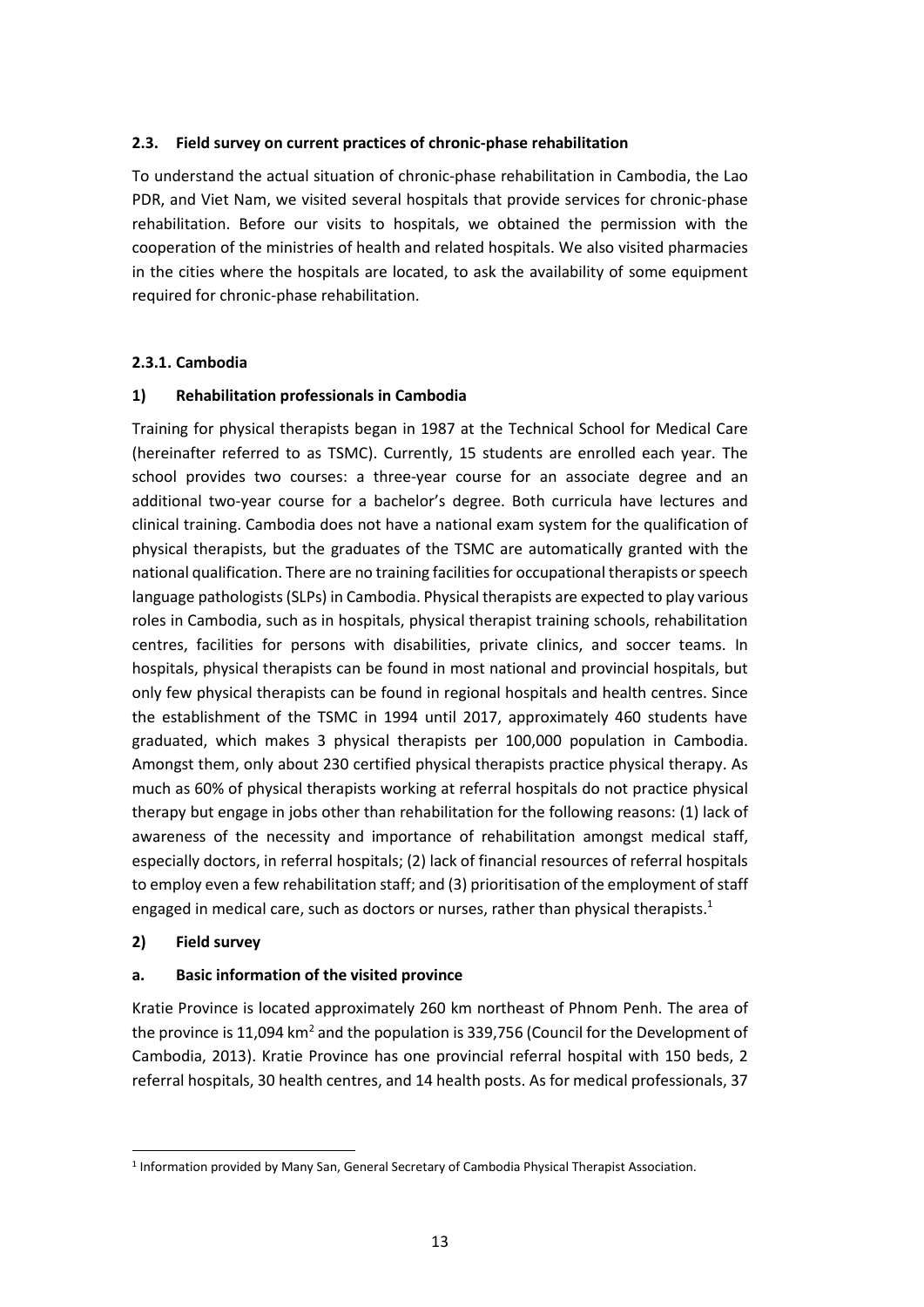physicians, 145 primary nurses, 186 secondary nurses, 134 primary midwives, and 114 secondary midwives work in the province.

#### **b. Kratie Referral Hospital**

The hospital was established in the 1950s, supported by France. Its bed capacity is 150, and the average bed occupancy rate is 96%. The hospital has the following departments: emergency, pharmacy, examination, rehabilitation, internal medicine, surgery, obstetrics and gynaecology, paediatrics, ophthalmology, otorhinolaryngology, and dentistry. It is equipped with an operating room, X-ray, and ultrasound scan. The total number of staff is 118, including 15 physicians (12 specialised physicians, 13 general physicians), 1 dentist, 5 medical assistants, 2 pharmacists, 42 nurses, 23 midwives, 1 accountant, 3 physical therapists, 3 prosthetists, and others. Table 2.3 shows the diagnoses and illnesses of outpatients and inpatients of Kratie Referral Hospital.

| Outpatients (20,006 cases in total) |                | Inpatients (11,567 cases in total) |       |
|-------------------------------------|----------------|------------------------------------|-------|
| <b>General diseases</b>             | 1,563          | <b>Traffic accidents</b>           | 1,253 |
| Respiratory diseases                | 244            | Respiratory diseases               | 942   |
| Ophthalmology                       | 363            | General diseases                   | 783   |
| <b>Diabetes</b>                     | 698            | Obstetrics and gynaecology         | 322   |
| Infectious diseases                 | 231            | Infectious diseases                | 367   |
| Otorhinolaryngology diseases        | 156            | High blood pressure                | 289   |
| Dermatology                         | 80             | Otorhinolaryngology                | 188   |
| High blood pressure                 | 25             | Ophthalmology                      | 163   |
| <b>Traffic accidents</b>            | 9              | <b>Diabetes</b>                    | 79    |
| Obstetrics and gynaecology          | $\overline{2}$ | Stroke                             | 70    |

**Table 2.3. Diagnoses of patients at Kratie Referral Hospital in 2018**

Source: Interviews of hospital staff by the authors.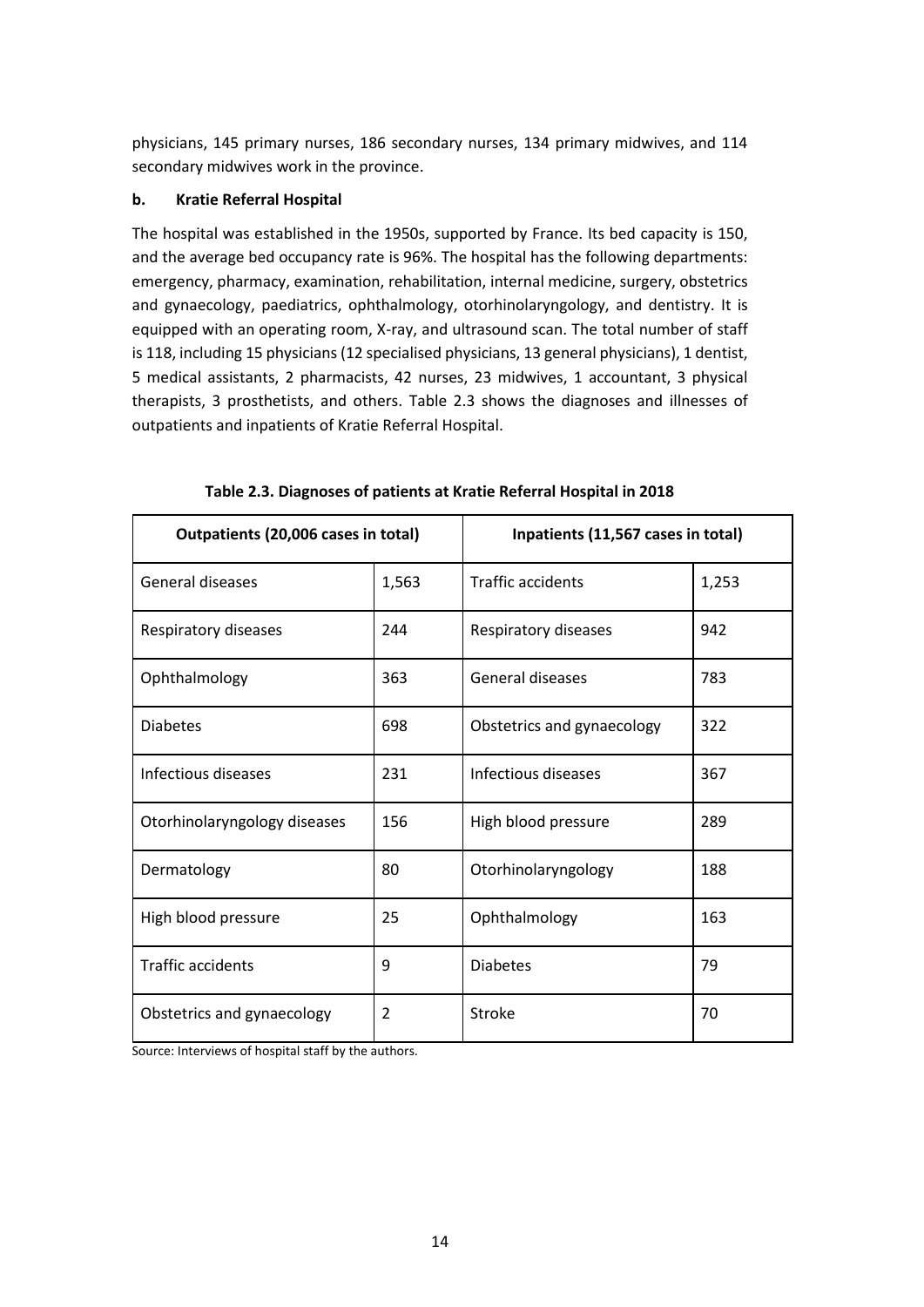#### Resources and services of chronic-phase rehabilitation in Kratie Referral Hospital

#### i. Personnel assignment

Three physical therapists and three prosthetists work in this hospital. Physical therapists are expected not only to provide rehabilitation services but also to support nurses. At the beginning of 2018, rehabilitation services were provided to approximately 35 outpatients each month. However, the priority of their responsibility has shifted from rehabilitation services to nursing support due to the shortage of nurses. In 2019, physical therapists only take on the role of nursing assistants and do not carry out any rehabilitation, but they still provide rehabilitation services outside the hospital as private business.

#### ii. Rehabilitation rooms and equipment

In 2000, a US non-governmental organisation (NGO) established a prosthetics room and had provided rehabilitation services. However, their support was suspended due to budget limitations at the time of our visit.

This hospital also has a rehabilitation room, which was established in the outpatient ward through support from the Red Cross in 2018, and three physical therapists have been assigned. This rehabilitation room is equipped with blood pressure meters, TENS, wheelchairs, weights, floor lamps for thermotherapy, two beds (one made by a physical therapist), crutches, and balance balls, etc.

iii. Patients receiving rehabilitation services

Physical therapists provide services mainly to patients with stroke, cerebral paralysis, or orthopaedic diseases, whilst prosthetists deal with patients with amputations, arthritis, clubfoot, broken bones, infantile paralysis, and stroke.

iv. Practices

Physical therapists do not provide rehabilitation services at the hospital as their duty; however, they carry out home-visit rehabilitation, mainly range of motion exercises, for two clients a day on average as their private business. They provide services 5–7 times a week per client.

These services are carried out upon request from the patients, except paediatric cases, for which doctors prescribe physical therapy and the cost is covered by aid agencies. The price of private home-visit rehabilitation was not confirmed at the site visit, but the normal price of private rehabilitation in Cambodia is equivalent to US\$10–US\$20 per service.

The clients are mainly patients who have just completed acute care at a national hospital, provincial referral hospital, or referral hospital and have returned home, but the services are usually completed within a month. The people who are in a chronic phase, however, are mainly taken care of by family members, even if they have sequelae of stroke.

v. Capacity building of physical therapists

Physical therapists working at the hospital participate in training sessions held by the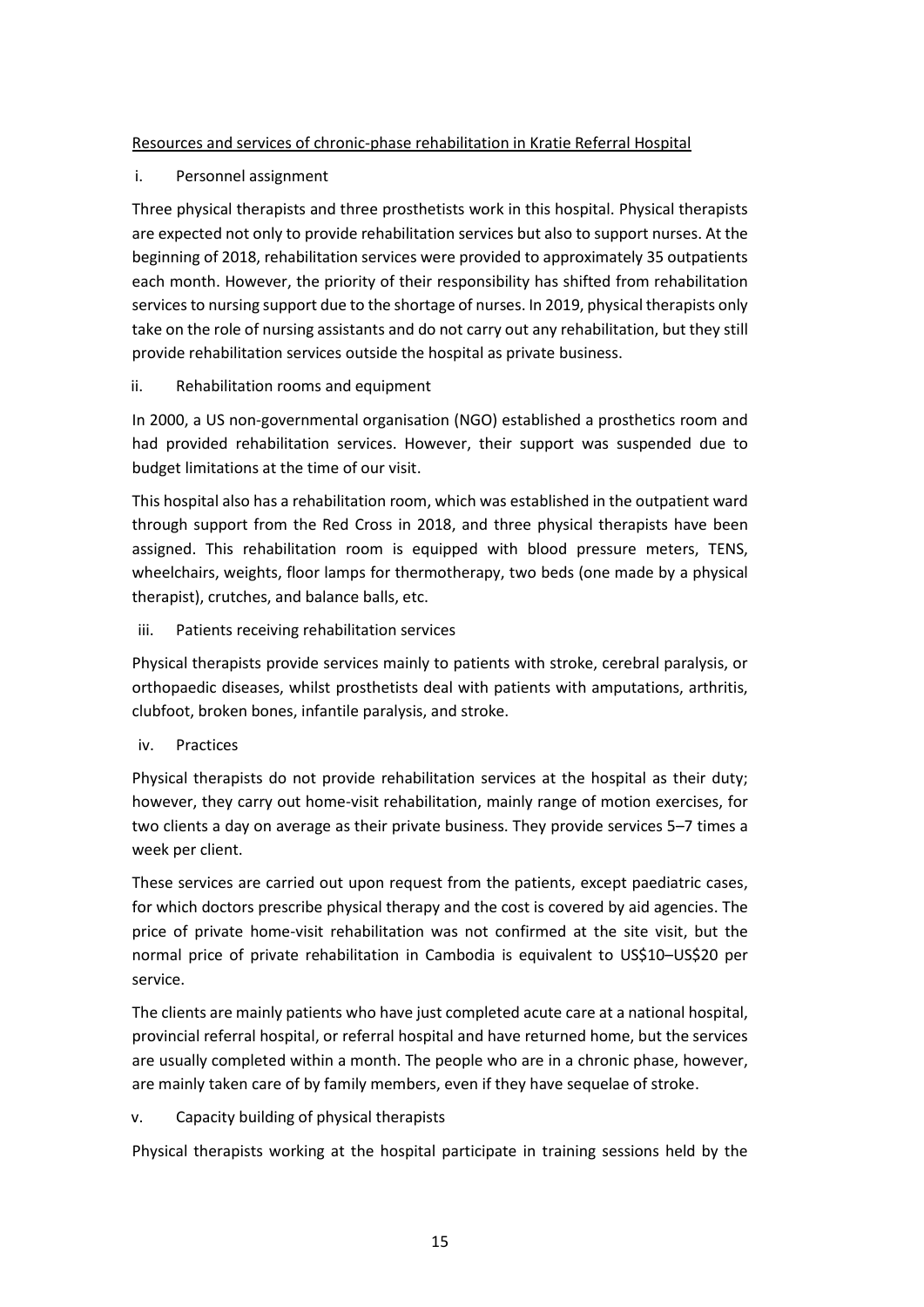Cambodia Physical Therapy Association regularly in Phnom Penh. Costs like travel expenses are often sponsored by aid agencies.

#### **c. Other services related to chronic-phase rehabilitation in Kratie Province**

In Kratie Province, assistive devices for people who need chronic-phase rehabilitation, such as wheelchairs, side canes, or pick-up walkers, are not available at local pharmacies. In cases where a physical therapist suggests that they need such devices, they are required to order them from retailers in Phnom Penh.

#### **2.3.2. Lao PDR**

#### **1) Rehabilitation professionals in the Lao PDR**

Physical therapists working in the Lao PDR can be found only in 'central hospitals' and 'provincial hospitals'. The University of Health Sciences in Vientiane is the only educational institution to create physical therapists in the country. Up to 2018, approximately 1,100 persons had graduated but only 200 persons were working as active physical therapists. At district hospitals, which are placed under central hospitals in the healthcare system of the Lao PDR, physical therapists work as nursing assistants due to a shortage of nurses.

#### **2) Field survey**

#### **a. Basic information of the visited province**

Champasak Province is the southernmost province in the Lao PDR with an area of 15,415  $km<sup>2</sup>$  and a population of 694,000 (Japan International Cooperation Agency and KOEI Research and Consulting Inc, 2017). The province has one provincial hospital with 250 beds, 9 district hospitals, 75 healthcare centres, and 53 private clinics. There are 1,621 medical personnel in total in the whole province, comprised of 615 persons at provincial hospitals, 617 persons at district hospitals, and 389 persons at healthcare centres.

Table 2.4 shows the annual numbers of outpatients and inpatients depending on the diagnosed illnesses in all the public health facilities of Champasak Province in 2018.

| <b>Outpatients</b>              |        | <b>Inpatients</b>               |        |
|---------------------------------|--------|---------------------------------|--------|
| Thyroid diseases                | 63,567 | Upper gastrointestinal diseases | 10,339 |
| Upper gastrointestinal diseases | 45,268 | Gynaecology and obstetrics      | 6,235  |
| Fever                           | 39,486 | Thyroid diseases                | 5,639  |
| Neurological diseases           | 15,333 | Diarrhoea                       | 3,638  |

| Table 2.4. Diagnoses of patients in Champasak Province in 2018 |  |  |
|----------------------------------------------------------------|--|--|
|----------------------------------------------------------------|--|--|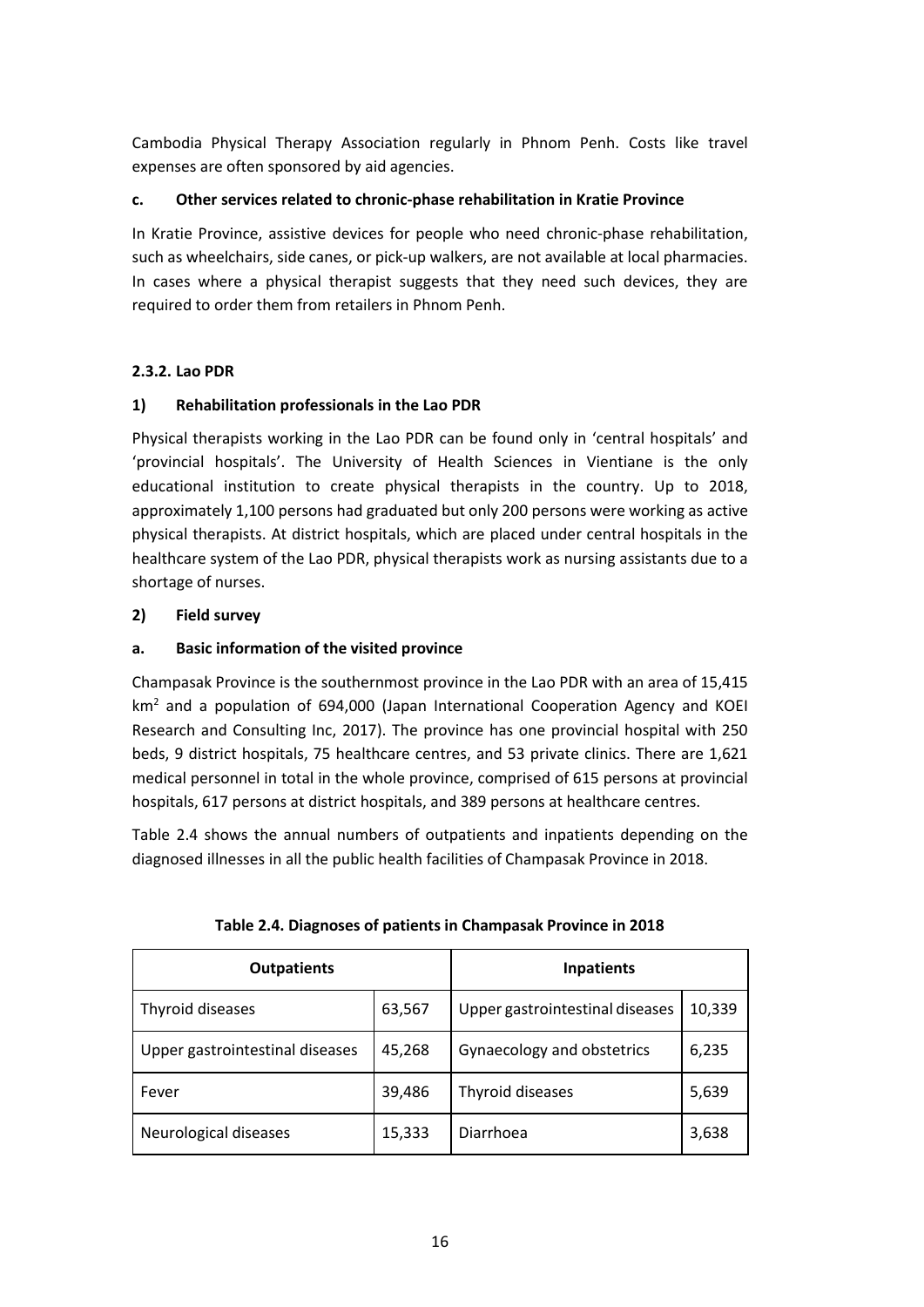| Pneumonia                               | 12,008 | Pneumonia                       | 2,308 |
|-----------------------------------------|--------|---------------------------------|-------|
| Diarrhoea                               | 11,103 | <b>Traffic accidents</b>        | 2,197 |
| Gynaecology related diseases            | 9,993  | Lower gastrointestinal diseases | 1,861 |
| Eye diseases                            | 7,317  | High blood pressure             | 1,537 |
| Otorhinolaryngology related<br>diseases | 5,897  | <b>External injuries</b>        | 1,448 |
| Lower gastrointestinal diseases         | 5,752  | Dengue fever                    | 1,234 |

Source: Interviews of hospital staff by the authors.

#### **b. Champasak Provincial Hospital**

The hospital is functioning as a referral hospital covering Champasak Province and three other surrounding provinces. The hospital has the facilities to perform operations, but most patients with severe symptoms are transferred to hospitals in Ubonratchathani and Bangkok, Thailand. 3,449 cases were transferred from district hospitals to Champasak Provincial Hospital in 2018, but patient information is not shared between hospitals. The means of transportation for patients to be transferred should be arranged by family members.

The hospital receives training students from the Champasak College of Health Science. The average length of stay in this hospital was 4 days, and the bed occupancy rate was 102% in 2018. The hospital has the following departments: emergency, outpatient, internal medicine, obstetrics and gynaecology, paediatrics, ophthalmology, otorhinolaryngology, infectious disease, dermatology, dentistry, clinical laboratory, rehabilitation, and radiology. It is equipped with an operating room, X-ray room, and ultrasound scanner. The total number of staff is 541, including 141 physicians, 181 nurses, 19 pharmacists, 15 medical laboratory technologists, 44 physicians affiliated with the administrative department, 141 contract workers and volunteers, 10 physical therapists, and 6 prosthetists. The annual number of patients was 65,558 and that of inpatients was 54,546 in 2018. According to their classification, 936 'major' operations, such as spinal surgery, surgery for fractures, etc. were carried out in 2018, whilst the number of 'intermediate' operations like appendectomies and caesarean sections was 791, and 2,496 'minor' operations, such as wound suturing, were performed in 2018.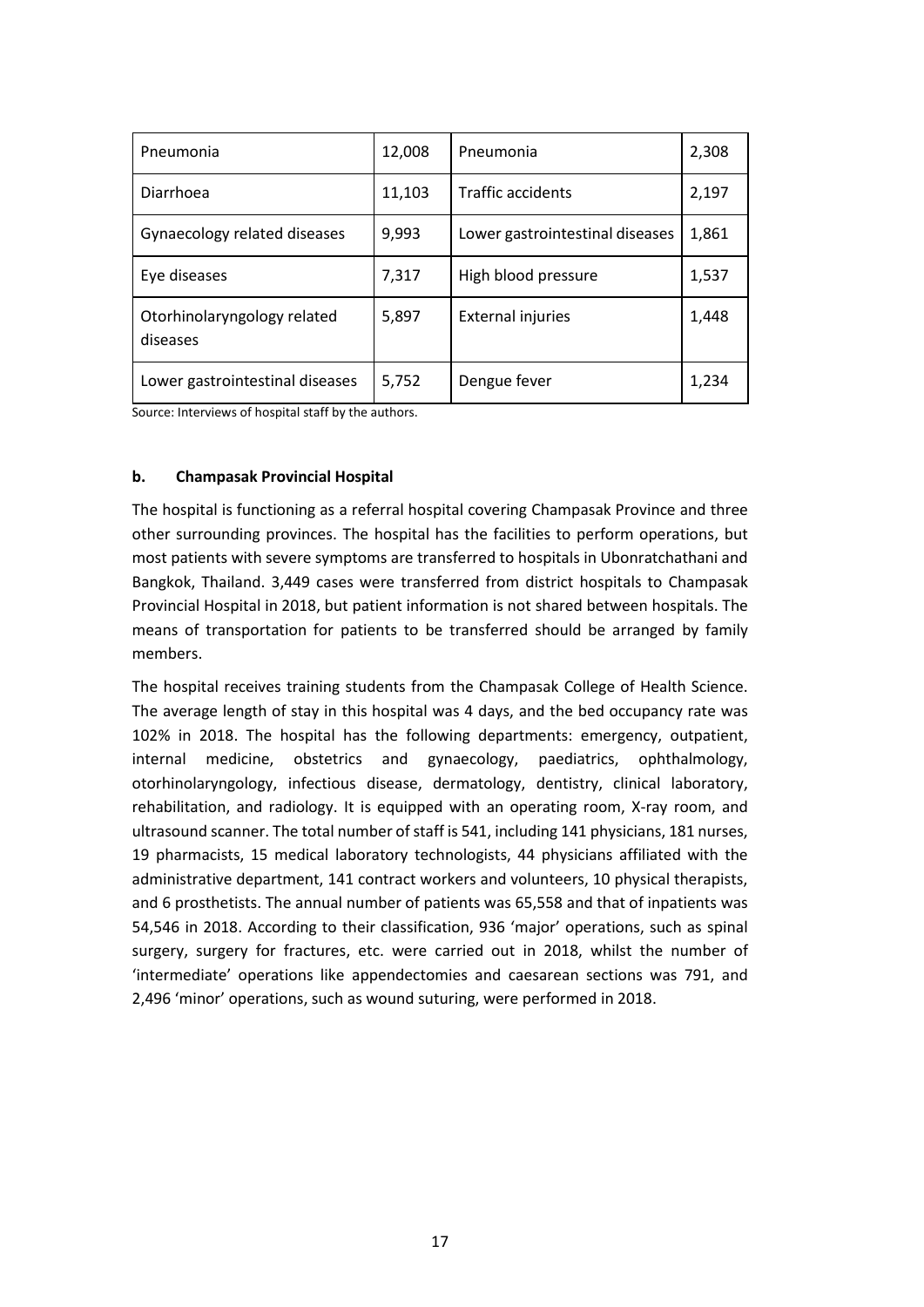#### Resources and services for chronic-phase rehabilitation in Champasak Provincial Hospital

− Rehabilitation room and equipment

The hospital has a rehabilitation ward that accepts patients to stay, as well as a prosthetic room and three rehabilitation rooms. Regarding devices for physical therapy, the hospital is equipped with electric therapy devices, hot packs, therapeutic ultrasound devices, a massage machine, treadmill, and ergometer.

#### − Patients receiving rehabilitation services

Rehabilitation services are provided for approximately 10 cases per day. In 2018, 2,670 sessions were provided as outpatient rehabilitation services, and 770 inpatients received the rehabilitation services, including patients in other wards than the rehabilitation ward. Amongst them, 24 outpatient cases and 11 hospitalised cases were patients of stroke. Back pain is the most common cause for rehabilitation. The rehabilitation ward accepts about 4–5 patients each month. Most of them stay in the ward for 2–3 days only and are then discharged home after the family receives advice on home care.

− Practices

Rehabilitation services are provided 30 minutes per session every day on weekdays. In severe cases, implementation is done even on Saturdays and Sundays. The hospital also provides home-visit rehabilitation services. Physical therapists implement physical therapy and provide guidance to the family members. The care to prevent bedsores, and contracture is performed by a nurse. The fee for the rehabilitation is KN15,000 per session for outpatients and KN30,000 per session for inpatients.

− Capacity building

Meetings and training sessions are carried out every 3 months by rehabilitation personnel, and healthcare personnel throughout the four provinces of the southern part of the Lao PDR are invited to these sessions.

#### **c. Champasak District Hospital (Type A district hospital)**

Type A district hospitals are placed under provincial hospitals in the healthcare system of the Lao PDR. Type A district hospitals have more capacity to provide medical services than Type B district hospitals, like the capacity to provide surgery requiring anaesthesia (World Health Organization, 2014). District hospitals of the Lao PDR are supposed to mainly provide services for childbirth, minor diseases, and chronic-phase diseases. Patients with intermediate or severe conditions, such as stroke patients, are transferred to provincial hospitals or Thailand.

Champasak District Hospital is located approximately 60 km south of the Pakse urban area. The patients of serious diseases are referred to Chapmasak Provincial Hospital or hospitals in Thailand. The hospital has 20 beds, and the average occupancy rate in 2018 was 67%. The hospital has consultation services for internal medicine, obstetrics and gynaecology, paediatrics, and dentistry. The hospital is equipped with an operating room, X-ray room and ultrasound scanner but does not have equipment for physical therapy. The staff of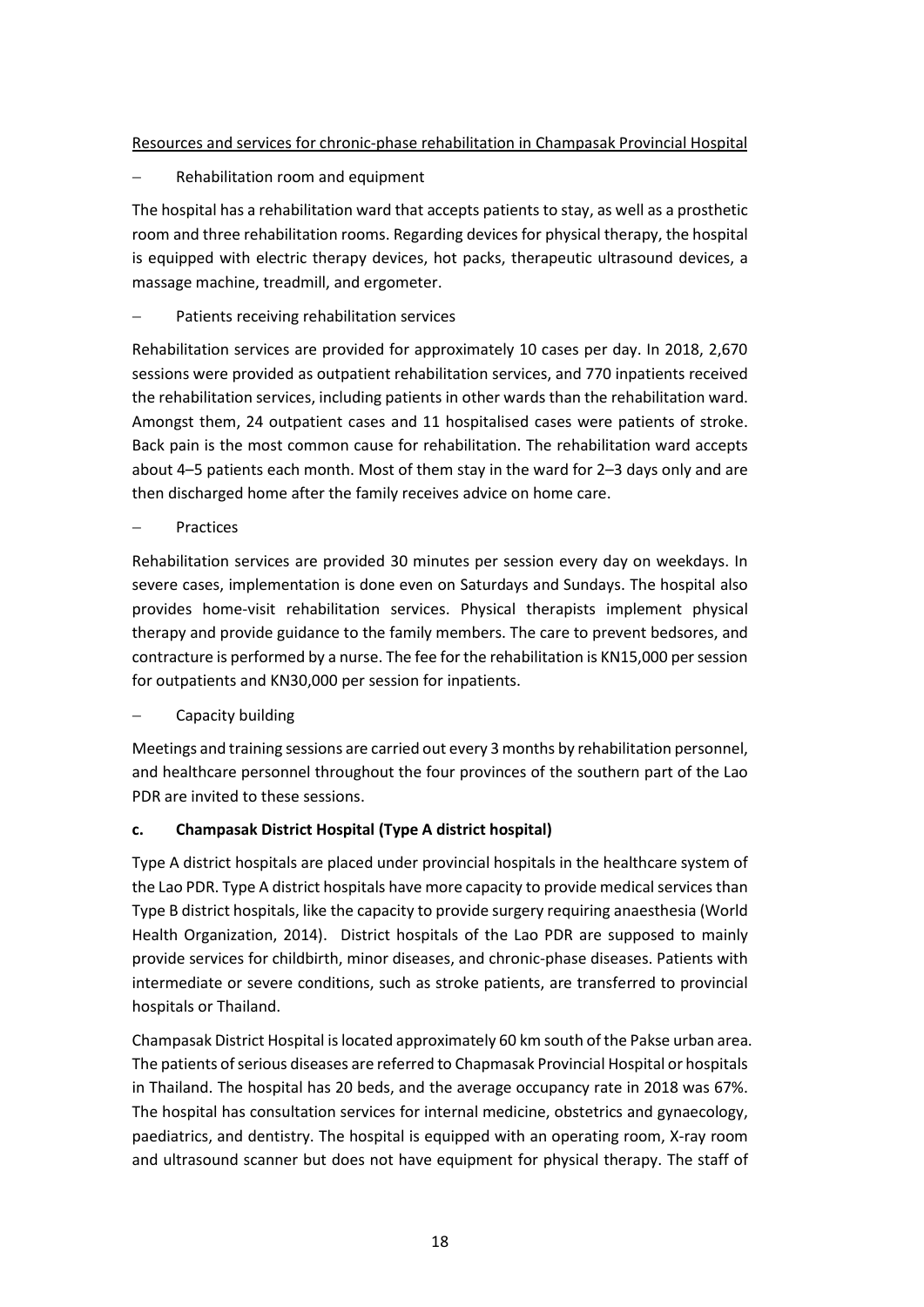the hospital comprises 3 consultant physicians (1 obstetrics and gynaecology, 2 home doctors), 8 general doctors, 25 nurses, 3 pharmacists, 2 medical laboratory technologists, 1 X-ray technologist, 1 dentist, and 1 physical therapist (working as a nurse assistant).

Major operations cannot be performed in this hospital, but the hospital did perform 27 intermediate operations and 423 minor operations in 2018. Three delivery cases were also handled in 2018.

This hospital does not provide rehabilitation services, although it has a rehabilitation room.

Table 2.5 shows the number of patients by the diagnosed illnesses at Champasak District Hospital in 2018.

| <b>Outpatients</b>              |       | <b>Inpatients</b>               |       |
|---------------------------------|-------|---------------------------------|-------|
| Upper gastrointestinal diseases | 5,835 | Infectious diseases             | 1,401 |
| Neurological diseases           | 2,182 | Upper gastrointestinal diseases | 955   |
| Odontopathy                     | 744   | Lower gastrointestinal diseases | 832   |
| Fever                           | 679   | Gynaecology and obstetrics      | 561   |
| Musculoskeletal disorders       | 607   | Pneumonia                       | 186   |

**Table 2.5. Diagnoses of patients at Champasak District Hospital in 2018**

Source: Interviews of hospital staff by the authors.

#### **d. Sanasomboun District Hospital (Type B district hospital)**

This hospital has 15 beds and is located approximately 24 km northwest of Pakse. The construction of the currently used hospital was completed in 2010 with support from the Japanese government. Patients with serious conditions are referred to Champasak Provincial Hospital or hospitals in Thailand.

The average bed occupancy rate was 71% in 2018, and consultations for internal medicine, obstetrics and gynaecology, and dentistry are accepted. The hospital has seven physicians, five nurses, one pharmacist, and two medical laboratory technologists but no physical therapists are assigned. The hospital provides no rehabilitation services and has no rehabilitation equipment.

Table 2.6 shows the numbers of patients by their diagnosed illnesses at Sanasomboun District Hospital in 2018.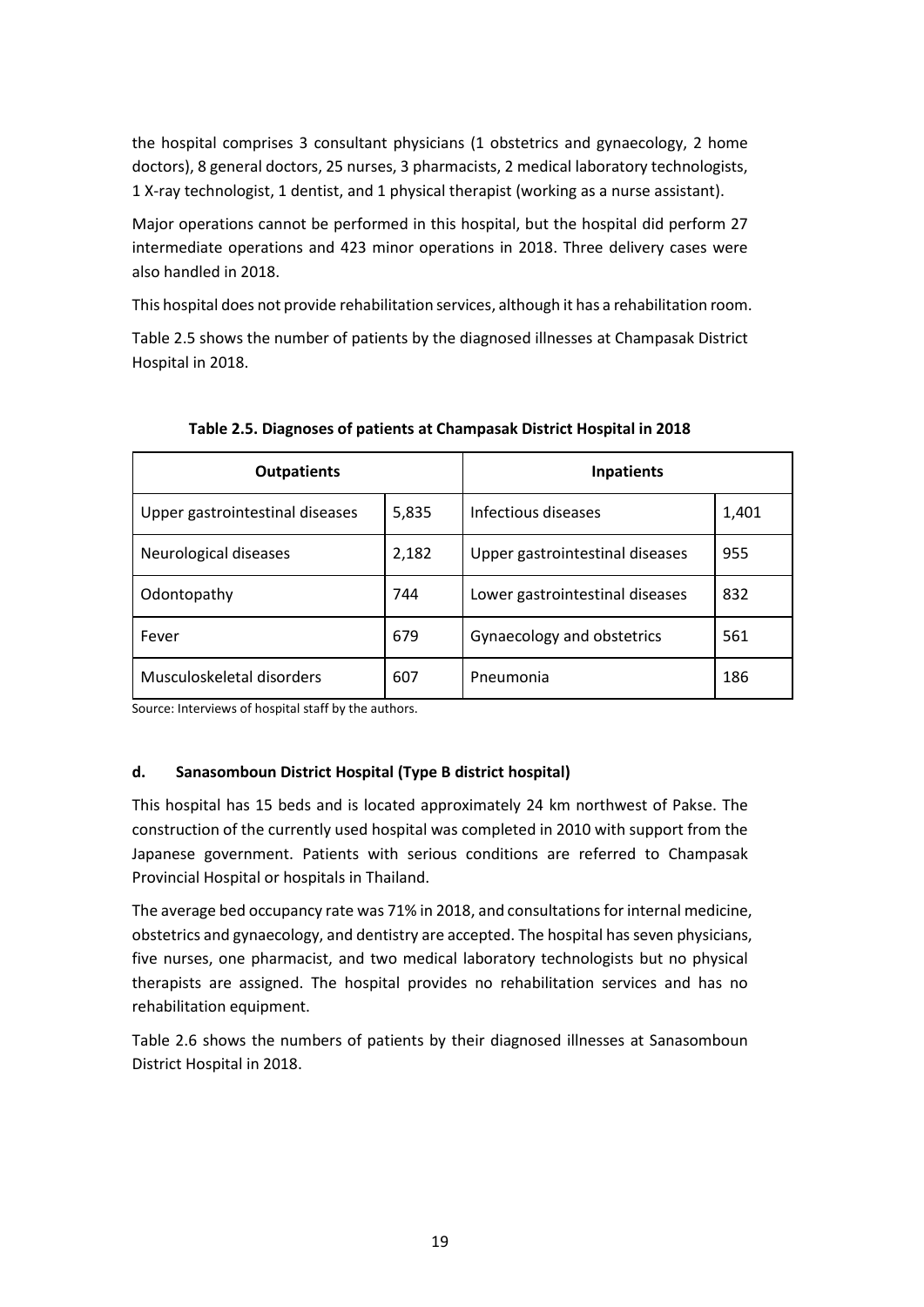| <b>Outpatients</b>                    |             | Inpatients                            |           |
|---------------------------------------|-------------|---------------------------------------|-----------|
| Thyroid diseases                      | 2,075 cases | gastrointestinal<br>Lower<br>diseases | 413 cases |
| gastrointestinal<br>Upper<br>diseases | 1,476 cases | Gynaecology                           | 373 cases |
| Fever                                 | 1,170 cases | Thyroid diseases                      | 261 cases |
| Neurological diseases                 | 1,101 cases | Diarrhoea                             | 117 cases |
| <b>External injuries</b>              | 296 cases   | Pneumonia                             | 95 cases  |

#### **Table 2.6. Diagnoses of patients at Sanasomboun District Hospital in 2018**

Source: Interviews of hospital staff by authors.

#### **3) Limitations of rehabilitation and caregiving services in the Lao PDR**

In the Lao PDR, rehabilitation is usually completed within a month after discharge from an acute care hospital. For orthopaedic patients, massages, etc. can be performed at physical therapy clinicsin urban areas, but for patients with sequelae of stroke, caregiving and rehabilitation are mainly provided by the family. There are no home-visit nursing or home-visit caregiving services provided in the Lao PDR, but home-visit rehabilitation services are available.

At Champasak District Hospital, rehabilitation services for stroke patients in acute phase are not carried out, nor guidance on how to take care of stroke patients for the family, whilst both are provided in the provincial hospital. Home-visit rehabilitation after discharge is provided but is often completed within a short period.

#### **2.3.3. Viet Nam**

#### **1) Rehabilitation professionals in Viet Nam**

Viet Nam does not have national certification system for physical therapists that is regulated by the government. Practically, persons who have successfully completed 9 months of clinical training after graduating from training institutions of physical therapy are called physical therapists, but the law does not guarantee the exclusive use of the title 'physical therapist' to them. Even nurses can call themselves physical therapists and provide rehabilitation services if they have completed short-term training courses. The quality of rehabilitation services in Viet Nam varies greatly.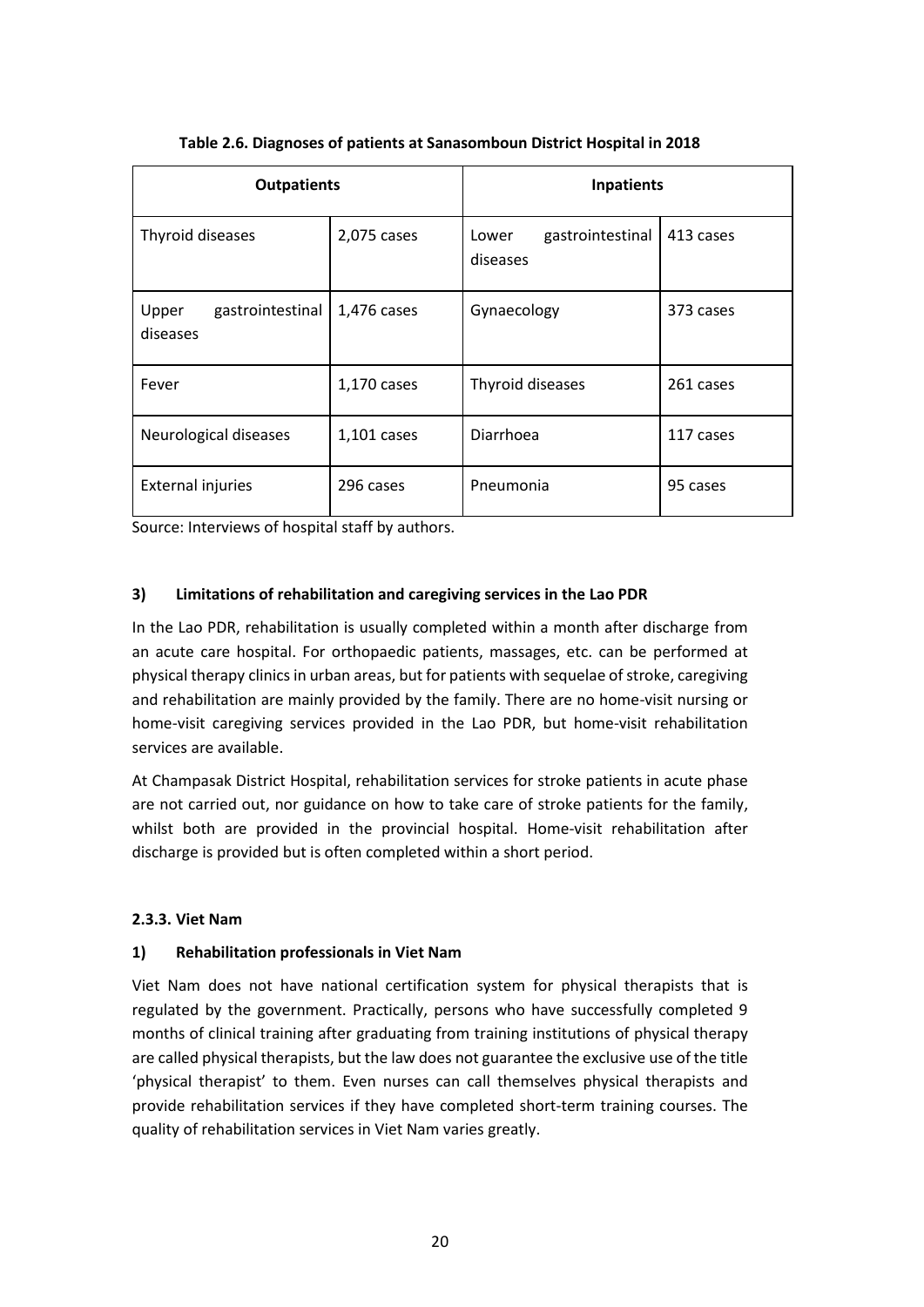#### **2) Field survey**

#### **a. Hai Duong Medical Technical University Hospital**

Hai Duong Province is located in the Red River Delta, with a population of 1.9 million, 75% of whom live in rural areas (General Statistics Office of Viet Nam, 2020a). As of 2017, Hai Duong Province had 20 hospitals, with 4,175 patient beds in total, 1 regional polyclinic with 165 beds, 5 sanatoriums or rehabilitation hospitals with 75 beds, as well as 265 medical service units with 1,060 beds, excluding private establishments. Regarding the number of medical personnel, 1,061 physicians, 2,318 nurses, and 602 midwives were counted throughout the health establishments, excluding private ones in the province (General Statistics Office of Viet Nam, 2020a).

The hospital was established in 2007 and functions as an education hospital for the students of Hai Duong Medical Technical University to train to become health professionals, such as nurses, medical laboratory technicians, radiologic technologists, and physical therapists. At the time of our visit, the hospital had 230 patient beds, and the bed occupancy rate was 113%. Amongst the 35 doctors registered at the hospital, 30 doctors were traditional medicine practitioners. The number of nurses was 70–80, and most of them had been trained for rehabilitation practices. The hospital had departments of paediatrics, rehabilitation, and emergency, etc. and was equipped with a CT scan and ultrasound.

As a common practice in this hospital at the time of visit in June 2019, patients were encouraged to discharge 3–4 weeks after admission because the public medical insurance system does not cover long hospitalisation, but some patients had come back to the ward due to a lack of support for family care and the adjustment in living environment for patients after discharge.

#### Resources and services for chronic-phase rehabilitation in Hai Duong Medical Technical University Hospital

i. Rehabilitation personnel and equipment

In this hospital, 35 personal therapists (PTs), 4 or 5 occupational therapists (OTs), and 2 speech-language therapists (STs) provide rehabilitation services, including part-time staff. Most of the staff graduated from Hai Duong Medical Technical University. Some staff teach students at Hai Duong Medical Technical University.

The hospital was equipped with parallel bars (including a traction device) for physical therapy and an exercise device for upper limb exercises.

ii. Rehabilitation practices

Rehabilitation is provided for approximately 230–300 patients per month. About 20% of inpatients are stroke patients and about 40% of the clients of rehabilitation services are stroke patients. Most patients have already been treated at Viet Duc University Hospital in Ha Noi, Bach Mai Hospital in Ha Noi, or other general hospitals at their acute phases, including patients after brain surgery.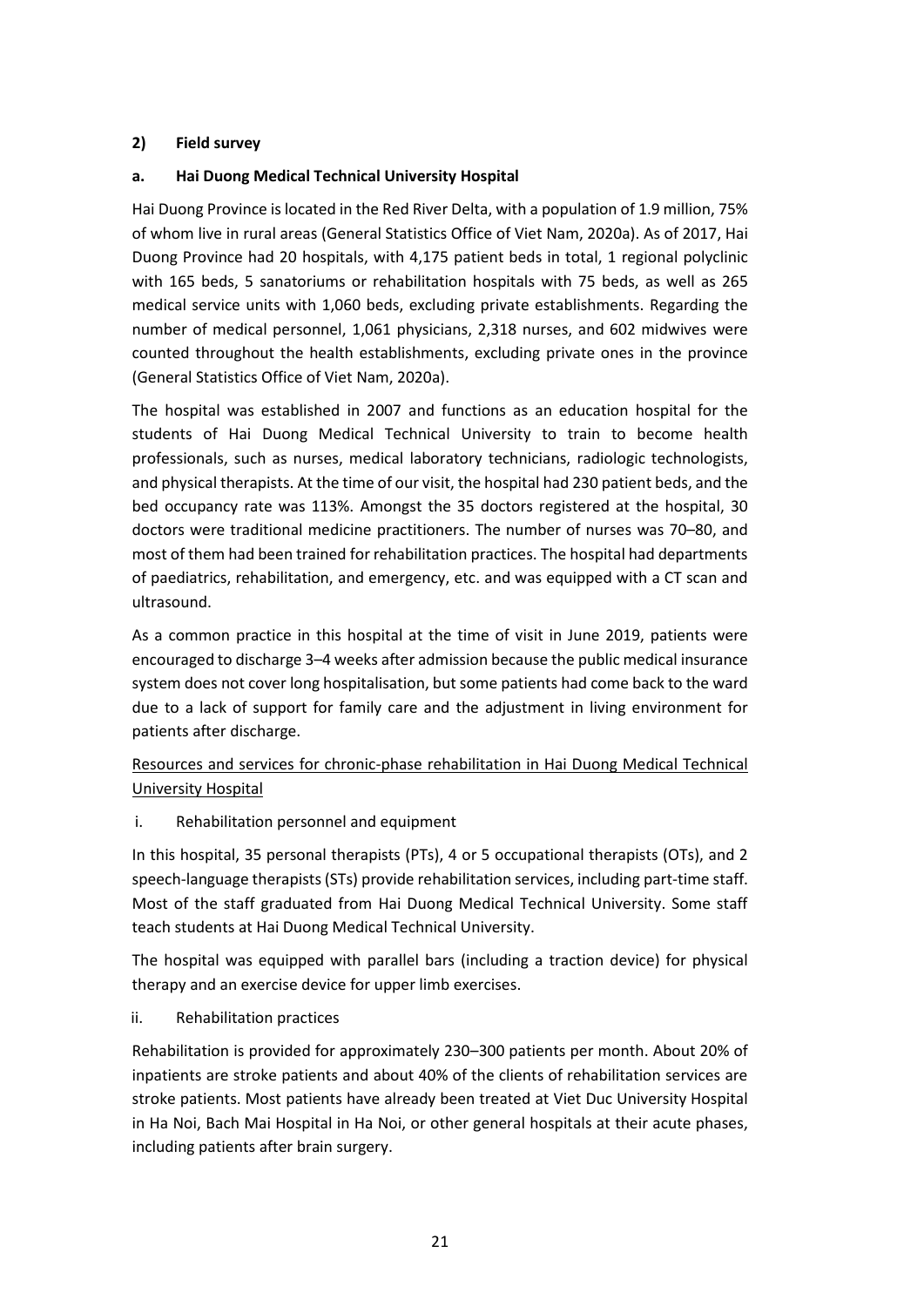The services provided by PTs are physical therapy and guidance to the family on home rehabilitation and body position adjustment, etc. Services to prevent bedsores and muscle contracture are provided by nurses.

The fee for the services provided by the PTs, OTs, and STs is D400,000–D500,000 per session. This cost is not covered by the public medical insurance system, whereas the cost for hospital beds is covered.

#### **c. Bac Giang Rehabilitation Hospital**

Bac Giang Province is in the northeast region, with a population of 1.8 million, 89% of whom live in rural areas (General Statistics Office of Viet Nam, 2020b). As of 2017, Bac Giang Province had 15 hospitals, with 3,340 patient beds in total, 1 regional polyclinic with 150 beds, 3 sanatoriums or rehabilitation hospitals with 15 beds, as well as 230 medical service units with 1,150 beds, excluding private establishments. Regarding the number of medical personnel, 1,075 physicians, 1,487 nurses, and 323 midwives were counted throughout the health establishments, excluding private ones in the province (General Statistics Office of Viet Nam, 2020a).

The hospital was established in 1965 as a nursing station for the officials of the province. In 1976, the facility was upgraded into a nursing institute with 250 beds, and then in 1996, it was renamed into a centre for rehabilitation and nursing. In response to the modification of the organisational structure of rehabilitation facilities in the country and the province, the hospital was renamed to its current name in 2014. The hospital has 150 patient beds now, with 106 staff, including 31 doctors. Most of the staff have been trained for rehabilitation practices. The hospital is equipped with 4D ultrasound and a microwave thermotherapy machine, etc. and some of these apparatuses have been supplied by international NGOs. The hospital has five clinical departments, which are departments of examination, paediatrics, internal and traditional medicine, surgery and emergency, and rehabilitation (Bắc Giang Provincial Department of Health, n.d.).

#### Resources and services for chronic-phase rehabilitation in Bac Giang Rehabilitation **Hospital**

i. Rehabilitation personnel and equipment

The hospital has 20 PTs and 2 OTs. It is equipped with beds for rehabilitation, devices for thermotherapy, devices for electrical stimulation, ultrasound, parallel bars, devices for upper limb exercise, outdoor space for self-practice, and rehabilitation chairs which enable practice in a sitting position.

#### ii. Rehabilitation practices

The hospital provides rehabilitation services for outpatients as well as inpatients. The average daily number of patients who were provided with rehabilitation services was 220 for inpatients and 150 for outpatients in 2018. The length of one session is about 30 minutes, and the fee is D318,000–D545,000 per session. The provided services are range of motion practice, thermotherapy, electrotherapy, ultrasonic therapy, walking practice, guidance to families, body position adjustment, etc. The services to prevent bedsores and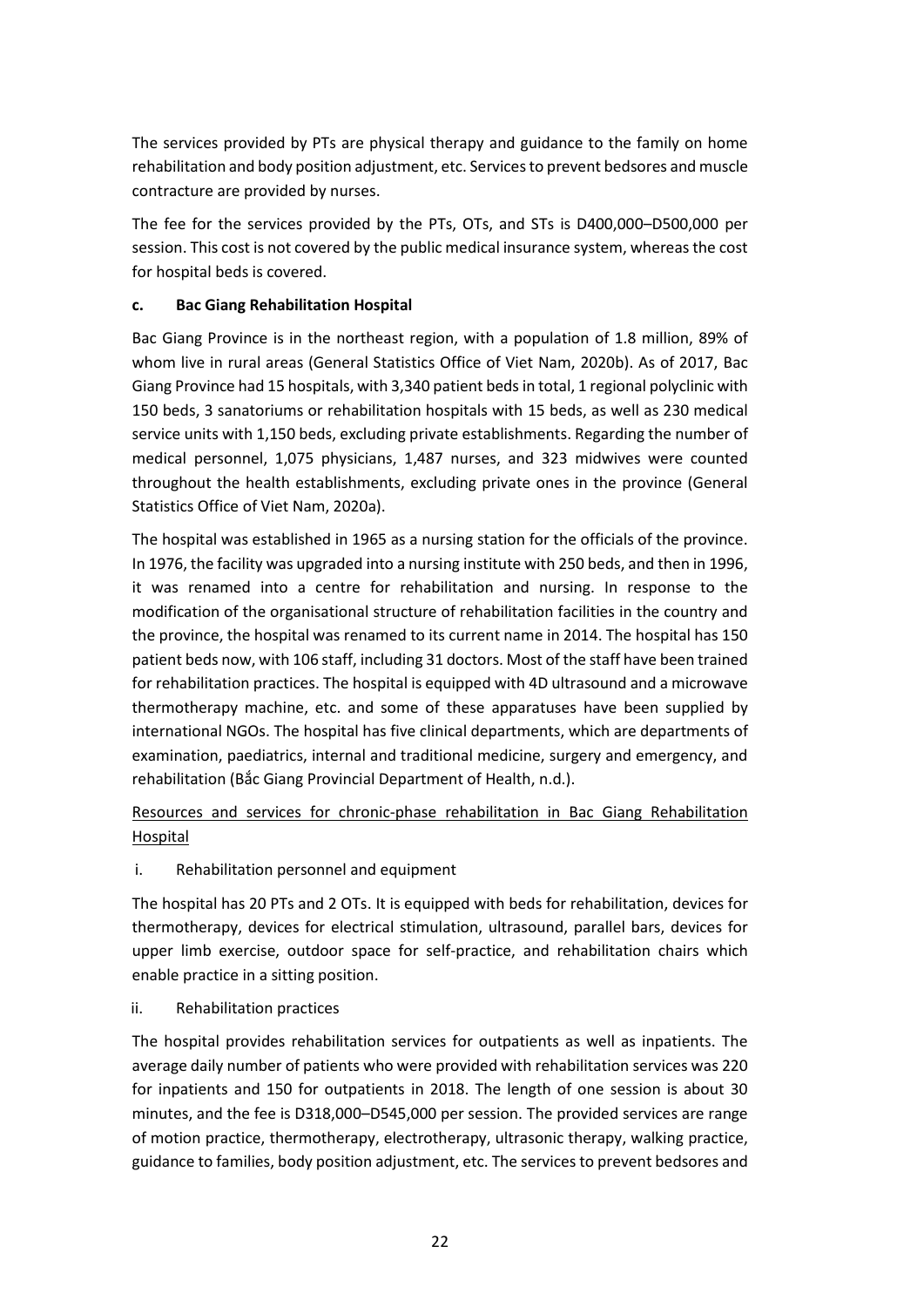muscle contracture are provided by nurses.

#### **d. Common practices and limitations of rehabilitation and caregiving servicesin Viet Nam**

The Ministry of Health of Viet Nam has established at least one rehabilitation hospital in each province throughout the country. Patients are usually transferred to local rehabilitation hospitals after completing treatment during the acute phase in major hospitals. Home-visit rehabilitation can be carried out by PTs, but it is not covered by social insurance system regulated by the Ministry of Health, and families are required to pay for such services from their own pockets. As for the home-visit services for chronicphase patients, acupuncture and moxibustion are also provided by traditional practitioners.

Regarding the quality of rehabilitation, in urban areas, rehabilitation is actively carried out not only for orthopaedic patients but also patients of strokes, spinal injuries, and head injuries, and the services focus on the improvement of activities of daily living (ADL). In rural areas, however, services are limited to exercises on the bed, acupuncture, moxibustion, and massages, and the improvement of ADL is not well considered.

Lack of continuity from acute care to chronic care is another problem in Viet Nam. Acute care hospitals do not track patients after discharge. We found some patients who were discharged from Viet Duc University Hospital in Ha Noi but gradually lost the ability to walk after the discharge because of the lack of opportunities to receive appropriate rehabilitation services. Ordinary households in Viet Nam cannot afford to employ rehabilitation practitioners at home, nor do they have enough knowledge and skills as family caregivers. Viet Nam still has many issues related to improving chronic-phase rehabilitation.

#### **2.4. Case studies of chronic-phase rehabilitation in the Kitahara style**

Through this project, the Kitahara Group provided services for chronic-phase rehabilitation in Cambodia, the Lao PDR, and Viet Nam, but the practices were modified in accordance with the realities of each country. The clients of our services were patients who had been treated at Sunrise Japan Hospital Phnom Penh in Cambodia, Mittaphab Hospital in the Lao PDR, and Viet Duc University Hospital in Viet Nam. Amongst the clients who received the Kitahara-style services for chronic-phase rehabilitation, five cases of stroke or traumatic brain injury from each country will be shown in this section. Cases of both home-visit and outpatient rehabilitation are included.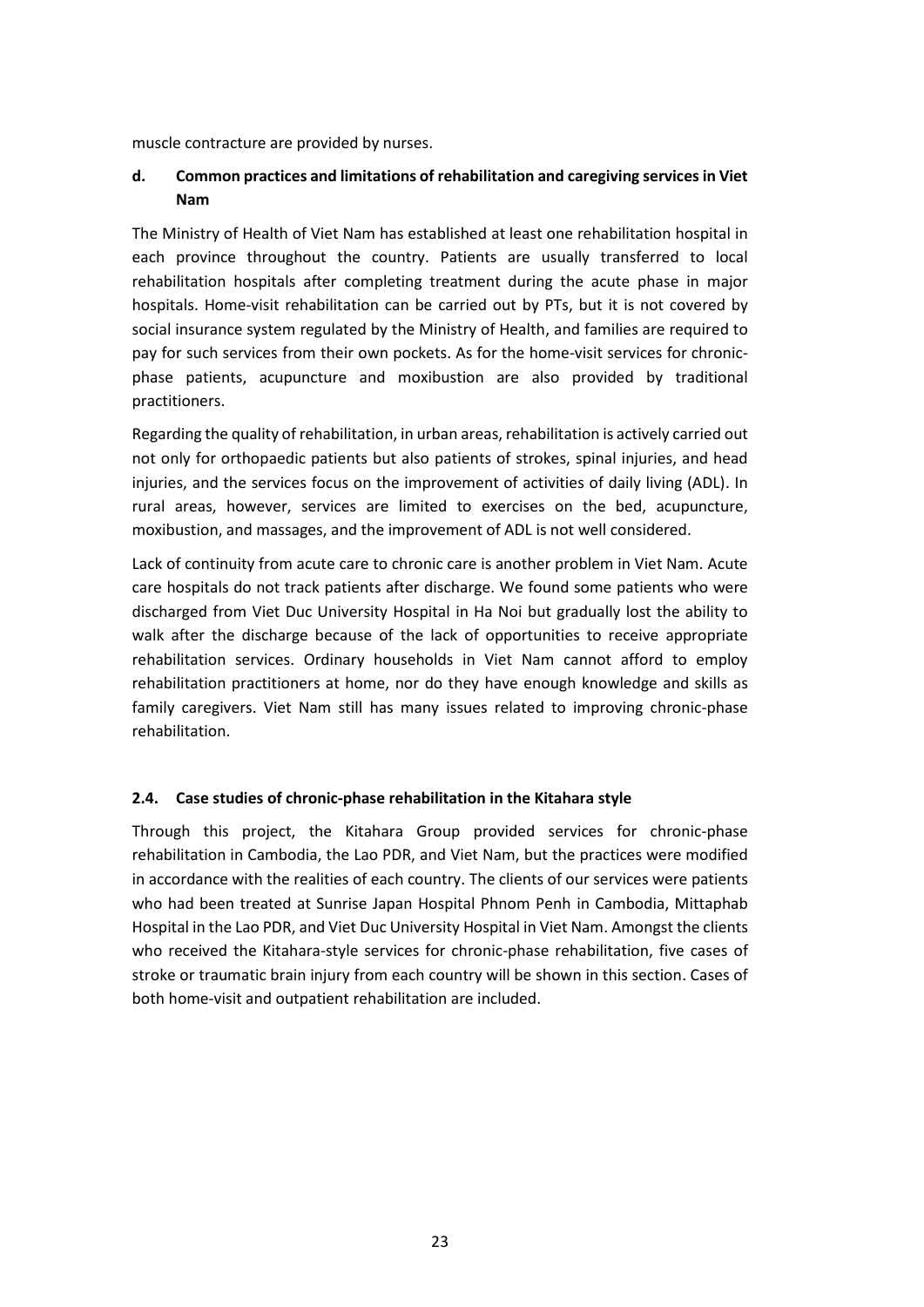#### **2.4.1. Cases in Cambodia**

#### Case C1. A bedridden case provided with swallowing rehabilitation at an outpatient clinic

#### [Present illness]

A female patient in her 80s. She suffered from a massive cerebral infarction about 6 months before her first consultation at Sunrise Japan Hospital. The patient was treated at a hospital in Cambodia for 10 days then transferred to a hospital in Viet Nam. She stayed there for 4 days for testing and treatment. She returned home from Viet Nam. Her conditions had been stable after her return, but due to her worsening level of consciousness, she was admitted to a national hospital in Cambodia and then transferred to Sunrise Japan Hospital. Severe pneumonia was observed when she first came to Sunrise Japan Hospital, and she was treated using a mechanical ventilator. She stayed at Sunrise Japan Hospital for about 60 days and left for home after her respiratory condition was confirmed as recovered.

[First examination at the Kitahara facility]

(See Appendix 1 for the indicators of examination)

GCS: E4 V1 M5, MMT (Left side): Upper Limb 0 - Lower Limb 3, mRS: 5, BI: 0/100.

No obvious paralysis of the tongue orsoft palate could be seen, but facial weakness could be observed. Severe cognitive impairment was also detected.

#### [Problems before the Kitahara-style intervention]

The patient spent most of her time on her bed on the first floor of her home. The main caregivers were her daughter living together with her and a neighbour who is not a relative. The house was equipped with a reclining wheelchair, a medical aspirator, and a nursing bed. Because of her swallowing disorder, she was served special drinks containing a food thickener to increase the viscosity and special food which was mashed using a blender.

She was confined to her bed due to severe paralysis and a consciousness disorder. She had severe communication impairment both for expression and comprehension and had no social interaction except with her family. She was totally dependent on caregivers for her daily life, and such her status imposed a great physical, economic, and social burden on her caregivers.

[Kitahara-style intervention for chronic-phase rehabilitation]

Outpatient rehabilitation was provided once a week for 60 minutes each. Due to the massive lesion, her age, and the severe cognitive dysfunction, improvement of motor function could not be expected. We set two main goals when we started the intervention: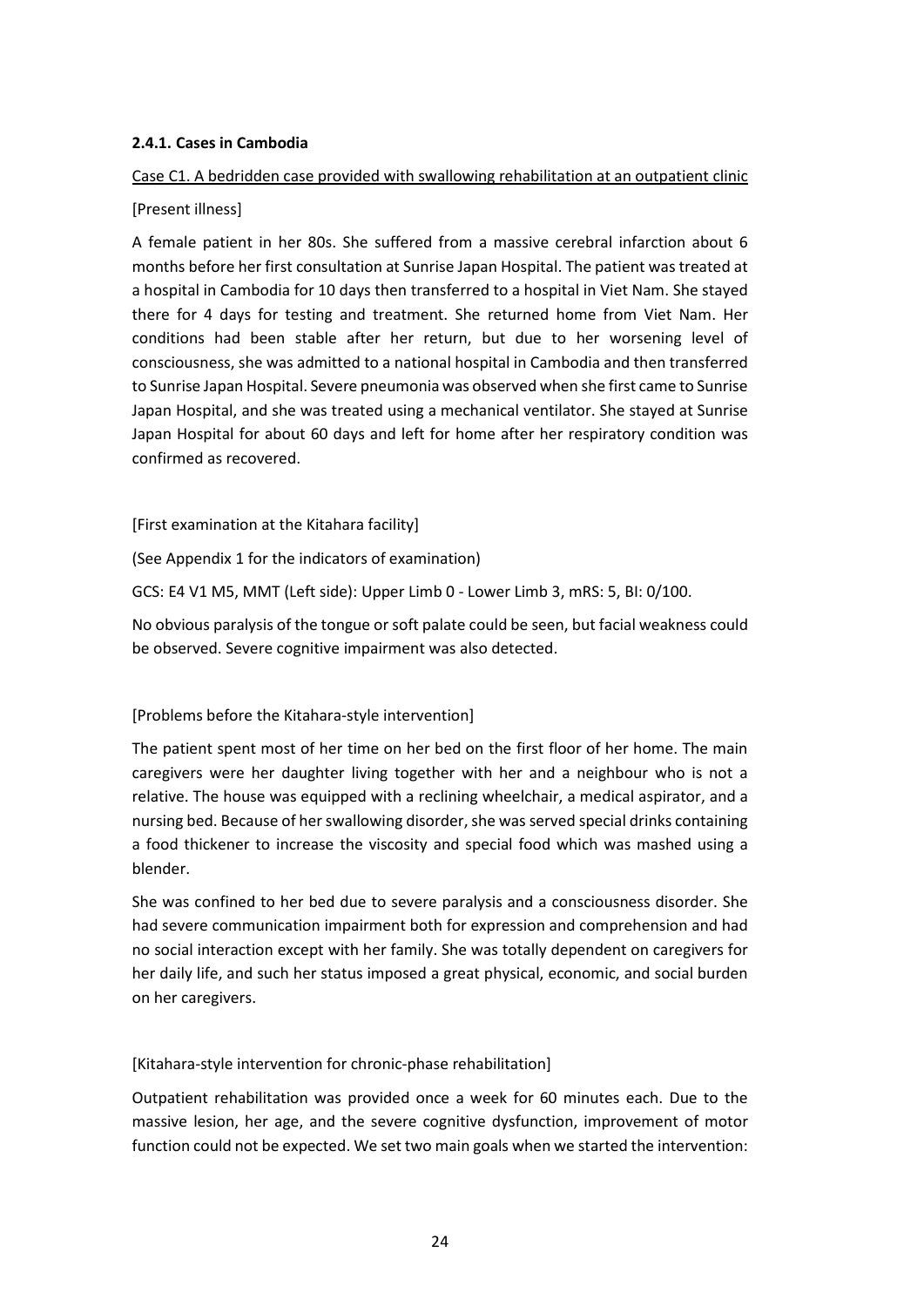(1) improvement of the patient's consciousness level and (2) improvement of swallowing function so that the patient could enjoy oral food intake.

To achieve goal (1), we provided continuous standing training using an antigravity device. For goal (2), we provided indirect swallowing training, such as oral ice massage, facial and neck massage, as well as direct swallowing training using juices thickened with food thickeners and fruits. In addition, guidance and advice for the primary caregivers on practical methods for feeding at home were provided. A mobile phone video camera was used to record the eating situation at home, and the video was checked, and feedback was given to them at each rehabilitation session.

As we expected, the paralysis did not improve at all, nor did the consciousness level, but an improvement in responsiveness to family members was observed. As for her nutritional intake, she was totally dependent on nasogastric tube feeding before the Kitahara-style intervention (after the onset of stroke), but she regained oral intake three times a day at home, although she still needed tube feeding. She did not develop any complications like aspiration pneumonia after the start of the Kitahara-style training. Our intervention was conducted for about 6 months.

#### [Discussion]

The improvement in consciousness disturbance due to extensive cerebral infarction and cerebral haemorrhage may continue several months after onset. Even in cases where the recovery of physical and cognitive functions, i.e. where improvement in severe paralysis and higher brain dysfunction cannot be expected, it is possible to reduce the burden on caregivers by continuing the intervention for several months. In addition, we believe that our guidance and advice to the family caregivers contributed to risk reduction in the training of the swallowing function.

#### Case C2. A case of cerebellar and pontine infarction with severe ataxia

#### [Present illness]

A male patient in his 70s. ADLs were independent before the onset. He developed dizziness and vomiting at the first onset, which took place approximately 3 months before his first consultation to Sunrise Japan Hospital. After consultation at a local clinic, he was transferred to a national hospital for further examination. A magnetic resonance imaging (MRI) scan at the national hospital revealed a diagnosis of bilateral pontine and cerebellar infarction. He was then transferred to Sunrise Japan Hospital for specialised treatment. He stayed at the hospital for about 10 days and was discharged home with moderate paralysis and severe ataxia.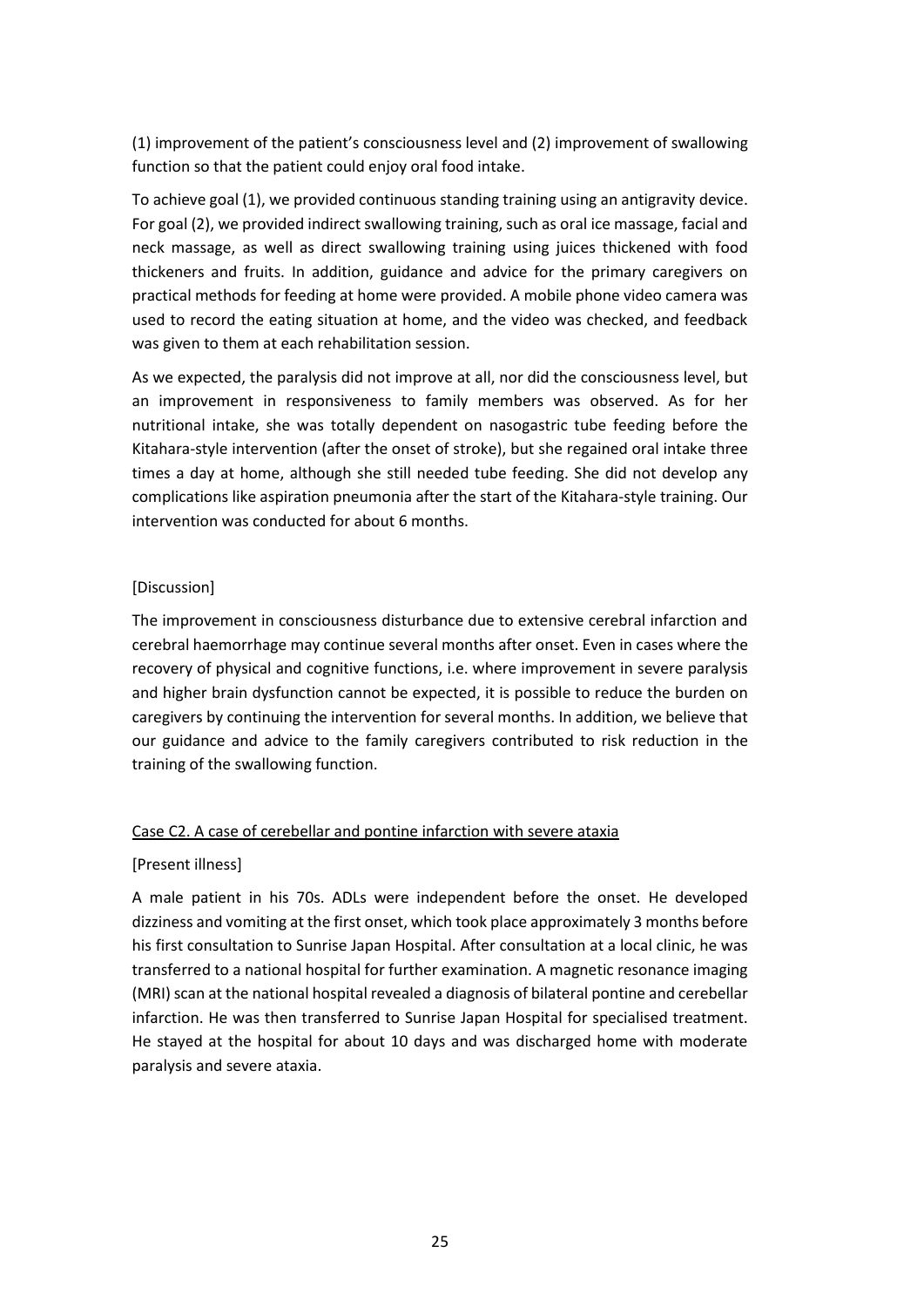[First examination by Kitahara's chronic-phase rehabilitation team]

GCS: E4 V5 M6, MMT (Right side): Upper Limb 3 - Lower Limb 3 - Trunk Muscle 3, mRS: 4, BI: 50/100, MMSE: 23/30.

Neurological examination detected signs of cerebellar ataxia.

He could feed himself independently, and other ADLs were partially dependent.

#### [Problems before the Kitahara-style intervention]

He lived with his wife and son, but his wife was unable to provide intensive physical assistance to the patient. The main caregiver was his son. The house was equipped with a nursing bed, and he used a wheelchair and a walking frame.

The patient's son was still young and working, so he could not be at home the whole day to provide care to the patient. The patient was distressed that he was annoying and disturbing his son's work.

#### [Kitahara-style intervention of chronic-phase rehabilitation]

Outpatient rehabilitation was provided three times a week for 60 minutes each. We set two goals for the intervention in this case: (1) to improve mobility and (2) to develop selfcare abilities, particularly to improve the required movement for toileting and bathing because these activities required the extensive support of caregivers. To achieve goal (2), we provided balance training in the standing position and practice of changing direction and dressing.

MMT scores were not improved throughout our intervention, but intention tremor, a symptom of ataxia, was reduced. We introduced and trained using a four-wheel rollator at home, and this enabled him to move within his house, particularly for toileting, only with minimal physical support, though his movement still required observation to ensure safety, and assistance to pull and tear off toilet paper was also needed. As a result of our intervention, he became confident to stay at home without the assistance of his son. This change reduced the family's anxiety and burden. Outside the house, however, he still needed a wheelchair.

#### [Discussion]

We believe that rehabilitation programmes are supposed to be focused on the needs of the patients and their families, and the goals of rehabilitation should be to increase the level of independence in self-care and to relieve the anxiety of the patients and their families. In this case, we discussed the goals of the programme with the patients and family members. Such a procedure is indispensable for any rehabilitation programme to achieve a positive outcome.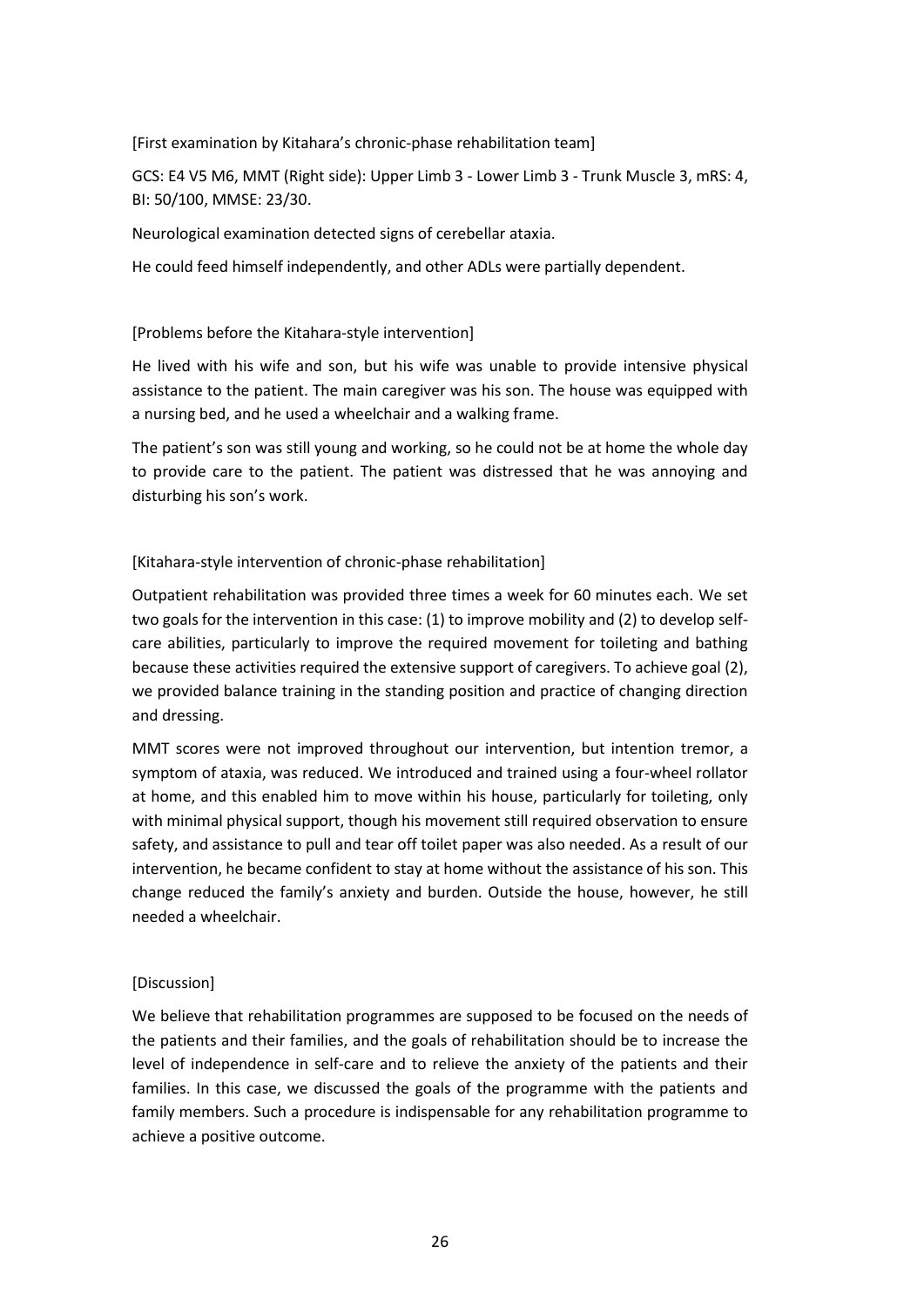To expand the range of activities of the patients who have limited of physical functions, rehabilitation is not enough, but living environments should be modified into disabledfriendly communities or cities. In this case, the patient spent most of the time at home and just went out of the home when he visited the hospital for outpatient rehabilitation. Poor infrastructure for disabled people made it difficult for him to maintain social interaction within the community. On the streets in Cambodia, sidewalks are not well constructed nor maintained, and many physical barriers and steps that hinder the movement of disabled people can be found.

#### Case C3. A case of cerebral haemorrhage with sever aphasia

#### [Present illness]

A male patient in his 50s. ADLs were independent before the onset. He suffered from a left putaminal haemorrhage 1 month before his first consultation to Sunrise Japan Hospital and was transferred to a national hospital for craniotomy for hematoma removal. After staying at the National Hospital for about 20 days, he visited our outpatient rehabilitation. On the first outpatient visit, severe paralysis and severe aphasia were observed.

#### [First examination at the Kitahara facility]

GCS: E4 VA M6, MMT (Right side): Upper Limb 1 - Lower Limb Hip 1 - Knee 2 - Ankle 1 - Trunk Muscle 4, mRS: 4, BI: 50/100.

Global aphasia (severe impairment of both expressive and receptive language function) was observed. He could feed himself independently. He needed a wheelchair for moving, and transferring to and from the wheelchair required partial support.

#### [Problems before the Kitahara-style intervention]

The patient lived at home with eight family members, excluding himself. His wife was the main caregiver. He used assistive devices, such as a nursing bed and wheelchair.

Severe aphasia and severe paralysis seriously limited the patient's social inclusion. His salary used to be the main source of income for the family, so economic instability was one of the greatest concerns for them.

#### [Kitahara-style intervention of chronic-phase rehabilitation]

Outpatient rehabilitation was provided three times a week for 60 minutes each. The goals of this intervention were (1) improving mobility and (2) improving communication skills. An ankle foot orthosis was prescribed to achieve stability in walking. For goal (2), we collaborated with a Cambodian physical therapist to provide voice training, speech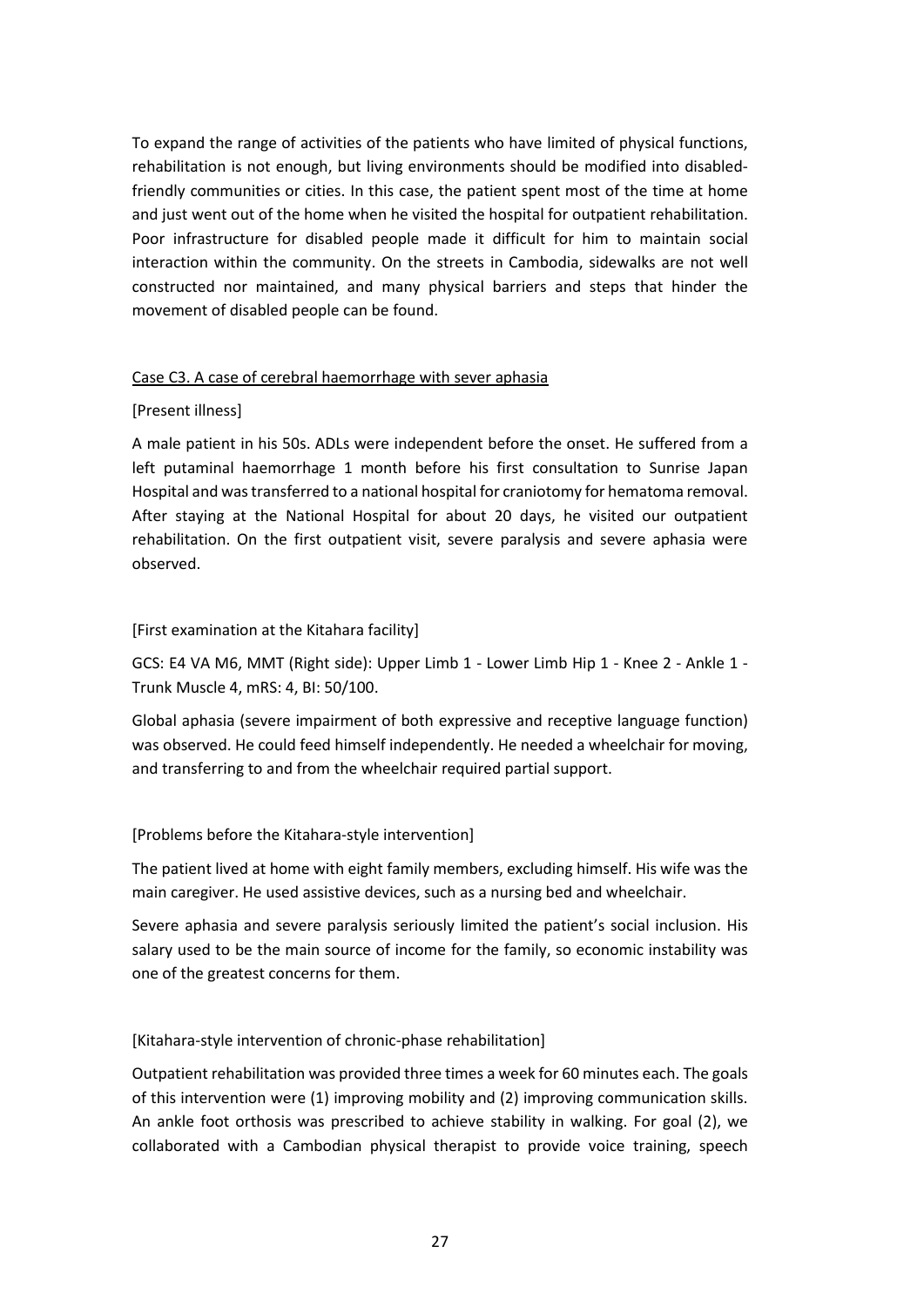training, language comprehension training, and reading and writing training. A Japanese SLP with expertise in rehabilitation for aphasia also joined the discussion on the practical interventions for this case through a web conference.

MMT improved from 1 to 2 in hip muscle strength and from 2 to 3 in knee muscle strength. The state of severe aphasia and little spontaneous speech had not changed, but language comprehension was seemingly improved a little bit, and we could see occasions when he attempted to respond to staff questions with gestures.

BI improved from 50 to 65, although mRS did not change from 4. Initially, the patient needed almost full assistance to walk, but he became able to walk with an ankle foot orthosis and cane if he was observed by somebody to ensure safety. Initially, he could walk continuously for only about 5 m, but after 1 month of rehabilitation, he became capable of walking about 200 m without complaining of fatigue. He could even go up and down stairs if somebody observed him after our intervention.

#### [Discussion]

The communication disorder caused by aphasia is one of the most stressful symptoms of stroke for patients and families. No training school for SLPs has been established in Cambodia, so the rehabilitation of aphasic patients caused by stroke and traumatic brain injury is a big challenge. Interventions by native speakers are essential for languagetargeted rehabilitation, so the training of Cambodian experts on rehabilitation for aphasia is an urgent issue.

In this case, speech therapy was administered by a physical therapist who was a native Khmer language speaker with the supervision of a Japanese SLP through a web conference. Communication between the Japanese SLP and the Cambodian physical therapist was conducted in English, and the Cambodian physical therapist translated the training content proposed by the Japanese side into Khmer for the intervention. The difference in the pronunciation, writing, and grammatical systems of English, Japanese, and Khmer created difficulties in sharing the knowledge and skills of speech therapy between them, so the rehabilitation was conducted with a trial-and-error approach. Due to the severity of the patient's aphasia, the patient did not improve, unfortunately, but this case was a great opportunity to start developing a systematically established method of speech therapy in the Khmer language. Sunrise Japan Hospital offers remote lectures on rehabilitation for aphasic patients by Japanese SLPs for Cambodian physical therapists once a month.

#### Case C4. A mild stroke case with a strong emotional impact on the patient

#### [Present illness]

A 45-year-old male. Before the onset, he was an office worker in charge of administrative work using a computer. He could drive a car by himself for commuting. He had a stroke in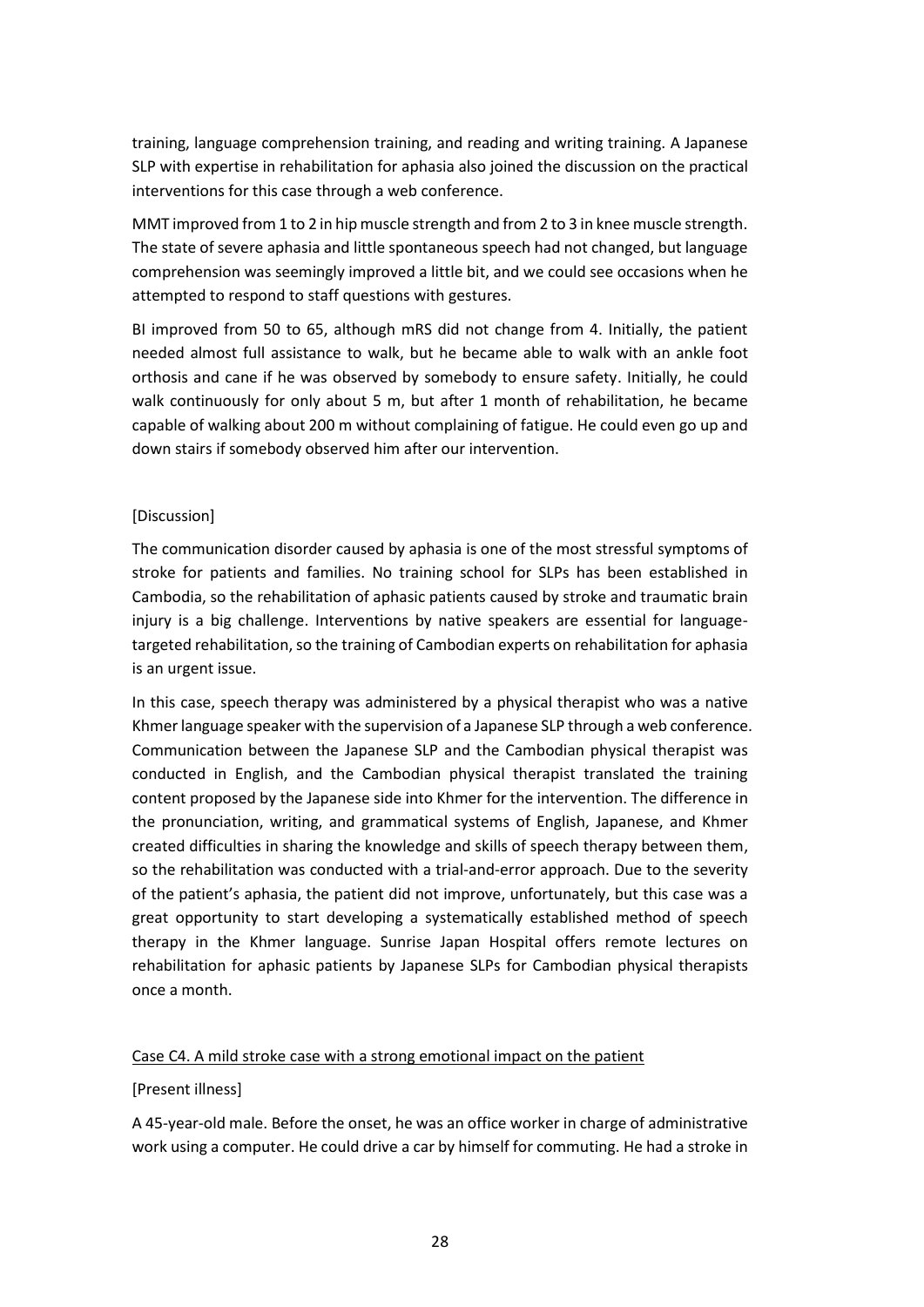December 2016, resulting in left hemiparesis. He returned to work in February 2017 but could not work as before the onset, so he was assigned lighter jobs with shorter duty hours. The company arranged a driver for him to commute because he could no longer drive.

On 25 August 2017, the patient noticed numbness in his left hand and leg, and consulted Sunrise Japan Hospital.

[First examination at Sunrise Japan Hospital] GCS: E4 V5 M6, MMT (Left side): Upper Limb 4 - Lower Limb 4, mRS: 2, BI: 100/100. Left hemiparesis. Numbness in left arm and finger. Grip strength: Right 38.5 kg, Left 28.2 kg.

[Problems before the Kitahara-style intervention]

He lived together with his wife and three children.

Even after suffering the stroke, he could have an independent life, but the mild left hemiparesis and walking instability remained, and they created anxiety. He returned to work 2 months after the onset, but he was assigned less responsible jobs. Although he was independent in his daily life, he lost confidence and motivation for social interaction because of his impaired physical functions, such as limited walking ability and incapability of driving.

#### [Kitahara-style intervention of chronic-phase rehabilitation]

When outpatient rehabilitation was started, we tried to strengthen his motivation to undergo the training, telling him that there was a good possibility of improvement, in consideration of his younger age and physical function at the initial examination and that continued rehabilitation is crucial to achieve the goals. We also encouraged him to imagine how his range of activities in life would be expanded if his function could be improved. When new complaints from him arose, like backache, we carefully explained the probable causes, treatment, and preventive measures.

The patient underwent outpatient rehabilitation twice a week for 1 hour per visit. As a result, his left grip strength increased from 28.2 kg to 31.0 kg and mRS improved from 2 to 1. Numbness decreased and only remained in the fingertips. Improvement was also achieved even mentally. After the Kitahara-style intervention, we could see his pleasant facial expression more often, and he had more opportunities to go out.

One year after the outpatient rehabilitation was started, the patient succeeded in going back to work. His next goal was driving, so we arranged special training items for him: finger motor coordination, endurance training, seating endurance training, and the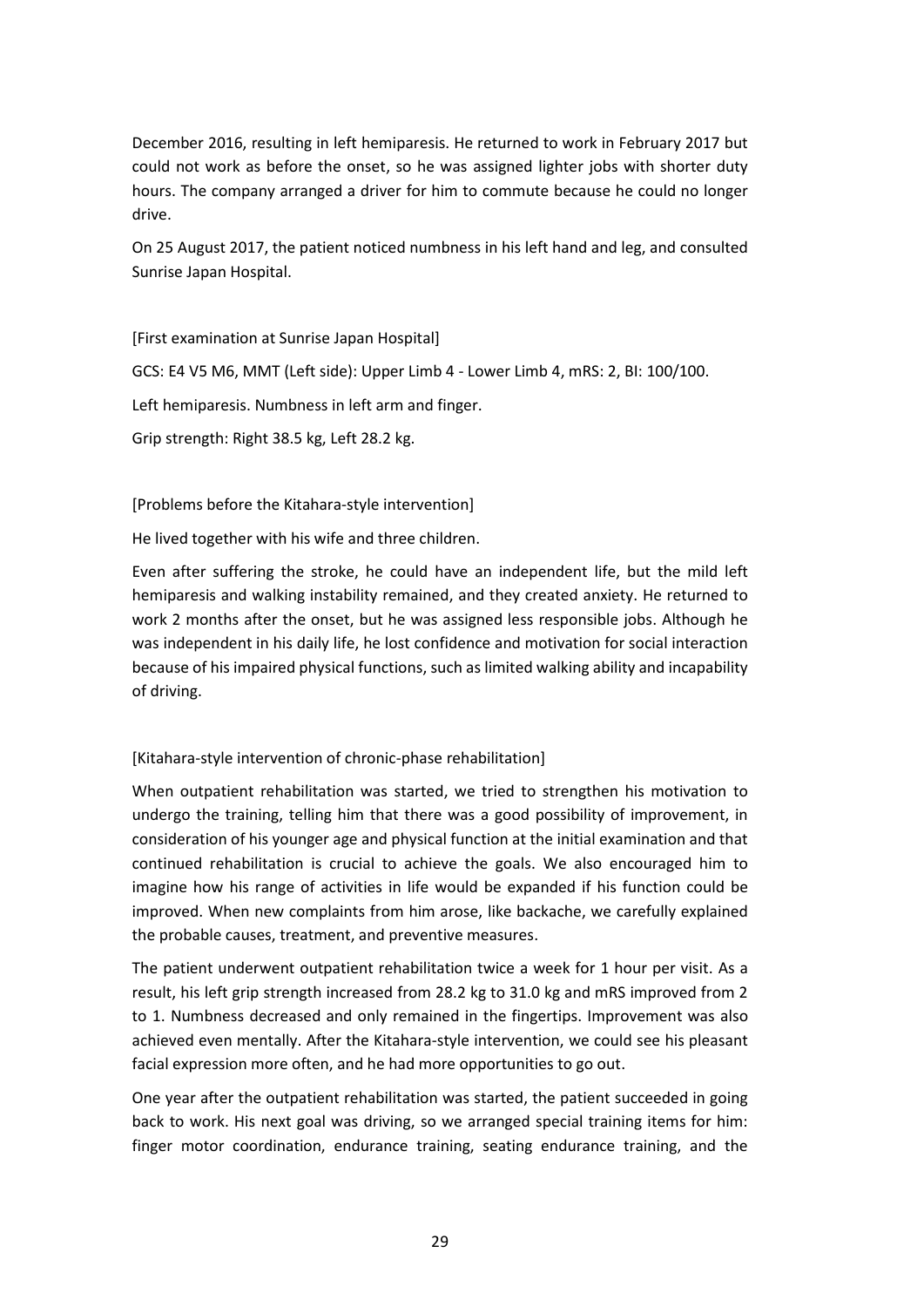operation of lower limbs in the sitting position. To achieve such goals, it is indispensable to increase the abilities of keeping attention and the judgment of surrounding situations during driving. As a result, the patient became capable of driving again and eventually accomplished his goal of commuting by driving his own car.

When the goals of our intervention were accomplished, we suggested to him that rehabilitation was no longer necessary for him, but he requested to continue. He expected that rehabilitation would be a good tool to solve the problems he encountered in his daily life.

#### [Discussion]

A lack of awareness of the effect of full-length rehabilitation (rather than short-term intervention) can lead to lower motivation amongst patients for rehabilitation. Like other cases in Cambodia, this patient had low motivation for rehabilitation, although he had good potential for a remarkable recovery after the stroke. For that purpose, a restriction on activities should not have been placed on him as his office did. Close communication between rehabilitation personnel and patientsis crucial to encourage patients to continue rehabilitation until it can have its full effect. If patients can understand the future goals and prognosis from the beginning of the intervention and can imagine life realistically after the expected improvement, they will be more encouraged to stay motivated, increase their sense of self-efficacy, and raise their level of social interaction.

Considering the huge impact of middle-aged stroke patients on families and communities economically and socially, it is urgently required to develop a framework to support the social involvement and social reintegration of such patients. The goals of rehabilitation are not only the improvement of physical function, but also the social reintegration of the patients. Mental and emotional support for patients should be also part of rehabilitation.

#### Case C5. A case of cerebral infarction with prolonged hospital stay because of family matters

#### [Present illness]

A female patient in her 70s. ADLs were independent before the onset. In January 2019, she felt weakness in her left leg and consulted Sunrise Japan Hospital. She was admitted and started treatment with a diagnosis of multiple cerebral infarctions involving the right frontal and parietal lobes and left corona radiata. The acute treatment was completed in about 2 weeks, but the family did not agree to let the patient leave for home. The patient was discharged home after approximately 6 months of hospitalisation.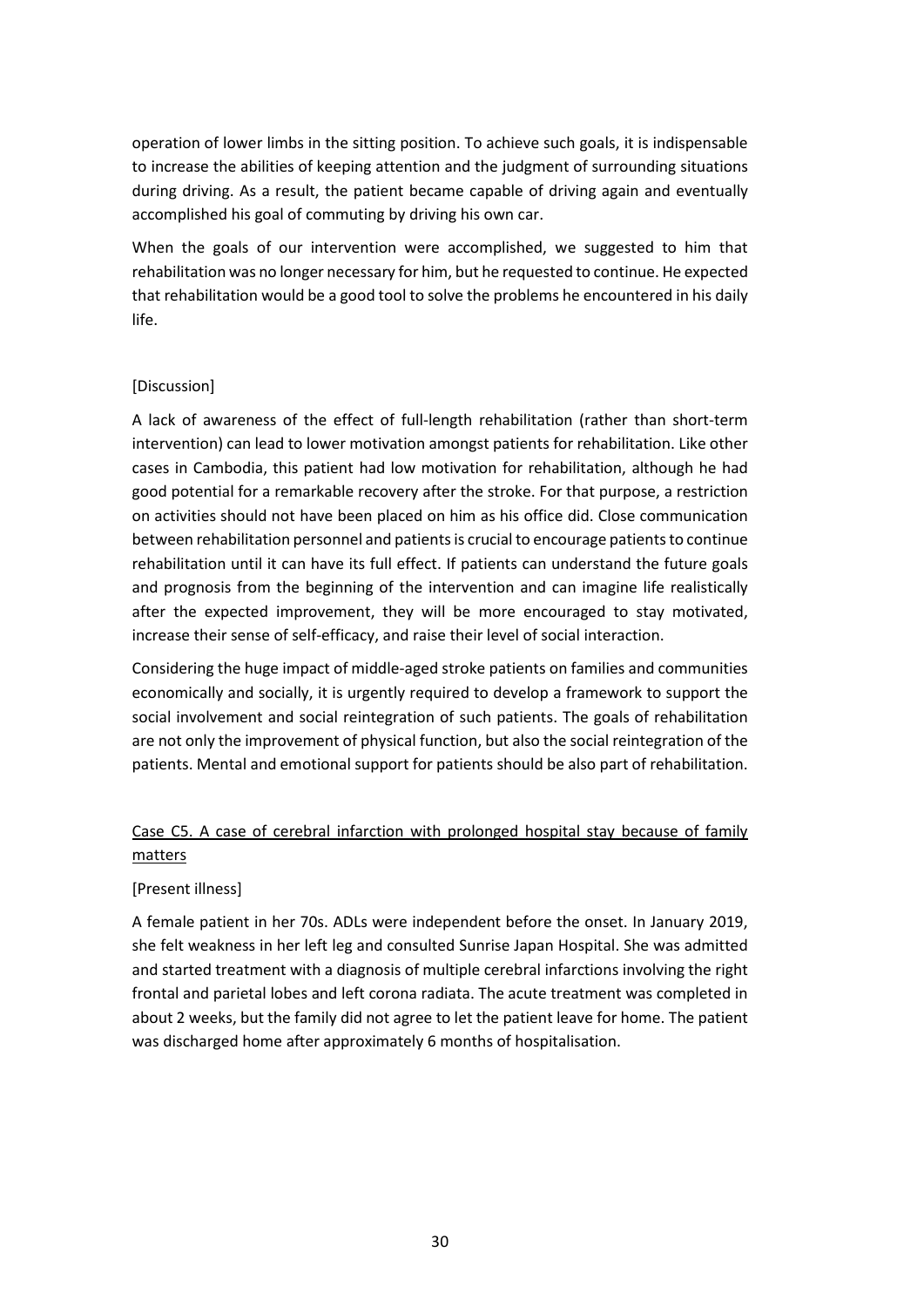#### [First examination at Sunrise Japan Hospital]

GCS: E4 V5 M6, MMT (Left side): Upper Limb 4 - Lower Limb 3, MMSE: 23/30 (mild dementia), mRS: 4, BI: 60/100.

She could feed herself independently. She needed a walking frame for walking. Other ADLs were partially dependent.

#### [Problems before the Kitahara-style intervention]

She lived at home with her son and his wife and two grandchildren, but during the daytime, family members other than the patient were away at work or school. As a result, a live-in domestic worker, who was not trained in professional long-term care skills, provided personal care, but the patient had taken falls many times at home.

Although the patient had the ability to live at home with minor assistance, the family members did not agree to have the patient at home. The hospital staff were concerned about a decline in cognitive function and mental activity caused by prolonged hospitalisation considering the patient's age and explained to the family members that her condition based on the professional assessment could allow the patient to leave the hospital and continue the rehabilitation as outpatient. The family members, however, still did not agree on the discharge from the hospital due to anxiety in caring for the patient at home, and she continued the unnecessary hospitalisation.

#### [Kitahara-style intervention of chronic-phase rehabilitation]

In this case, the most important goal wasthe alleviation of the family's anxiety. To achieve this goal, it was required to show the family that the patient was able to live safely at home without falling. The intervention in this case aimed at the improvement of the stability of the patient's gait and standing balance skills as well as the establishment of her own self-care movements, which could ensure safety at home. We introduced a walking frame to achieve walking stability. We also provided care guidance to the live-in domestic worker, focusing on care for walking, toileting, and bathing.

After about 2 weeks of rehabilitation, the MMT of the left leg increased from 3 to 4, but she still needed assistance to support herself whilst walking because she still felt unstable and fell easily when changing directions. The scores of mRS and BI did not change. We saw that the domestic worker provided excessive care for the patient, which could undermine the patient's own ability to live independently, so we instructed the domestic worker to reduce the care and assistance so that the patient could maximise her ability to perform her own activities. The patient also said that she could do more things on her own after the rehabilitation than before, though MMSE declined from 23 to 20.

In spite of our intensive training, we failed to persuade the family to agree to the discharge of the patient, and she finally left the hospital for economic reasons.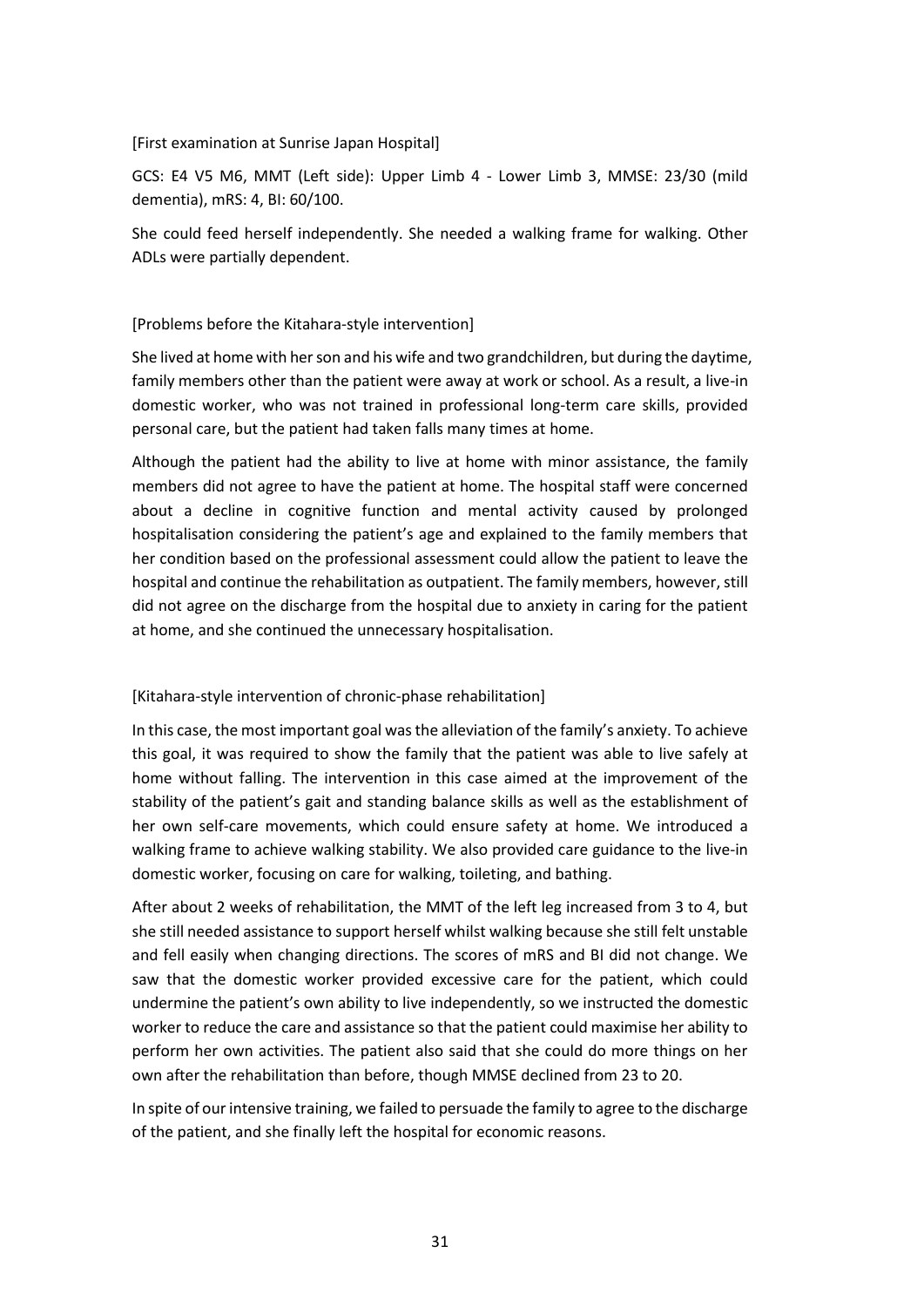#### [Discussion]

Although the patient was ready to return home after the acute phase treatment and rehabilitation, the family did not accept the patient at home, and the period of hospitalisation was prolonged. One of the factors of the refusal of the patient's family was the lack of care skills of the domestic worker despite repeated instructions. The family could not be satisfied with the care provided by their domestic worker.

In the future, the older population is expected to increase, even in Cambodia. For older people to live safely at home, it is required to establish a system to provide training to families and community caregivers. Considering the demographic transition and social change resulting in a decrease in care-providing resources within families and communities, intermediary facilities between hospitals and homes will also be needed to avoid prolonged hospitalisation.

#### **2.4.2. Cases in the Lao PDR**

Case L1. A cerebral infarction case with continued rehabilitation using telecommunication

[Present illness]

A 58-year-old woman. The patient noticed paralysis of her upper left limb and speech impairment on 30 August 2018. She consulted a provincial hospital in northern Lao PDR and was diagnosed through a CT scan as cerebral infarction caused by the infarct of the right middle cerebral artery. She was referred to Mittaphab Hospital in Vientiane the next day. Rehabilitation by Kitahara staff started on 3 September. At the beginning of the intervention, the patient needed assistance even in standing up, but after 14 days of rehabilitation and staying at the hospital, the patient resumed the capability to get up independently. She could walk about 5 metres indoors with a cane but still needed moderate assistance. Toileting also required moderate assistance, but it was assessed that she could leave the hospital and continue rehabilitation at home.

[First examination by the Kitahara rehabilitation team] GCS: E4 V5 M6, MMT (Left side): Upper Limb 2 - Lower Limb 2, mRS: 4, BI: 40/100. Assistance required for walking and toileting but feeding possible independently. Sensory disturbance at left-side upper and lower limb was observed.

#### [Challenges of this case]

The patient lived in a single dwelling unit with a roommate. The main living space was on the first floor, and the patient slept on the floor with a mattress so she did not have to climb up and down the stairs. She had many close neighbours, and her house always had visitors. She wasself-employed, working from 9am to 4pm. She could drive a car by herself,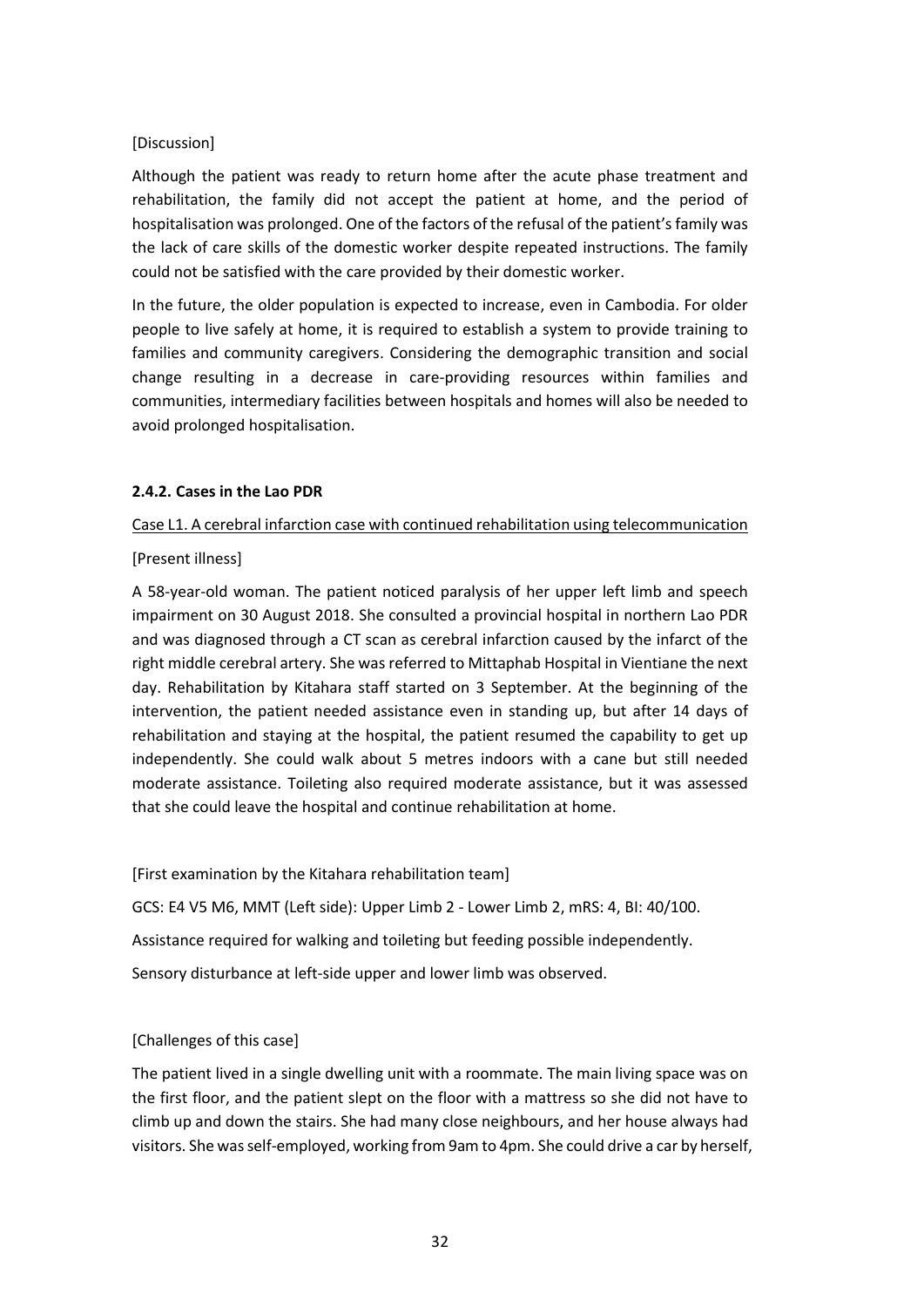and she mainly used a car for transport.

Due to the risk of falling whilst walking, assistance was required for her ADLs, and the range of her activities was limited. She used diapers because she often could not get to a toilet on time.

#### [Kitahara-style intervention of chronic-phase rehabilitation]

During hospitalisation, rehabilitation was carried out for 1 hour every day for 14 days. After discharge, we had remote sessions using the Messenger app with the patient and the primary caregiver for 45 minutes each and discussed the suitable home-training practices in accordance with her actual life conditions and physical functions.

We set the goals in this case through the discussion with the patient and the primary caregiver:

− Within 2 months after discharge: walking indoors independently using a cane and toileting independently.

Within 3 months after discharge: all ADLs indoors independent and walking outdoors independently.

Within 1 year after discharge, return to work.

To achieve these goals, we created home rehabilitation programmes, including range of motion exercise, sit-to-stand and stand-to-sit movements, standing balance exercises, and walking practice. We also provided full instructions to the primary caregiver on the frequencies and critical points of the procedures.

MMT improved from 2 to 3 for the upper limbs and 2 to 3 for the lower limbs. Her walking ability improved, and she resumed a fully independent walking ability in 1 month after discharge both indoors and outdoors. Toileting had also become independentthen. About a year after the onset, indoor walking was independent without a cane, and outdoor walking was independent using a cane. The patient could go out if accompanied with friends, however, she retired because of persistent upper limb paralysis and the necessity of a cane for walking outdoors. She lives using her savings supported by the primary caregiver and friends.

#### [Discussion]

In this case, intensive rehabilitation could be carried out during hospitalisation. After leaving hospital, remote communication was carried out once a week for 1 year between the rehabilitation professionals and the patient and the primary caregiver. As a result, the goal of outdoor independent walking was achieved earlier than expected.

Although she had severe paralysis as a sequela of stroke, the patient was motivated to receive rehabilitation. This may be partly because she had no cognitive impairment. In addition, the primary caregiver and neighbours were cooperative, and such support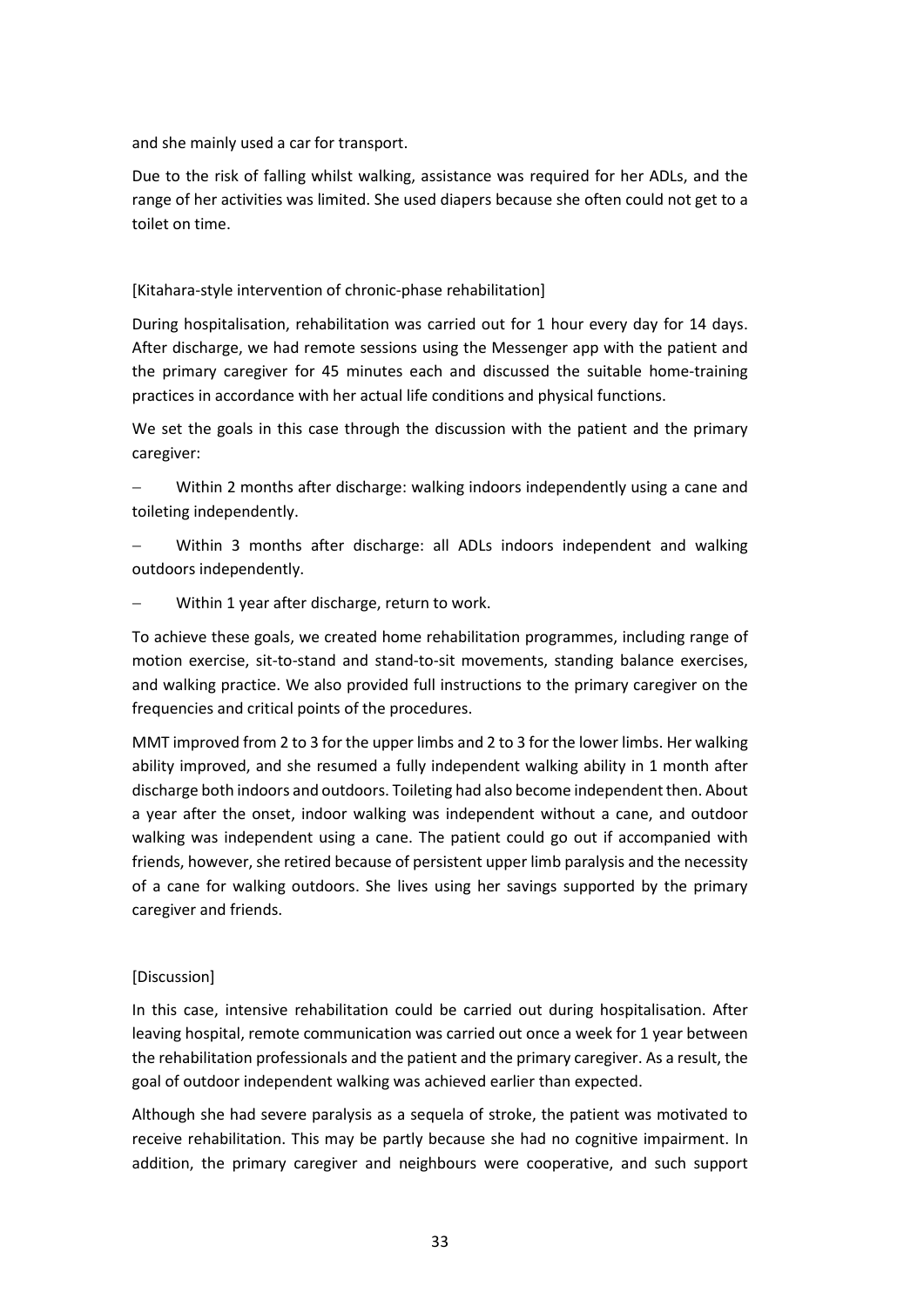enabled continued remote intervention. To achieve the full effect of rehabilitation, it is crucial to have opportunities for discussions on goal-setting based on the latest physical condition of the patient and mutual understanding about the procedures of home rehabilitation methods.

It was regrettable that she could not return to work. The severe paralysis of her upper limb was a challenging symptom in this case.

#### Case L2. A case of intracerebral haemorrhage with severe symptoms

#### [Present illness]

An 87-year-old male. On 2 January 2018, the patient had sudden consciousness disturbance. He was taken to Mittaphab Hospital by his family by car and diagnosed with a left intracerebral haemorrhage using a CT scan. He was subsequently admitted on the same day. The patient was treated in the intensive care unit (ICU) for 2 days and then transferred to the neurology ward on 4 January. The physician gave approval for starting rehabilitation from 5 January. The main symptoms were severe consciousness disturbance, right hemiplegia, and aphasia, and ADLs were totally dependent. For rehabilitation, the patient was transferred to a wheelchair with the full support of two assistants. After hospitalisation and treatment for 10 days, he was allowed to leave from hospital, but the ADLs were still fully dependent.

[First examination by the Kitahara rehabilitation team]

GCS: E1 V1 M1, MMT (Right side): Upper Limb 1 - Lower Limb 1, mRS: 5, BI 0/100.

Aphasia was observed.

#### [Challenges of this case]

The patient lived with five other family members. He had already retired and spent most of his time at home but could walk around the garden during the day before the onset.

In this case, the patient had severe consciousness disturbance and hemiplegia. Full assistance for his ADLs was still needed even after the discharge from hospital, so the possibility of secondary complications, such as bedsores and joint contracture, after discharge was high. The son was the primary caregiver but had no experience nor knowledge of caregiving.

#### [Kitahara-style intervention of chronic-phase rehabilitation]

During hospitalisation, rehabilitation was carried out 40 minutes every day for 5 days. After the discharge from hospital, we had regular video call sessions with the primary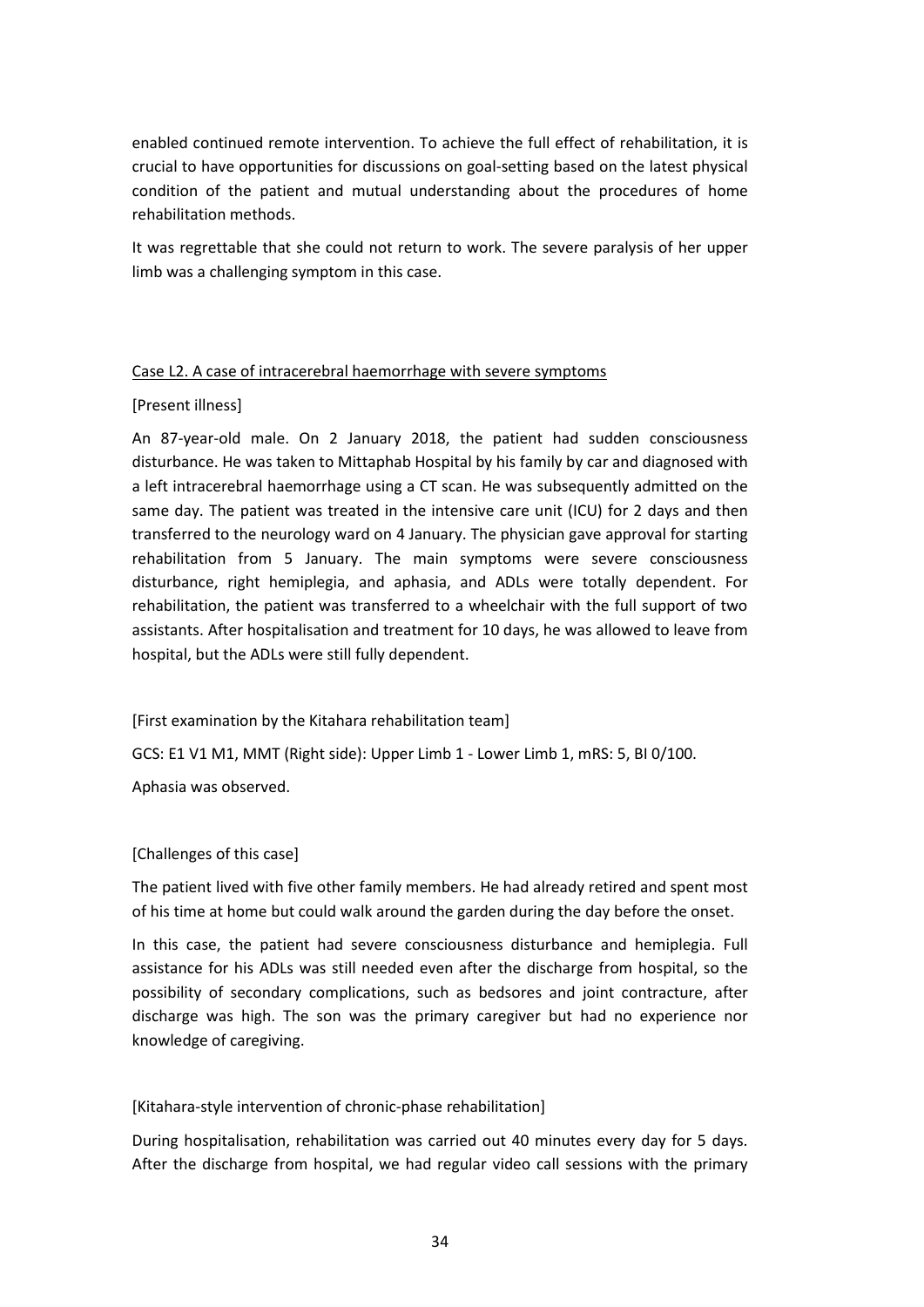caregivers and shared the living conditions and physical functions of the patient so that we could provide instructions on how to provide care and rehabilitation methods at home.

Through the discussions with the primary caregiver, we set the following goals which were to be achieved in 2 months after the hospital discharge: 1) improvement in consciousness disturbance, 2) prevention of secondary complications, 3) to be transferred to a wheelchair by the assistance of one person, 4) to keep sitting independently, and 5) to achieve oral feeding.

The rehabilitation programmes were created in accordance with the goals, which included range of motion exercise, practice of sit-to-stand and stand-to-sit, practice of standing, swallowing training, and seating on a wheelchair. We also provided the caregivers with instructions on how to implement the home care and home rehabilitation, including experts' know-how.

As a result of the 2-month intervention, GCS improved from E1V1M1 to E3V2M6, and MMT improved from 1 to 2 both for the upper and lower limbs, whereas full assistance was still required for his ADLs. He still spent most of time on the bed, but no secondary complications like bedsores or pneumonia occurred thanks to the appropriate care by the primary caregiver. The patient introduced a reclining wheelchair with a portable toilet function, which enabled toileting and bed bathing, so the burden of care on the primary caregiver had become lightened. The patient was becoming able to spend more time outdoors in the wheelchair.

In October 2019, his ADLs were still fully dependent, but he became able to understand what the caregiver said and reply by nodding. He could sit for one hour during the day and had been free from any secondary complications like bedsores or pneumonia.

#### [Discussion]

Tele-rehabilitation provides people in remote areas with opportunities for receiving quality rehabilitation services, but the effect has not been confirmed by systematic review (Laver et al., 2020). The progress of telecommunication tools like social media has brought the potential for patients to continue rehabilitation at home even after leaving hospital, and such technological advancement can reduce the length of stay of stroke patients at hospitals. In this case, the length of the hospital stay was only 10 days despite the severe symptoms of stroke, including consciousness disorder. Enough rehabilitation could not be provided whilst staying at the hospital, but after the discharge, regular intervention by Kitahara's chronic-phase rehabilitation team was continued. We had regular 40-minute remote sessions with the patient and the primary caregiver every 2 weeks, and the goals set at the beginning of our intervention had been achieved.

This is a typical example of effective tele-rehabilitation. Although the primary caregiver did not have knowledge or skills in caregiving, regular video call sessions enabled the primary caregiver to continue providing effective rehabilitation to the patient. We succeeded in achieving the pre-set goals, but the training of the swallowing function was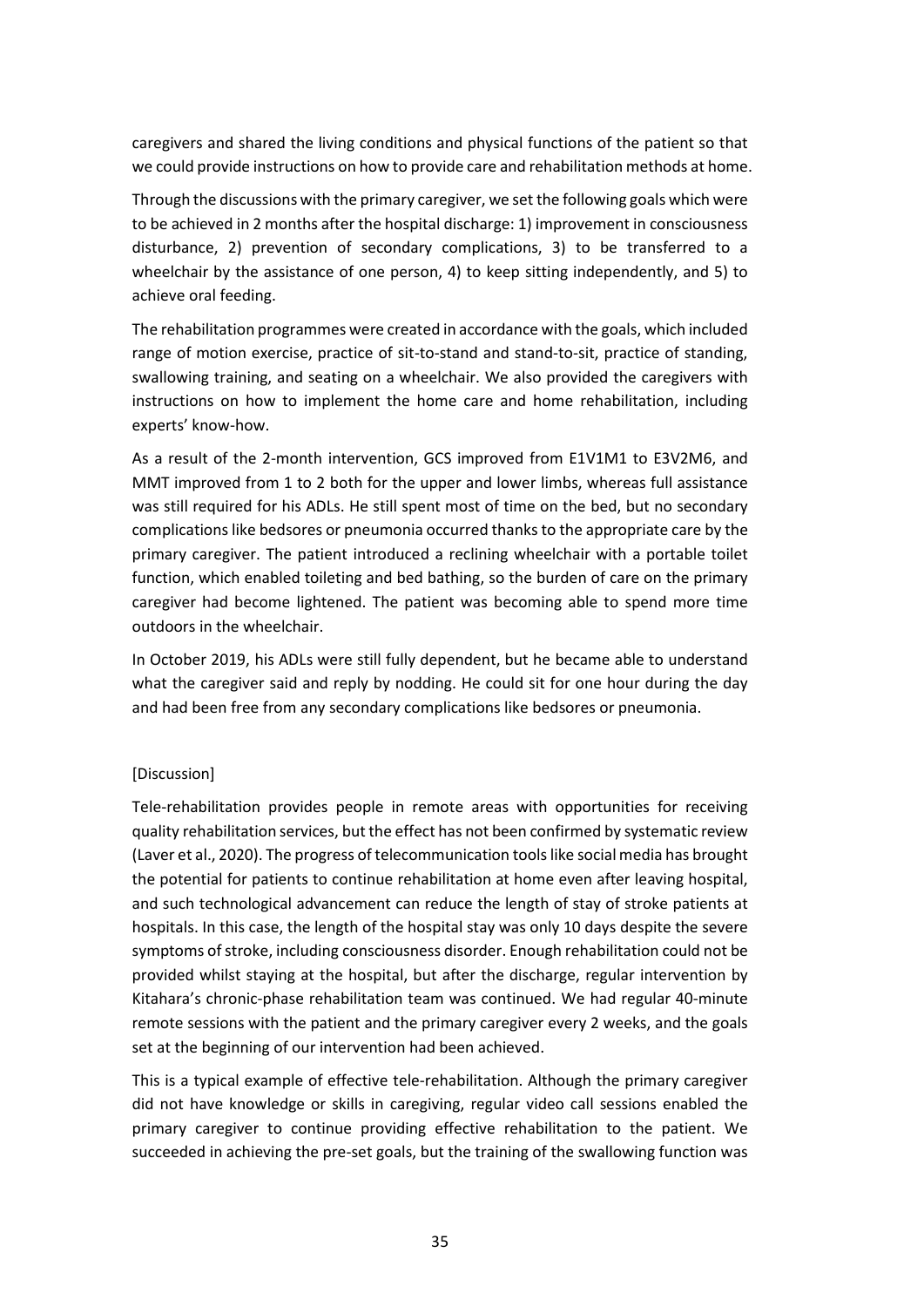still challenging. He had not resumed his ability for oral intake even 1 year after the onset.

#### Case L3. A case of cerebral infarction where the resumption of independent life was successful

#### [Present illness]

A 62-year-old male. On 27 February 2018, the patient was struck with motor paralysis in the upper and lower right limbs and was admitted to a provincial hospital. On the following day, he was transferred to Mittaphab Hospital and diagnosed with left cerebral infarction from the result of a CT scan and clinical symptoms. He was admitted to the general ward of Mittaphab Hospital immediately. On 7 March, his doctor in charge gave approval for starting rehabilitation. When he started rehabilitation, his main symptom was right hemiparesis, and he could walk indoors 5 metres using cane, but he needed assistance for toileting. After 9 days of hospitalisation, when he left the hospital, his walking ability was improved to 30 metres walking using a quad cane, but assistance was still needed for toileting.

[First examination at the first rehabilitation by the Kitahara rehabilitation team]

GCS: E4 V5 M6, MMT (Right side): Upper Limb: 4 - Lower Limb: 3, mRS: 4, BI: 70/100, Berg Balance Scale: 49/56.

He could feed himself independently.

#### [Problems before the Kitahara-style intervention]

He lived with his wife who wasthe primary caregiver and nine children in a single dwelling. He had already retired and was no longer working. He could drive his own car.

At the time of hospital discharge, his BI was as high as 70/100, and he could walk using a quad cane, but assistance was required for walking and toileting due to his tremor and fear whilst walking. After the discharge, excessive caregiver assistance also hindered the recovery of his physical functions. He strongly desired to walk by himself and to be able to go out shopping by car, so intervention was continued as outpatient rehabilitation.

#### [Kitahara-style intervention of chronic-phase rehabilitation]

Outpatient rehabilitation was carried out 5 times a week for the first week after discharge, 3 times a week in the second week, and once a week in the fourth week. Self-exercise was carried out every day at home. We set the goals of intervention, which were supposed to be achieved in 1 month after the hospital discharge, based on the discussions with the patient and the primary caregiver: 1) independent walking indoors and outdoors without a cane, 2) toileting independence, and 3) ability to drive a car. We provided instructions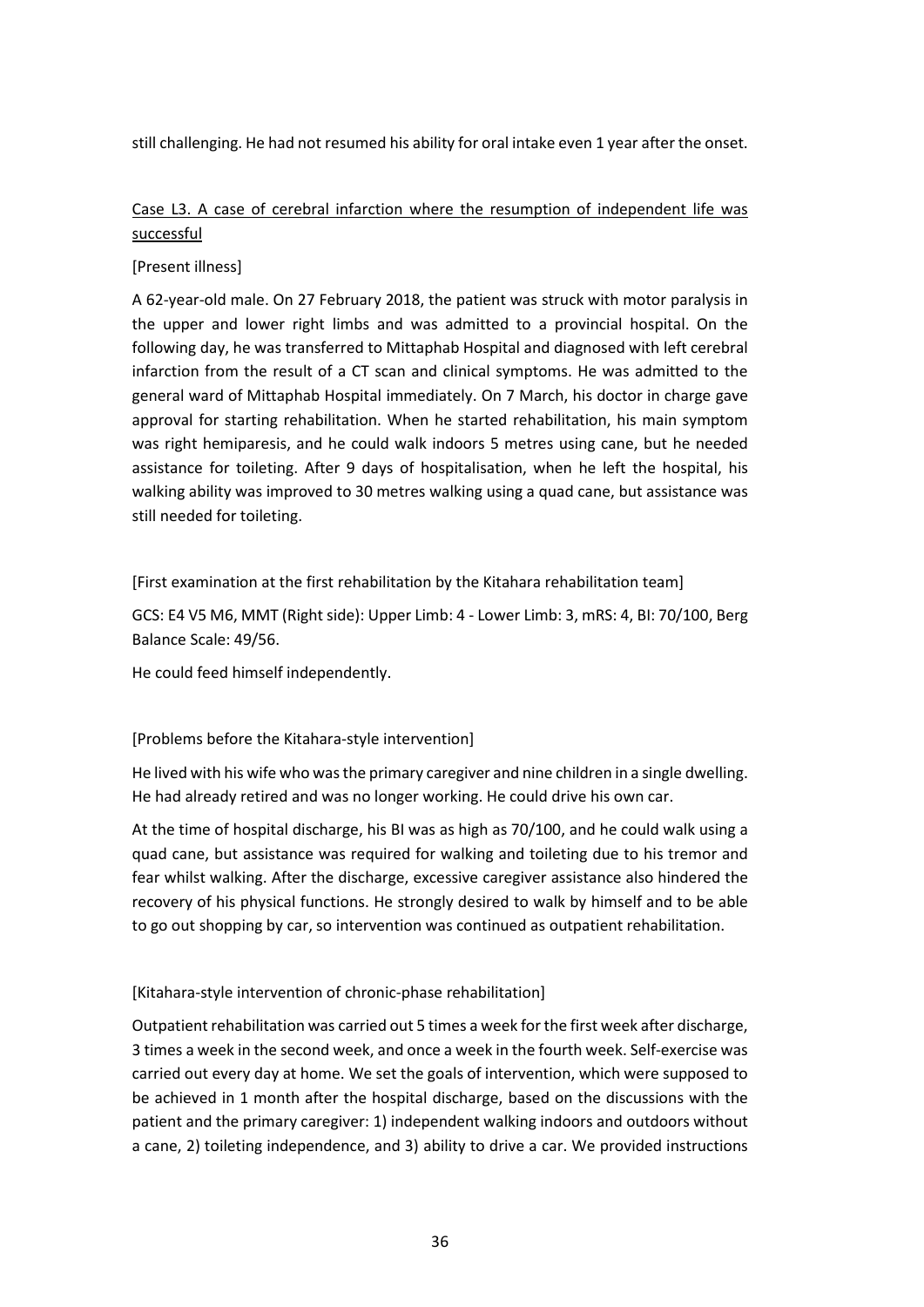to the patient and the primary caregiver about the practical procedures of training, the number of reps, and frequency. We also called the attention of the caregivers to preventing the patient from falling down and managing his blood pressure. Too much caregiver assistance was strongly discouraged, and the caregiver was encouraged to let the patient carry out the ADLs as independently as possible.

Three weeks after discharge, MMT improved from 4 to 5 for the upper limb and 3 to 5 for the lower limb. The Berg Balance Scale improved to 56 points and fear whilst walking was eliminated. He resumed the ability of independent indoor/outdoor walking 1 month after discharge, and toileting also was independent then. Two months after discharge, he could confidently go outside within the town where he lives independently. As of October 2019, the patient could go shopping with his wife in a car driven by himself, and walking around the house was part of his daily routine.

#### [Discussion]

Caregivers' knowledge is crucial for unlocking the potential of people who need care. In this case, the primary caregiver did not have enough knowledge of care for older people and provided more assistance than was required. Excessive assistance limits the chances for people who receive care to practice ADLs independently, such as walking and toileting.

We showed both the patient and the primary caregiver the expected outcome of the rehabilitation. Letting the clients of rehabilitation understand the possible recovery level of their physical functions is crucially important to motivate them to practice their training. In this case, the patient resumed the ability to go out independently, even using a selfdriving car. If rehabilitation succeeds in recovering the ADLs of clients, the caregiving burden on the family members and caregivers can be reduced, physically and economically. This case is one example of such a successful case.

#### Case L4. A putaminal haemorrhage case who could return to work

#### [Present illness]

A 42-year-old male. On 19 August 2018, the patient experienced motor paralysis in his lower left limb and was taken to a provincial hospital in Thailand by his family. He was diagnosed with a right putaminal haemorrhage according to a CT scan. After 3 weeks of hospitalisation there, he was transferred to and stayed at a rehabilitation centre in Vientiane for 4 weeks. He also received outpatient rehabilitation for 5 months after leaving the rehabilitation centre. He could walk independently without an assistance tool, but he was not satisfied that his condition did not allow him to work again. He consulted our facility and outpatient rehabilitation was started at Mittaphab Hospital in June 2019.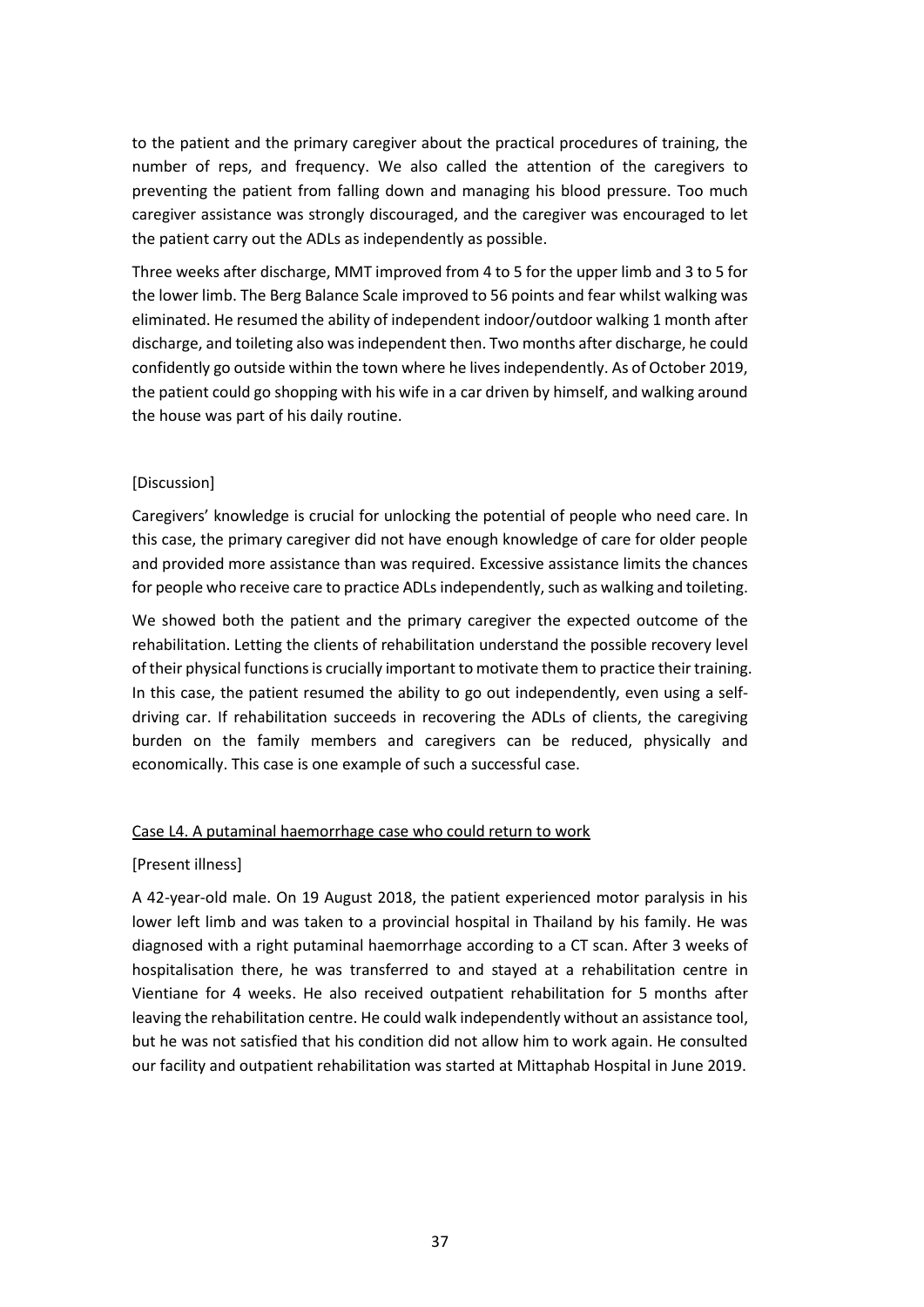#### [First examination by the Kitahara chronic-phase rehabilitation team]

GCS: E4 V5 M6, MMT (Left side): Upper Limb 2 - Lower Limb: 4, ROM (Left side): shoulder flexion 100 degrees - elbow flexion 110 degrees - forearm supination 60 degrees - wrist flexion 70 degrees - wrist extension 40 degrees - 2nd to 5th distal and proximal interphalangeal extension 20 degrees, mRS: 3, BI: 95/100.

#### [Problems before the Kitahara-style intervention]

He lived with his wife and two children in a single dwelling. His profession was related to information technology, and he used a computer most of the time whilst working. He could drive his own car. He is a right-handed person.

At the first examination by us, most of his ADLs were independent, but the joint range of motion of the left fingers and forearm was restricted, leading to a restriction of voluntary movement. He had received rehabilitation training for several months, but it seemed that his training was not directly related to the skills that were required for his job. This was the reason why he could not return to work by then. He was the breadwinner of the family, so he had a strong desire to return to work.

#### [Kitahara-style intervention of chronic-phase rehabilitation]

Outpatient rehabilitation was performed for an hour, three times a week. This continued for 1 month. We sent the following goals which were supposed to be achieved 1 month after starting our rehabilitation services based on the discussions with the patient: 1) improvement in the voluntary movement of the upper left limb and 2) return to work. The rehabilitation programme included range of motion exercise, scapular mobilisation, muscle strengthening, and practice of in-hand manipulation. We shared the information on the procedures, number of reps, frequency, important points, etc. with the patient to let him practice the training at home. We also supported his return to work. We had regular meetings with his office and shared the information on the prognosis of his physical functions. We discussed the possible time of his return and the jobs he could be assigned whilst considering his status. We were also pleased to answer the concerns his office presented to us.

One month after starting intervention, MMT improved from 2 to 3 for the upper limb, and 4 to 5 for the lower limb. Range of motion (left side) also improved to 130 degrees for shoulder flexion, 130 degrees for elbow flexion, 80 degrees for forearm supination, 80 degrees for wrist flexion, 60 degrees for wrist extension, and -10 degrees for 2-5th distal and proximal interphalangeal extension. The patient had needed assistance for dressing before intervention but was completely independent after 1 month of intervention.

Two weeks after our series of intervention was completed, he returned to work but started with low labour intensity. His commuting was supported by his family. Two months later, although his operating speed was slower than before the onset, he could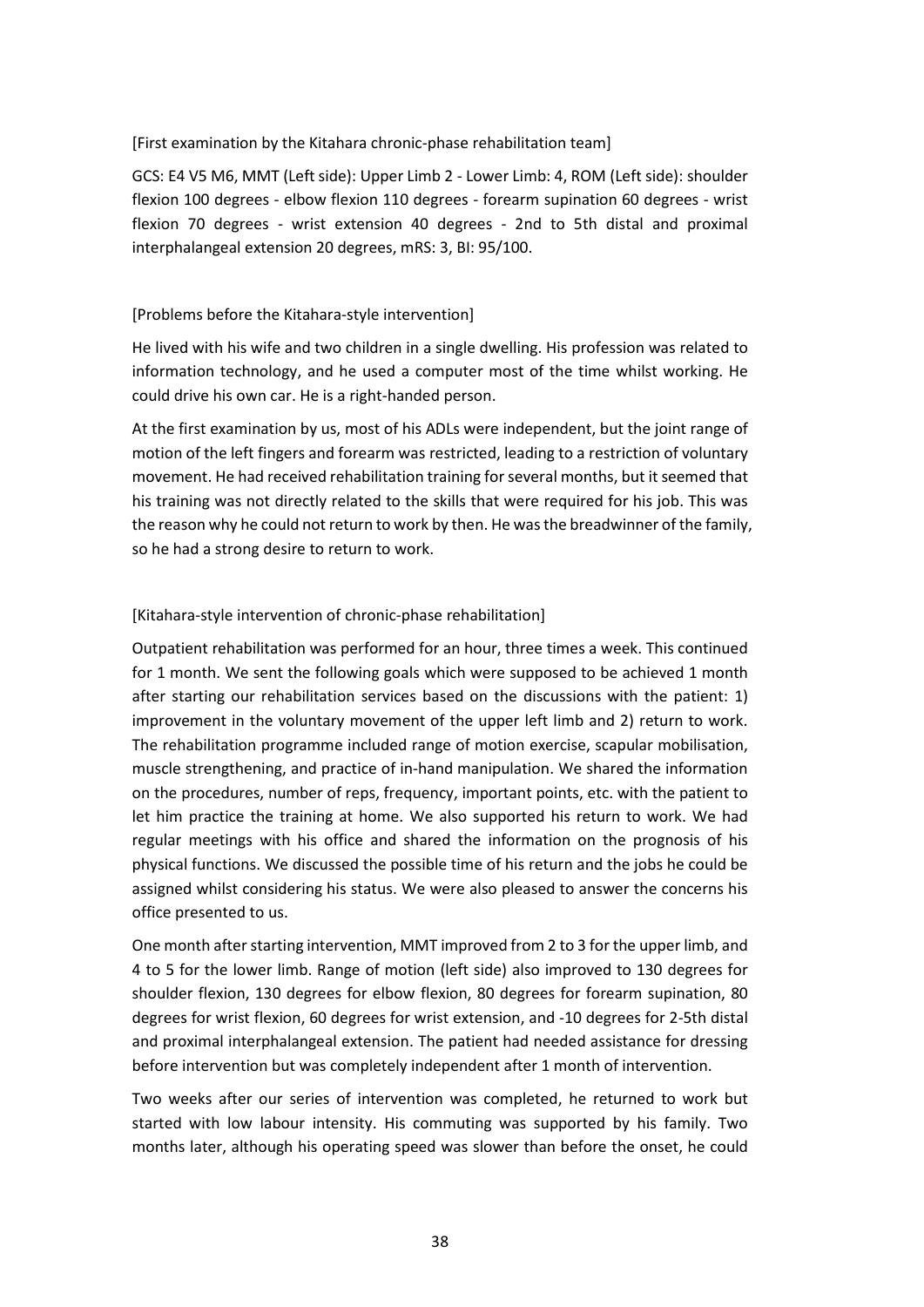work 5 days a week, from 9am to 4pm. In October 2019, 3 months after our intervention started, the patient could go to work using a self-driving car. Efficiency in his computer operation reached 80% of his previous skills before the onset. This case shows the importance of the assistance of co-workers for patients to return to the office.

#### [Discussion]

In this case, the Kitahara-style intervention began 10 months after the onset. The major problem of this patient was the decrease in flexibility of his fingers, not just paralysis. We administered the training focusing on the improvement in flexibility. More importantly, the main factors of the achievement of his goal, returning to work, were his motivation for self-exercise at home and the coordination with his office to realise his come-back.

Lao PDR has the facilities to provide functional training, ADL training, and vocational training for deafness, cerebral palsy, and spinal cord injury in Vientiane, but no agency provides support for stroke patients to return to work. The number of stroke patients is increasing in the Lao PDR, so such support services are urgently required.

#### Case L5. A case of old cerebral infarction who benefitted from effective community support

#### [Present illness]

A 70-year-old female. In 2011, the patient experienced paralysis in her upper and lower left limbs and was taken to Mittaphab Hospital by her family. She was diagnosed with cerebral infarction according to a CT scan and clinical findings. The main sequela of this case was mild left hemiparesis. Indoor walking was independent, but outdoor walking required support. She started Kitahara-style chronic-phase rehabilitation in June 2018.

[First examination by the Kitahara chronic-phase rehabilitation team]

GCS: E4 V5 M6, MMT (Left side): Upper Limb 4 - Lower Limb: 4, mRS: 3, BI: 85/100.

Outdoor walking for long distances was difficult due to low endurance.

#### [Problems before the Kitahara-style intervention]

She had four family members, including her, and lived in a single dwelling. Other family members had jobs out of the house, so the patient was alone at home during the daytime. She had few opportunities to go out and spent most of the time at home.

In this case, left hemiparesis and the resulting muscle weakness of her left side created an unbalance of her body whilst walking, and this was why mild support was required for walking outdoors. Other family members were too busy working to help her to go out. As a result, her social interaction was very limited, and her life heavily relied on her family, although her ADLs were independent.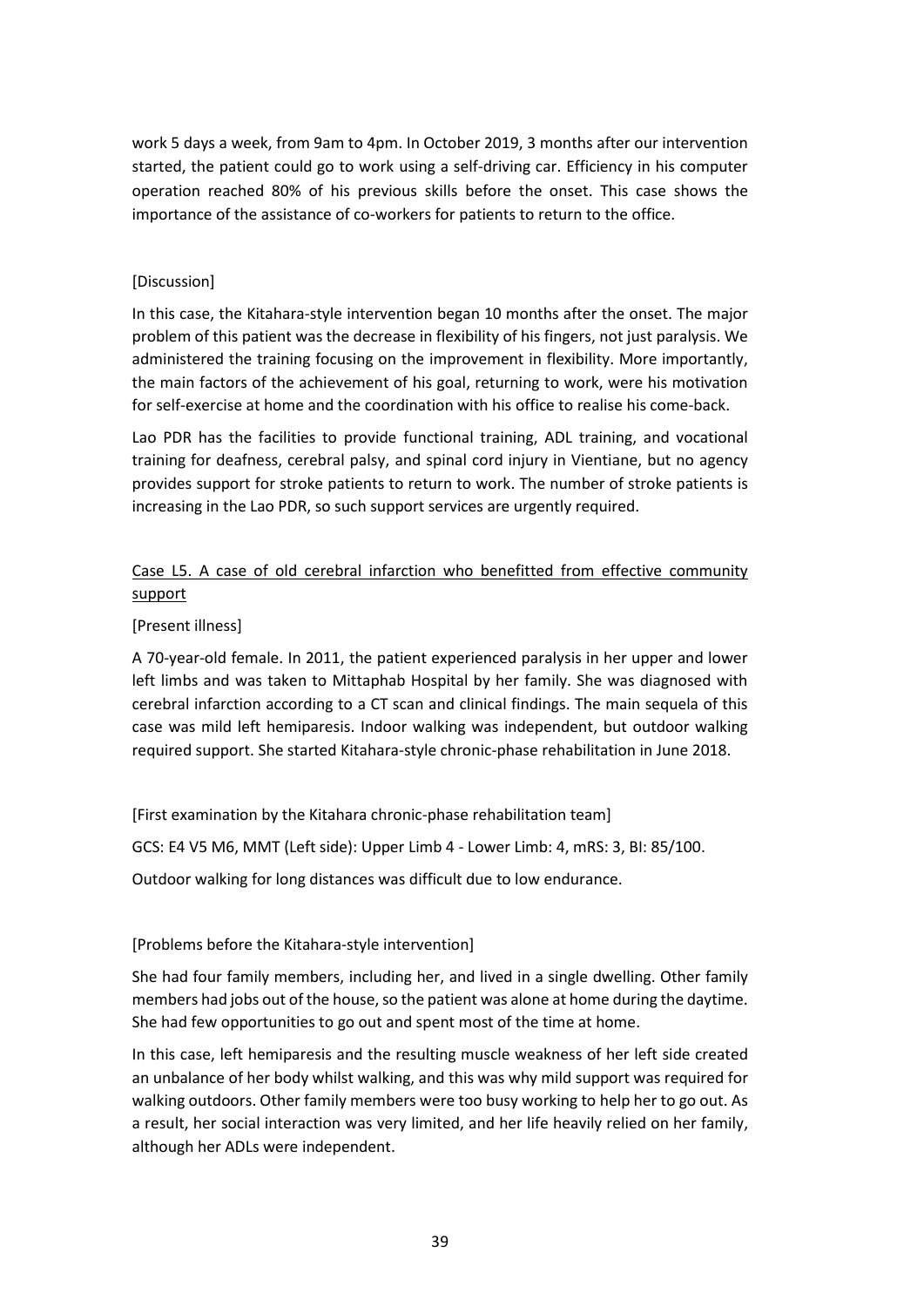#### [Kitahara-style intervention of chronic-phase rehabilitation]

She did not have any family members who could provide her with transport from her house to our rehabilitation office, but, luckily, another stroke patient who required rehabilitation lived in the same area. We suggested that both could receive rehabilitation services together and asked the local community members to provide transport to them.

Rehabilitation was carried out for 1 hour per visit, 2–4 days a week. We set the goals of this intervention together with the patient: 1) improvement in voluntary movement of the upper and lower left limbs and 2) independent outdoor walking. An intervention programme was created, and instructions to the patient were provided like in the other cases in the Lao PDR shown above. Self-exercise was encouraged to increase the patient's activities at home, and improvement of her walking balance which was impaired due to unbalanced muscle strength was sought.

Two months after the intervention was started, MMT improved from 4 to 5 for the upper limb, and 4 to 5 for the lower limb. Walking stability and improvement in standing position balance were achieved, and independent walking became possible. After outpatient rehabilitation was completed, interaction between the two patients who received rehabilitation services together increased, and they started to visit each other's houses.

As of October 2019, more than 1 year after intervention was completed, indoor and outdoor walking was independent, and the patient could live without falling.

#### [Discussion]

This case provides a good example in the following two points.

Even for the case of old cerebral infarction, chronic-phase rehabilitation could bring an improvement in the quality of life of the client. In this case, the client started chronicphase rehabilitation about 7 years after the onset.

The support of the local community enabled the client to benefit from rehabilitation services. Without such support, she would not be able to come to our rehabilitation facility due to a lack of transport. Mutual support within local communities is a very important factor which can bring success in the intervention of chronic-phase rehabilitation.

#### **2.4.3. Cases in Viet Nam**

#### Case V1. A case of subarachnoid haemorrhage provided with home-visit rehabilitation

#### [Present illness]

A female patient in her 60s. The patient suffered a subarachnoid haemorrhage and cerebral haemorrhage. She was admitted to Bach Mai Hospital and coil embolisation was performed for the cerebral aneurysm. Hematoma was observed in the left frontal lobe, putamen, and thalamus. She was hospitalised for 2 months. When she left hospital, she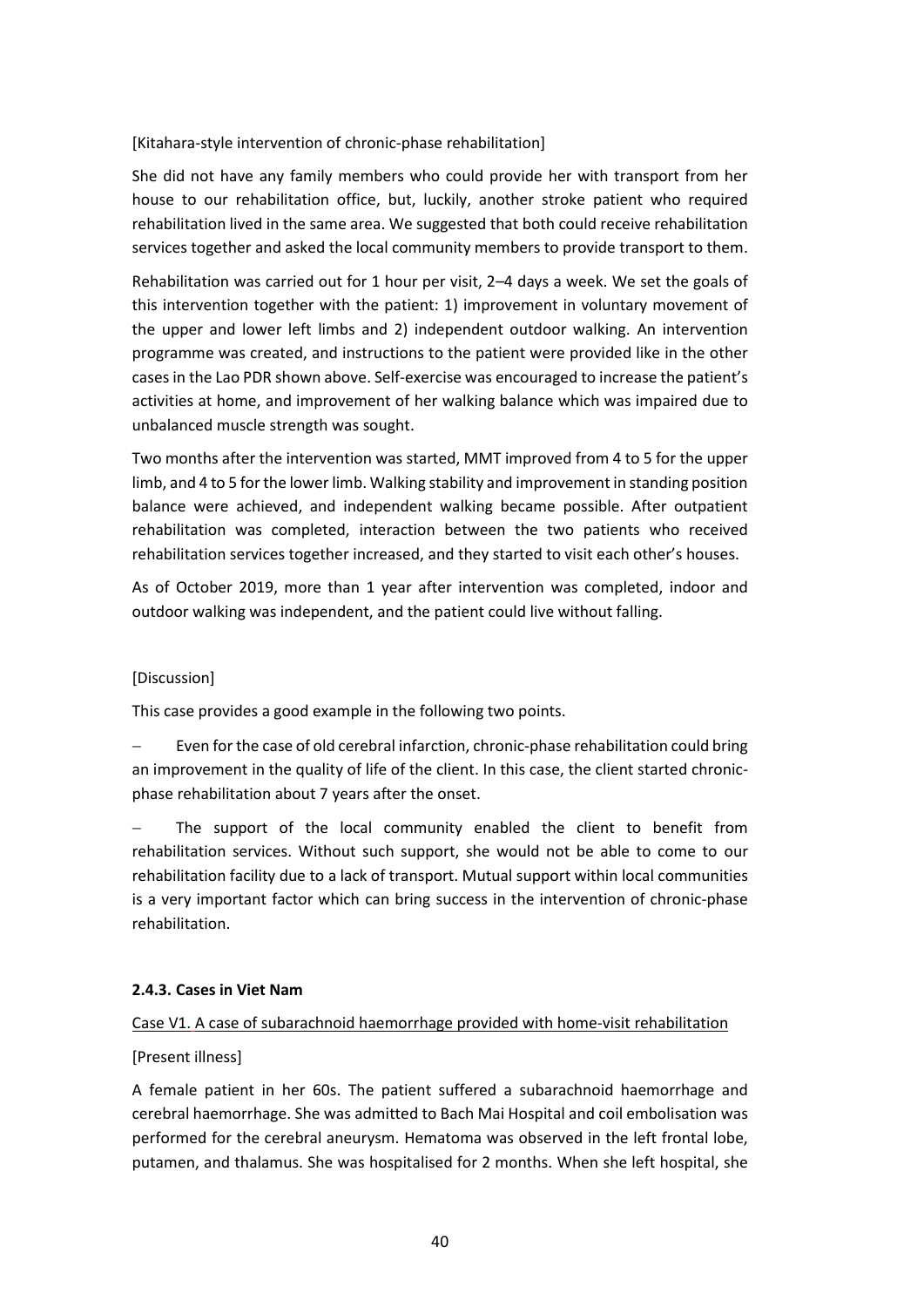still had moderate quadriplegia, disorders of diminished motivation, and attention deficit. She also had tracheostomy made. Nutrition was provided through a nasogastric tube. Four months after the onset, she consulted Kitahara's rehabilitation team and home-visit rehabilitation began on 28 December 2018.

[First examination by Kitahara's chronic-phase rehabilitation team]

GCS: E4 V1 M5, MMT: right upper limb 1 – right lower limb 1 - left upper limb 2 - left lower limb 2, mRS: 5, BI: 0/100.

Disorders of diminished motivation and attention deficit were observed, possibly due to frontal lobe dysfunction.

She was bedridden, and her ADLs were fully dependent on caregivers. She had difficulty in speaking due to tracheostomy, but she could understand simple instructions.

#### [Problems before the Kitahara-style intervention]

The patient spent most of her time in bed. The primary caregiver was a domestic worker and she took care of the patient 24 hours a day. Before the onset, the patient lived with her husband, whilst her son's family lived nearby. When she left hospital, she moved to her son's house rather than her house. Required care was mostly provided by the domestic worker not by the family members. They had a suction machine and nursing bed at home. The patient was dependent on nasogastric feeding.

Consciousness disturbance gradually improved for months after the onset. She continued rehabilitation at home instructed by a local hospital for 2 months after the hospital discharge. Due to the consciousness disturbance, disorders of diminished motivation, and attention deficit, she had very little voluntarily exercise. The caregiver provided any care required for her daily living without considering her residual functions even after the stroke, and the patient had few opportunities to regain her potential physical and mental functions. She did not have a wheelchair, so she could not move out of bed.

#### [Kitahara-style intervention of chronic-phase rehabilitation]

Rehabilitation was provided twice a week at home, and the duration of one session was 45 minutes from 28 December 2018 to 25 June 2019. We encouraged the caregiver as well as the family members to let the patient do whatever she could and to avoid overassistance. We instructed them how to help the patient sit up, move from the bed to the wheelchair, and get in and out of a car to facilitate the movement of the patient. We showed them the practical training for feeding and dressing so that they could also practice at home. We also assessed the patient's swallowing function and the function of her respiratory system. As the consciousness disturbance was getting better day by day, the swallowing function and respiratory function were also improved. We consulted a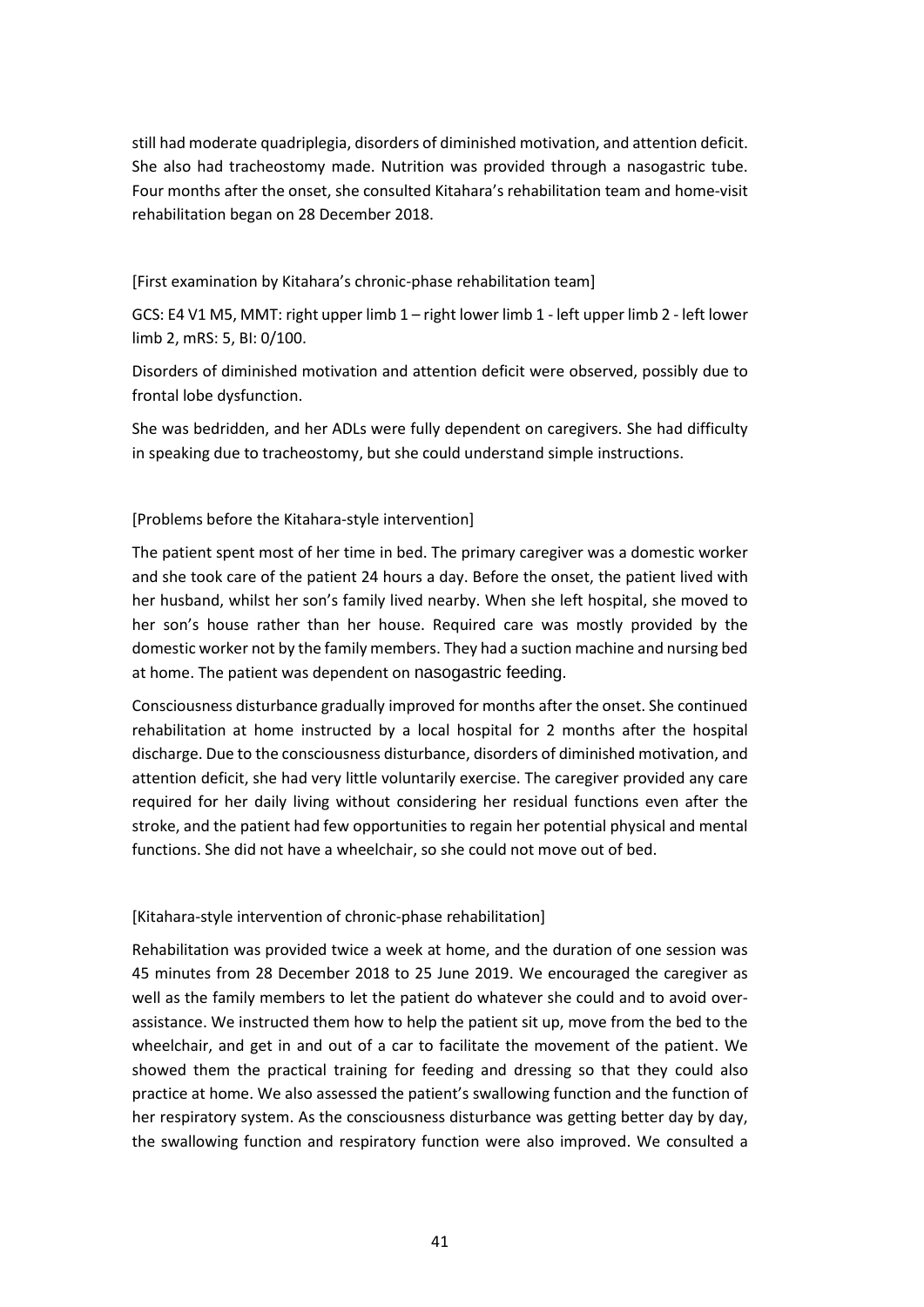doctor from Viet Duc University Hospital asking if the tracheostomy tube could be removed and the tracheostoma could be closed to improve the swallowing function. The tracheostomy tube was removed on 16 January 2019. We continued to provide swallowing exercises even after the tracheostomy tube de-cannulation, and the patient was able to feed by mouth at the beginning of February 2019. We recommended them to purchase an easy-to-use wheelchair which had swing-away leg-rests because it could let her have a good posture on the seat and could be seated comfortably. To improve home accessibility using the wheelchair, a ramp was installed in front of the house.

As a result of our intervention, her tracheostomy was no longer needed and she could resume oral feeding. She became able to sit up and transfer to a wheelchair if assistance was provided. Opportunities to go out with the family or the caregiver by wheelchair increased.

#### [Discussion]

Kitahara's chronic-phase rehabilitation team started home-visit sessions 4 months after the onset of subarachnoid haemorrhage. Instructions to the caregiver and family members and the adjustment of the living environment could increase the opportunities for the patient to move around within and outside of the house. As of July 2019, almost 1 year after the onset, the physical function and communication ability of the patient were still improving.

In Viet Nam, some families employ domestic workers as caregivers, in case their family members' physical and mental functions deteriorate and they need care to maintain their daily lives. Most of these domestic workers do not have the necessary knowledge or skills required for caregiving, so it is not possible for them to provide suitable care in accordance with the functional status of the clients. The key to the success in this case was the education to the caregiver and family members through home-visit sessions so that they could understand the importance of letting the patient try to do as much as possible to maximise her residual functions.

#### Case V2. A case of old cerebral infarction whose main symptom was ataxia

#### [Present illness]

A male patient in his 60s. On 1 April 2018, the patient experienced a cerebral infarction during a trip to the United States and was admitted to a hospital there for 5 days. He was then discharged from the hospital and returned to his family's house in the United States. He returned to Viet Nam in August 2018. ADL was independent, however, mild right hemiparesis and ataxia were observed. He desired to walk faster and visited the outpatient department of Viet Duc University Hospital on 13 February 2019. He was referred to Kitahara's rehabilitation team on the same day.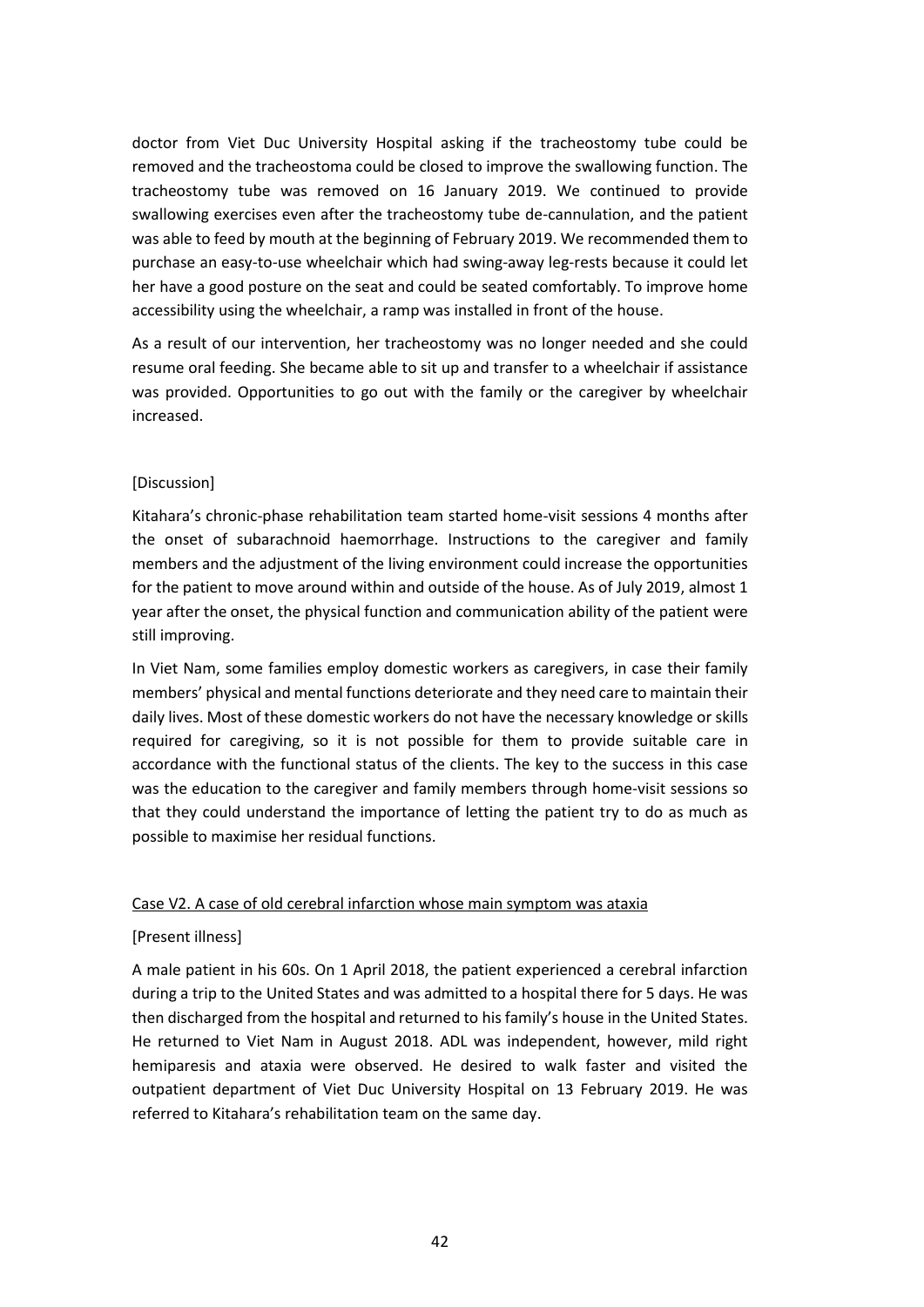[First examination by Kitahara's rehabilitation team] GCS: E4 V5 M6, MMT (Right side): Upper limb 4 - Lower limb 4, mRS: 2, BI: 100/100. Finger-to-nose test and heel-to-shin test showed he had dysdiadochokinesia. Single-leg stance test: Right 3 seconds - Left 10 seconds. 10-metre walking test: 16 seconds (24 steps).

#### [Problems before the Kitahara-style intervention]

The patient lived with his son, his son's wife, and a grandchild. He had already retired and did not have a job. His daily routine was early-morning exercise outdoors. His ADLs were independent and could go up and down the stairs independently, but long-distance walks made him easily tired. The range of his outdoor activities was restricted due to his slower walking speed and impaired endurance whilst walking.

#### [Kitahara-style intervention]

Outpatient rehabilitation was carried out every day for 45 minutes per session for 10 days. We identified that his main problem was ataxic movement and hyperactivity of his left hip flexor muscles and trunk extensor muscles as compensation for ataxia, so we focused on the improvement of his body stability and posture support in our intervention. Specifically, our intervention aimed at the improvement of the flexibility of his body trunk and left hip joint so that his right hip muscles would be balanced with the other side. We also provided him with instructions on self-training at home. The contents of the self-training were created in accordance with the results of his posture and movement analysis.

On the last day of outpatient rehabilitation, the result of the single-leg stance test of his right leg was improved to 10 seconds, which was same as the unaffected left side. The 10 metre walking test was improved to 12 seconds (20 steps). The patient had understood the method of self-training and practiced it at home.

#### [Discussion]

In this case, the Kitahara intervention started 10 months after the onset, but improvement in body balance and gait speed was achieved through the implementation of the appropriate training, including self-training. We have found that some patients with mild symptoms do not like listening to the recommendations of rehabilitation professionals and perform training in their own ways. Such patients, in many cases, fail to improve their physical functions to their maximum potential, resulting in an increase in the burden on themselves. We administered to this patient a concentrated intervention of rehabilitation in a short period, and this case shows that such a short intervention could achieve a desirable outcome, even for the patients with mild symptoms and chronic cases.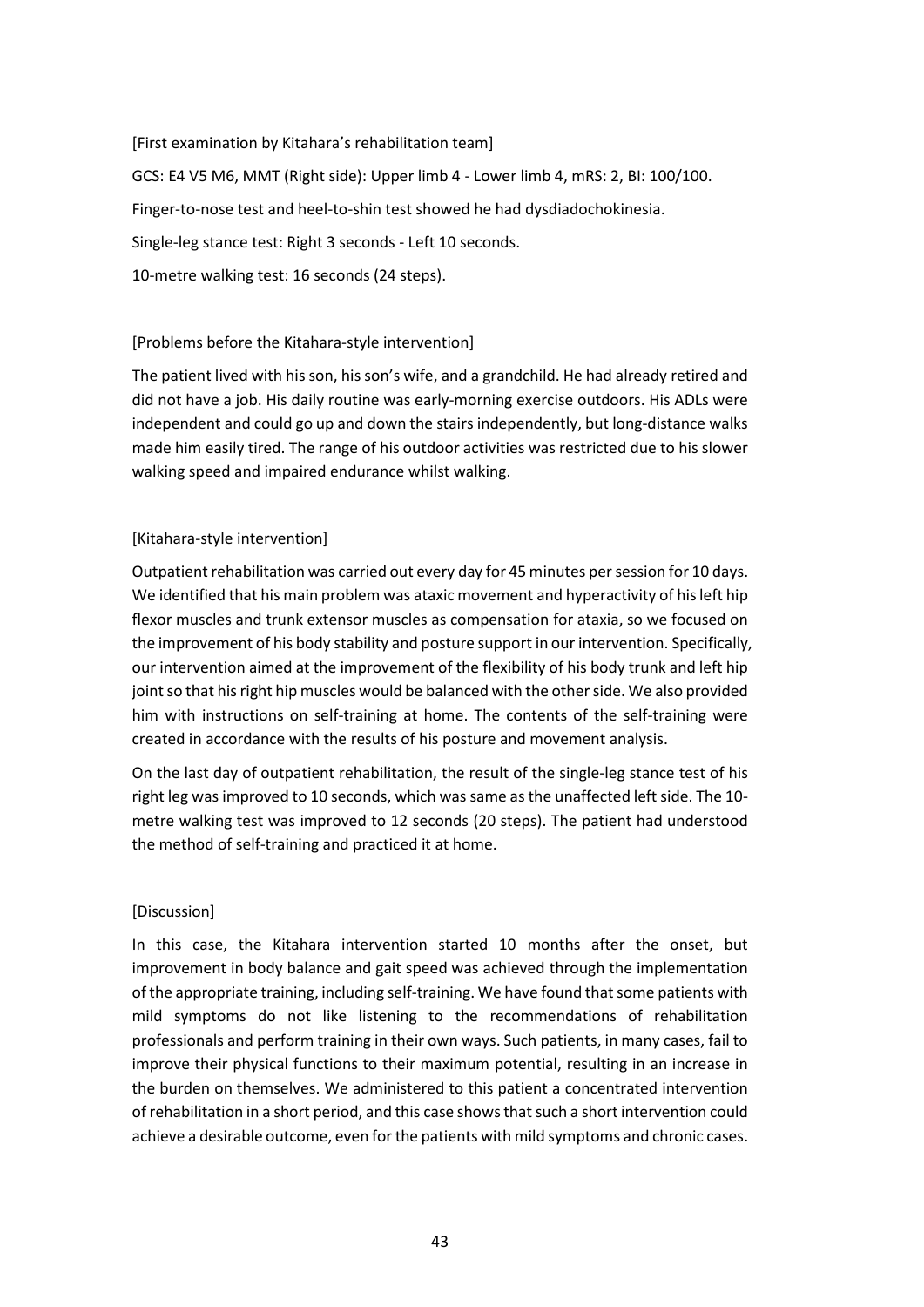#### Case V3. A case of recurrent cerebral infarction with hemiplegia and severely impaired ADLs

#### [Present illness]

A male patient in his 60s. The patient suffered cerebral infarction, resulting in right hemiplegia. Rehabilitation began on the 12th day from the onset. The patient was discharged after 64 days of hospitalisation at an acute care hospital and then returned home. After discharge, outpatient rehabilitation was carried out three times a week. He had been undergoing haemodialysis three times a week since before the onset of the cerebral infarction at the time. He had suffered another cerebral infarction 3 years before this attack, but no obvious physical functional disability had been observed after the previous attack.

[First examination by Kitahara's chronic-phase rehabilitation team]

GCS: E4 V2 M6, MMT (Right side): Upper limb 1 - Lower limb: 2, mRS 5, BI: 10/100.

Patient had slurred speech and aphasia.

His ADLs were almost fully dependent, and he was fed through a nasogastric tube.

#### [Problems before the Kitahara-style intervention]

The patient lived with his son and his son's wife. He had already retired. The house was a single dwelling with three stories. The patient's bedroom was on the middle floor, whilst the eating space of the family was on the ground floor. He did not go down to the ground floor for feeding because of difficulty in using the stairs as well as the incapability of oral feeding, which hindered him from enjoying mealtimes with the family. When he left hospital, he purchased a reclining wheelchair. Handrails were also installed along the stairs in the house.

From the onset, the patient was bedridden for 2 weeks. When he left hospital, he was using a wheelchair, but he could not walk on his feet even for a short distance. He needed to improve his endurance for physical activities, but it was not easy to increase the level of activities. His family members were more than willing to provide care for the patient, but their excessive assistance could have hindered his functional recovery after stroke.

#### [Kitahara-style intervention]

Outpatient rehabilitation was carried out 60 minutes per session, three times a week for a total of 28 sessions. Home-visit sessions were also implemented once a week. At outpatient rehabilitation, the training focused on improving the body balance function and gait stability. We encouraged the family members to continue the training as home care and increase the physical activities of the patient. During the home visit, we checked his living arrangements at home and advised them to install a handrail along the stairs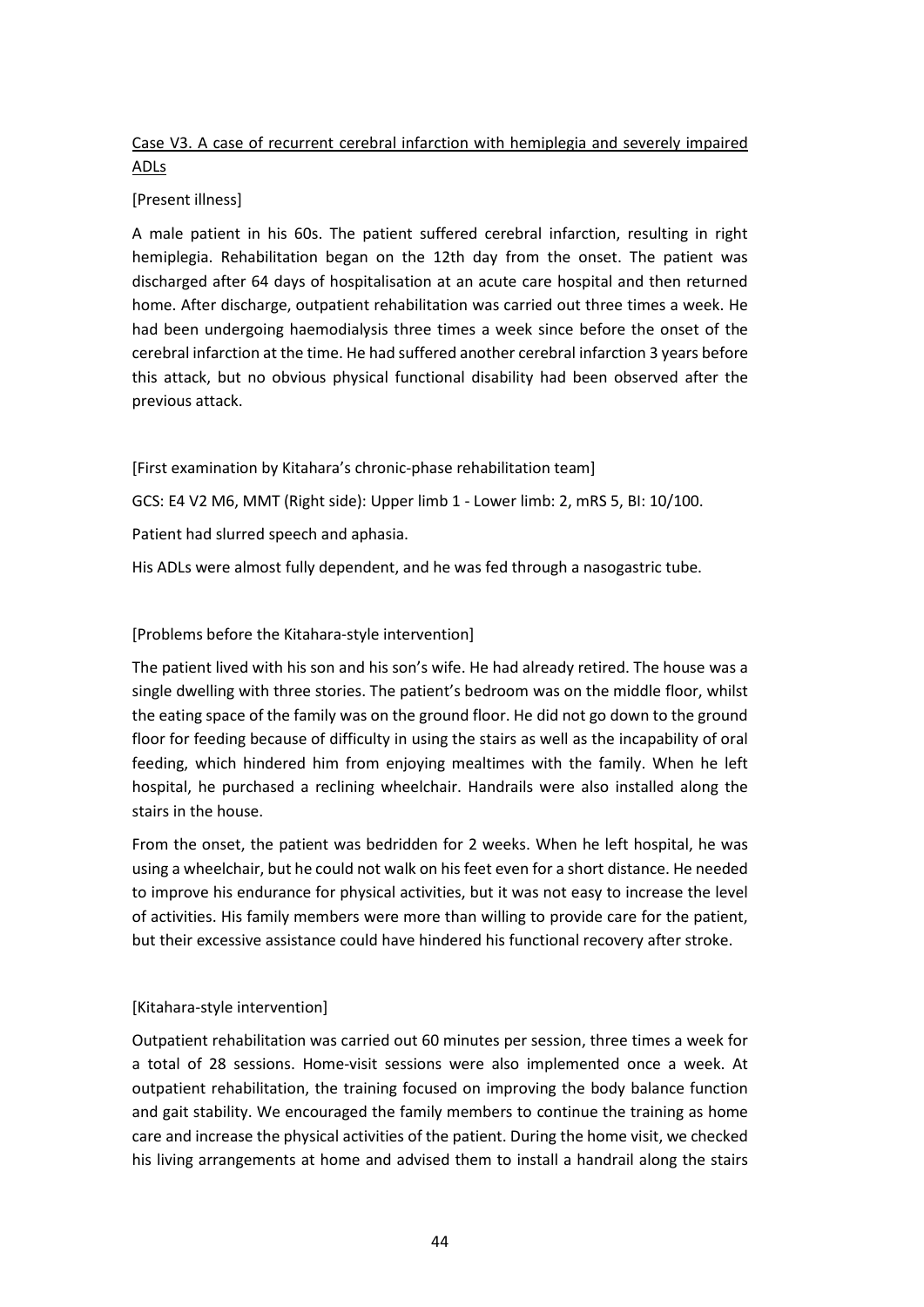and renovate the bathroom to make his toileting and bathing easier. A special chair for the shower room was also installed. We also demonstrated actual training that could be done within the house for the improvement of his gait and ADLs, such as getting up from bed, walking through the narrow hallway, and going up and down the stairs.

We started to provide swallowing exercises on the 23rd day from the onset day. The patient resumed his oral feeding function on the 28th day from the onset day.

As a result of our intervention, mRS was improved to 4, and BI also increased to 60. He became able to walk within the house if assisted, and other ADLs were also improved, although he still needed some assistance. He stayed only on the middle floor of the house without coming downstairs when he returned home from hospital, but after our intervention, he more often comes downstairs to have meals with his family and his oral intake was resumed instead of using a tube feeding.

#### [Discussion]

Because of the long bed-ridden period, the patient lost his tolerance for physical activities. We tried to increase his capacity for physical activities through the training and the adjustment of his living environment, such as the instalment of handrails and the renovation of the bathroom. We also encouraged him and the family members to have meals together downstairs so that he could be motivated to go down the stairs from upstairs where he usually stayed. Before our intervention, his family had believed that the patient was not able to come downstairs, so he fed himself alone upstairs. He also became able to bathe using the shower chair with assistance from his family members thanks to the renovation of the bathroom.

During the home-visit rehabilitation, we always assessed his functions and his living arrangement and advised him and the family members on the renovation of his living environment based on our assessment. We believe the home-visit session was quite effective for the improvement of the ADLs of the patient because we could find solutions for the specific problems faced by the patient and his family. They could also understand how to practically carry out the training at home. This case shows the potential of rehabilitation services for patients who are severely disabled.

#### **2.5. Suggestions for the improvement of QOL of the brain injury patients and families**

We reported the results of the questionnaire survey targeting the family members of brain injury patients, field surveys of selected hospitals, and case studies that were conducted in Cambodia, the Lao PDR, and Viet Nam. The strength of our studies is the data collected from the practical sites of chronic-phase rehabilitation. In this section, we would like to make several suggestions to improve the lives of brain injury patients and their caregivers, most of whom are family caregivers, which are derived from our experiences of the practical sites of rehabilitation.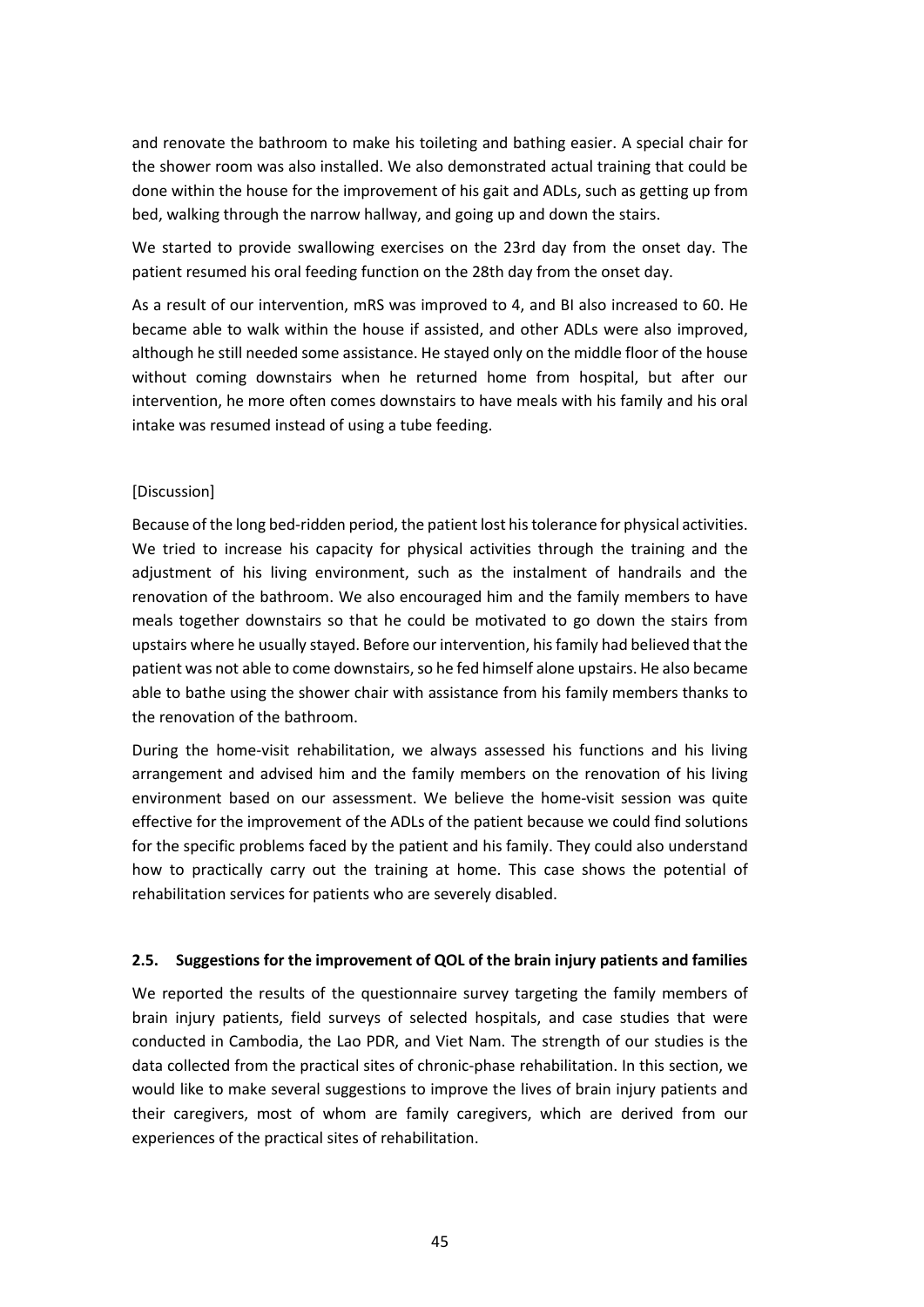#### **1) Multi-stakeholder collaboration, telecommunication tools, and increase of awareness**

The healthcare systems in Cambodia, Lao PDR, and Viet Nam do not necessarily have enough capacity to provide satisfactory chronic-phase rehabilitation services, especially in rural areas. Coupled with the ignorance of the effect of chronic-phase rehabilitation amongst the people there, it is expected that insufficient healthcare systems fail to recover and optimise the residual functions of stroke patients whose ADLs are so impaired that care provision is required. In these countries, long-term care is mainly provided by family caregivers. As a result, quite a few families who have stroke patients with severe disabilities face an economic and social burden to take care of patients who have failed to improve their functions because of the lack of chances to undergo appropriate rehabilitation services.

Considering the sequelae of stroke which greatly restricts the ADLs of patients, stroke cases have a considerable impact on the families and even the communities, economically and socially. Particularly in such areas, as stated in the previous paragraph, where healthcare systems cannot necessarily provide enough services, collaboration amongst basic healthcare service providers is crucial, from the bodies involved with disease prevention, to acute care, rehabilitation, and long-term care. Not only the public sector but also private businesses have the potential to contribute to the improvement of services, for example long-term care services. Providing such basic services universally is more important than expanding specialised services.

Medical institutions and staff are often concentrated in urban areas, so the use of telecommunication tools has the potential to make it possible to deliver the services of urban areas to rural areas. For example, we succeeded in showing through the examples in this chapter that the instructions for continuous rehabilitation for stroke patients after hospital discharge could be provided even to patients in rural areas through online sessions. The education of medical staff personnel engaged in rehabilitation and longterm care could also be provided using telecommunication tools.

Improvement of the awareness of diseases and their prevention methods, as well as the skills and knowledge of long-term care, is also needed not only for healthcare personnel but also for the families of patients. Such educational activities will strengthen the capacity of societies and communities to mitigate the impacts of the increasing number of stroke patients that will take place as populations age.

#### **2) Reintegration of patients with brain damage and social security**

Most patients with brain damage have disabilities, and the extent of their disabilities varies considerably. In Cambodia, the Lao PDR, and Viet Nam, such patients can somehow receive medical rehabilitation services at acute care hospitals, but most of them face difficulties in adjusting their daily lives to the impaired physical and mental functions after they leave hospital for home. Particularly in the case of the patients who are in the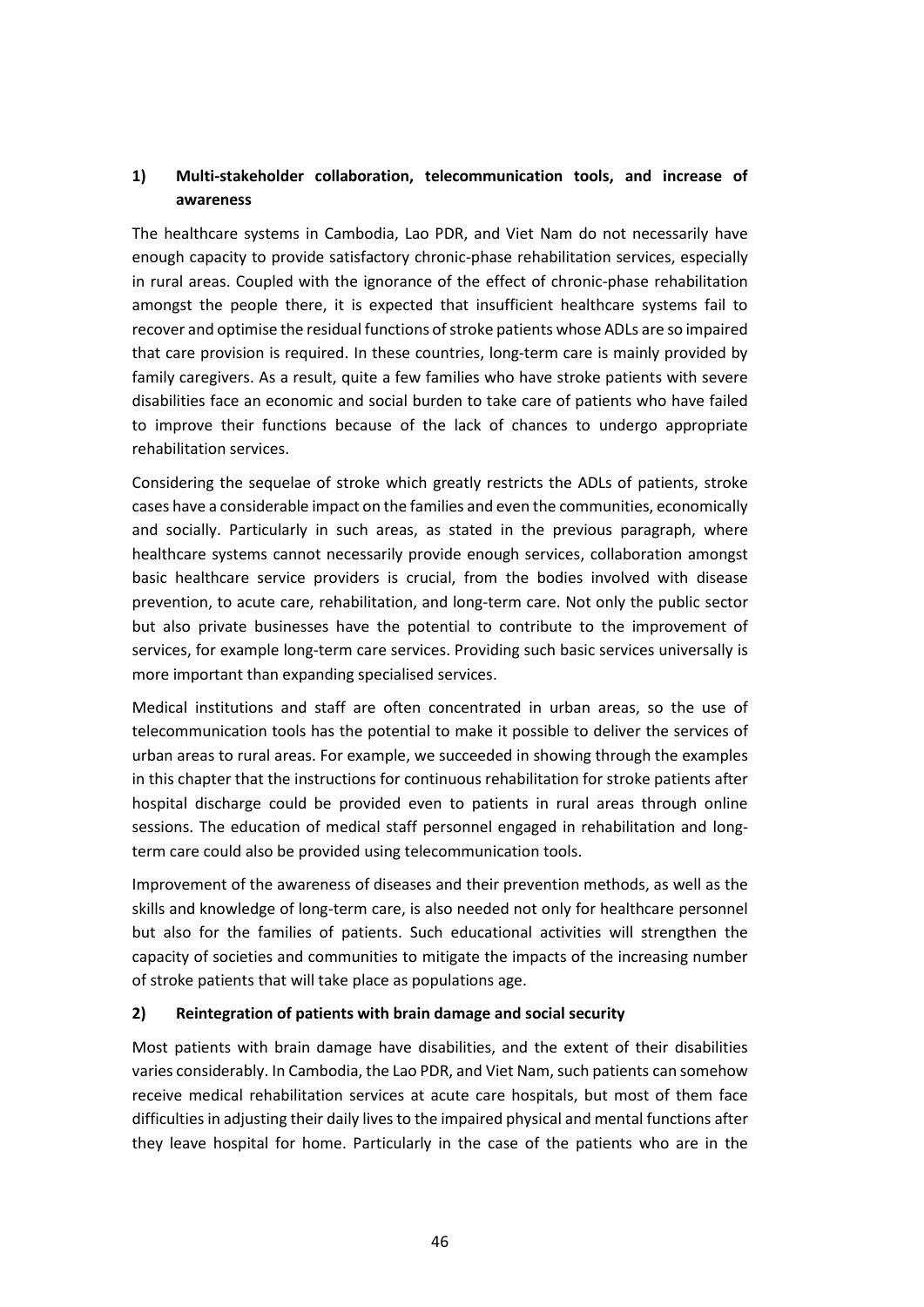productive-age population and who are breadwinners for their families, it can be a really critical issue whether they can resume working as before the attack or not. In these three countries, where social security systems are developing, it would be difficult for them to expect enough specific support that facilitates the social reintegration of the patients with brain damage, such as employment support, vocational rehabilitation, or other programmes aiming for promoting the independent lives of brain damage patients.

We believe proper assessment of the residual functions of the patients and the understanding of the needs of employers are the most important factors to encourage the employment of people with disabilities. Rehabilitation professionals are in the best position to mediate between them. Both patients and employers have concerns and anxieties regarding being employed and employing. Rehabilitation professionals can understand both concerns and bridge the gap between the two parties as stated in this chapter. All three countries have limited human resources for the promotion of the reemployment of stroke and brain trauma patients. We consider that rehabilitation professionals are required to be involved with not only medical rehabilitation but also social and vocational rehabilitation in societies with scarce human resources.

In Southeast Asia, which has one of the fastest growing aged population in the world, we can find some remarkable activities that promote the social inclusion of older people living with disabilities. For example, at the Cho Ray Hospital in Ho Chi Minh City, leisure activities such as group exercises and group singing are provided targeting patients who have received treatment for stroke or traumatic brain injury and left for home. The participants of these activities have improved self-efficacy and mobility. As another example, a NPO called Rehab-Care for ASIA has established a daycare centre in the Photharam District, Ratchaburi Province, Thailand, with the cooperation of the Ministry of Health, local governments, hospitals, and volunteer organisations to contribute to the promotion of the social participation of the community's frail and bedridden older people, and they are succeeding in reducing the number of bedridden people in the region. The key to the success of these cases is the collaborative approach, which integrates the activities of communities, local authorities, NGOs, hospitals, schools, and even the national government. Such an approach can strengthen the mutual support of communities and promote the social inclusion of people with disabilities.

Social security systems like disability pensions do exist in these three countries, but it cannot be said that the systems are fully utilised, probably because the expected beneficiaries do not know about the systems well. Many brain damage patients have difficulty in working due to the aftereffects, as well as the expenses, of treatment. It is encouraged to raise the awareness of social security programmes and services available amongst not only patients and their families but also healthcare providers so that the benefit of social security systems can reach the people who really need it.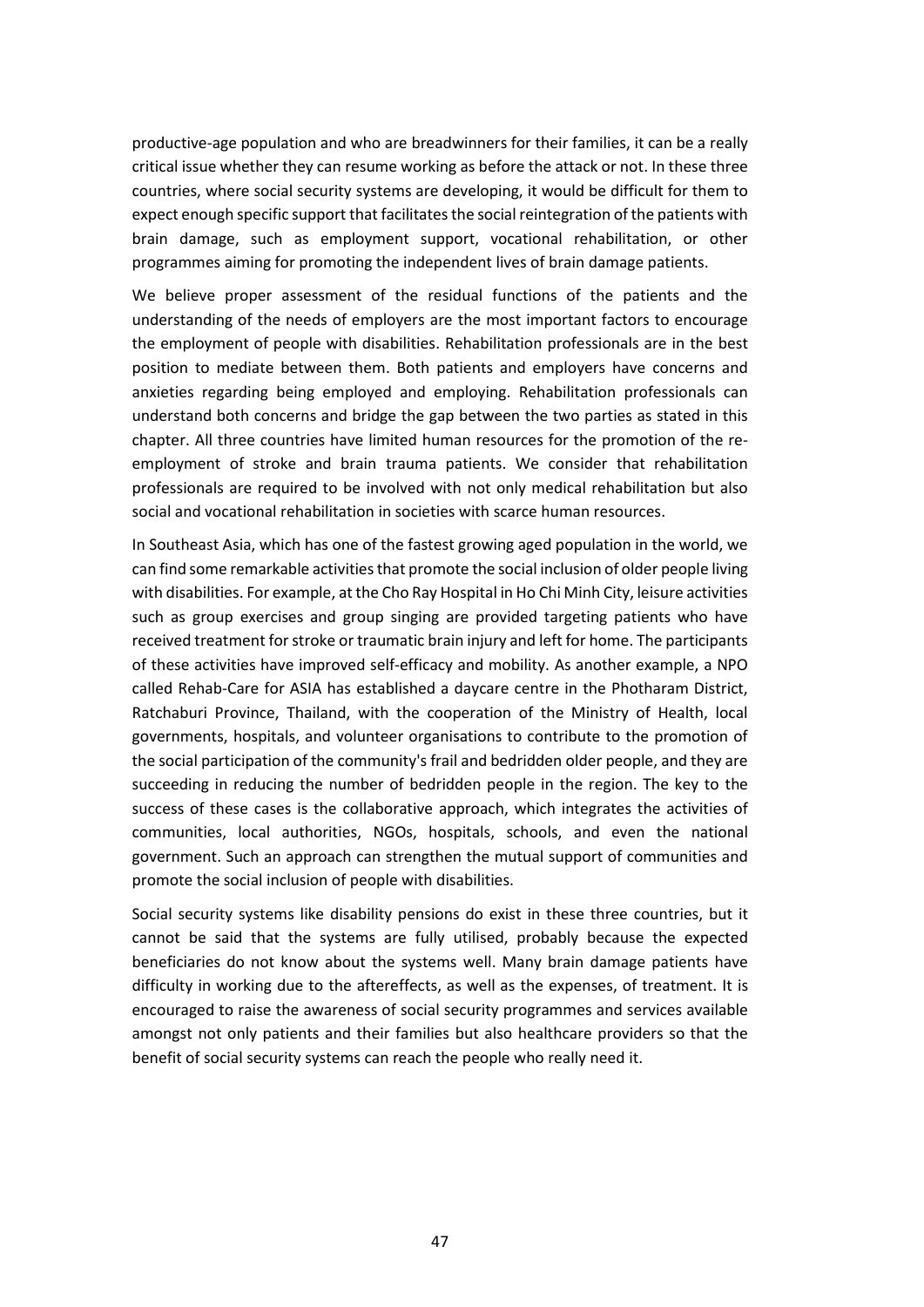#### **3) Support for family caregivers**

In many countries and societies, the main caregivers for older people used to be or still are family members and community members. In the contemporary world where demographic transition and urbanisation are taking place, more people go to work outside of the house, including women who mainly take the role of caregiving in many cultures, and family size is shrinking as a result of demographic change. Such change in social structure undermines the capacity of caregiving of families and communities. The three study countries are not an exception.

Patients with severe brain injury often require considerable assistance in ADLs. Acute phase rehabilitation provided by acute care hospitals can improve the physical and mental functions of the patients to some extent, but in most cases, long-term care, which can be extensive care from toileting to bathing, etc. is still required even after they come back home, and such care work can impose a physical and mental burden on family caregivers. Family caregivers need the chance to take respite.

In countries that have developed welfare systems for older people, facilities that provide respite to family caregivers have been established, such as nursing homes, daycare centres, and short stay units, etc.

In Cambodia, the Lao PDR, and Viet Nam, only few such facilities can be found, but Sunrise Japan Hospital Phnom Penh in Cambodia offers a short-stay package for the respite of family caregivers. The hospital provides beds in a ward and rehabilitation services, but it charges lower prices than for regular hospitalisation.

Also, in Sunrise Japan Hospital Phnom Penh, individualised sessions to instruct how to provide care are provided to the patients and family members, such as care for bed-ridden people and those who need wheelchairs. For the severest cases, instructions are provided almost every day from admission to discharge. Even after leaving the hospital, family members are encouraged to participate in outpatient rehabilitation sessions so that they can learn how to let the patients exercise at home and how to interact with the patients.

The business of institutionalised care, like nursing homes, is still not easy to develop in these three countries because the number of people who can afford the high cost of private nursing homes is still very limited. Caregivers who have professional skills and knowledge are also scarce. Strong filial piety can also be considered to be a major reason for families' aversion to institutionalised care facilities.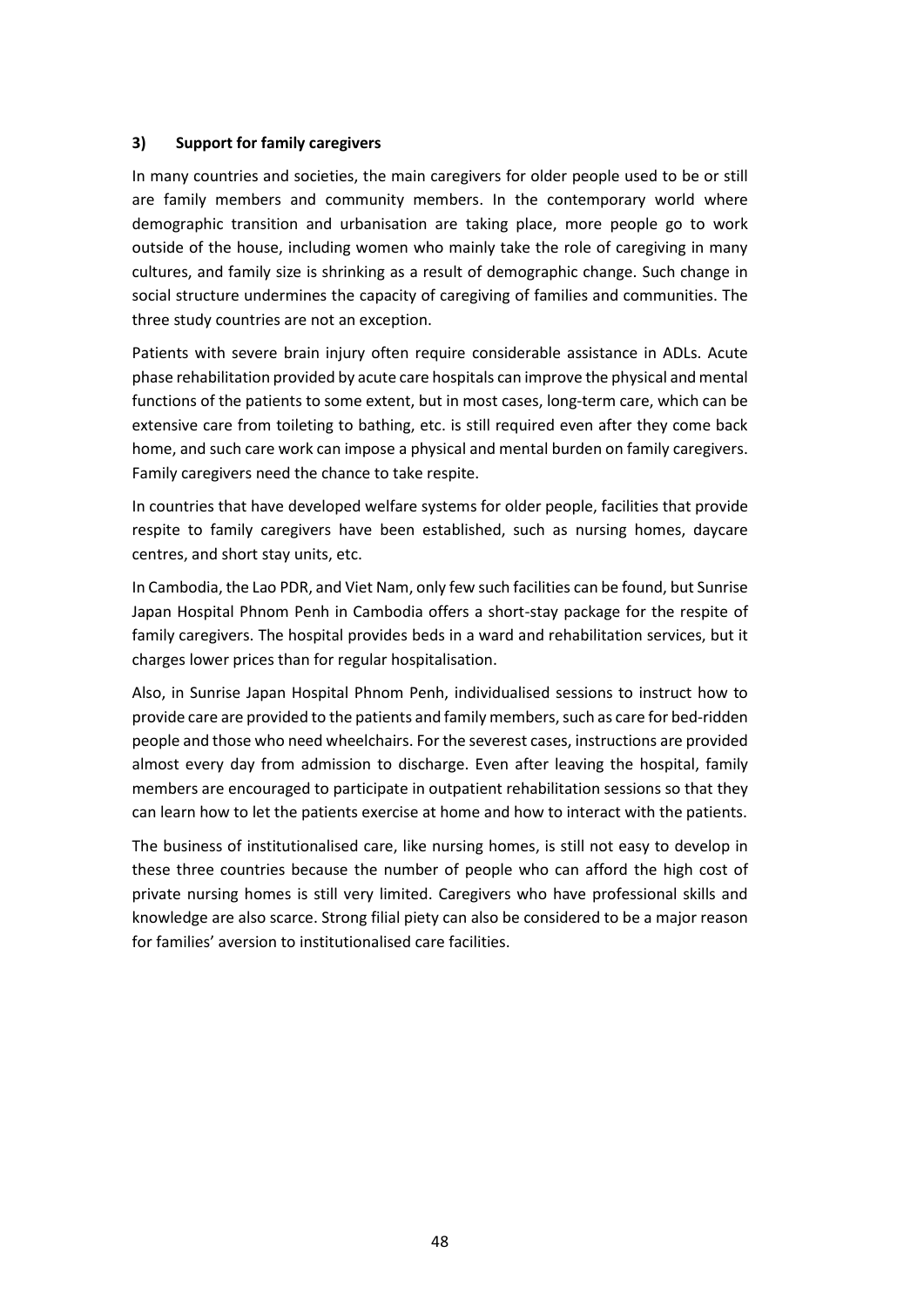#### **References**

- Ada, L., S. Dorsch, and C.G. Canning (2006), 'Strengthening Interventions Increase Strength and Improve Activity After Stroke: A Systematic Review', *Australian Journal of Physiotherapy,* 52(4), pp.241–48.
- Bac Giang Provincial Department of Health (Sớ Y Tế tỉnh Bắc Giang) (n.d.), *Introduction to Bac Giang Rehabilitation Hospital (Giới thiệu về Bệnh việ Phục Hồi chức năng tỉnh Bắc Giang)*. Bắc Giang: Sớ Y Tế tỉnh Bắc Giang. http://bvphcnbg.com/about/Gioi-thieu-ve-Benh-vien-Phuc-hoi-chuc-nang-tinh-Bac-Giang.html (accessed 18 December 2020).
- Barbay, S. et al. (2006), 'Behavioral and Neurophysiological Effects of Delayed Training Following a Small Ischemic Infarct in Primary Motor Cortex of Squirrel Monkeys', *Experimental Brain Research,* 169, pp.106–16.
- Council for the Development of Cambodia (2013), *Municipality and Province, Kratie Province Investment Information*. Phnom Penh: Council for the Development of Cambodia. https://data.opendevelopmentmekong.net/dataset/b789b447-5fdc-4a9c-a1b4-c5969ad643fb/resource/9fec36bc-a47c-47c1-9d0be54d1483c7dd/download/KratieProvince09.06.2014.pdf (accessed 19 June 2021).
- Dean, C.M., C.L. Richards, and F. Malouin (2000), 'Task-related Circuit Training Improves Performance of Locomotor Tasks in Chronic Stroke: A Randomized, Controlled Pilot Trial', *Archives of Physical Medicine and Rehabilitation,* 81(4), pp.409–41.
- General Statistics Office of Viet Nam (2020a), *Health, Culture, Sport, Living standards, Social order, Safety and Environment*. Ha Noi: General Statistics Office of Vietnam. https://www.gso.gov.vn/en/health-culture-sport-living-standards-social-ordersafety-and-environment/ (accessed 16 December 2020).
- General Statistics Office of Viet Nam (2020b), *Completed Results of the 2019 Viet Nam Population and Housing Census*. Ha Noi: Statistical Publishing House. https://www.gso.gov.vn/en/data-and-statistics/2020/11/completed-results-ofthe-2019-viet-nam-population-and-housing-census/ (accessed 15 June 2021).
- Japan International Cooperation Agency and KOEI Research and Consulting, Inc. (2017), *Preparatory Survey Report on the Project for Improvement of Setthathirath Hospital and Champasak Provincial Hospital in Lao People's Democratic Republic.*  https://openjicareport.jica.go.jp/pdf/12301313.pdf (accessed 15 June 2021)
- Kalladka, D. et al. (2016), 'Human Neural Stem Cells in Patients with Chronic Ischaemic Stroke (PISCES): A Phase 1, First-in-man Study', *The Lancet*, 388(10046), pp.787– 96.
- Lang, C.E. et al. (2016), 'Dose Response of Task‐specific Upper Limb Training in People at Least 6 Months Poststroke: A Phase II, Single‐blind, Randomized, Controlled Trial', *Annals of neurology* 80(3), pp.342–54.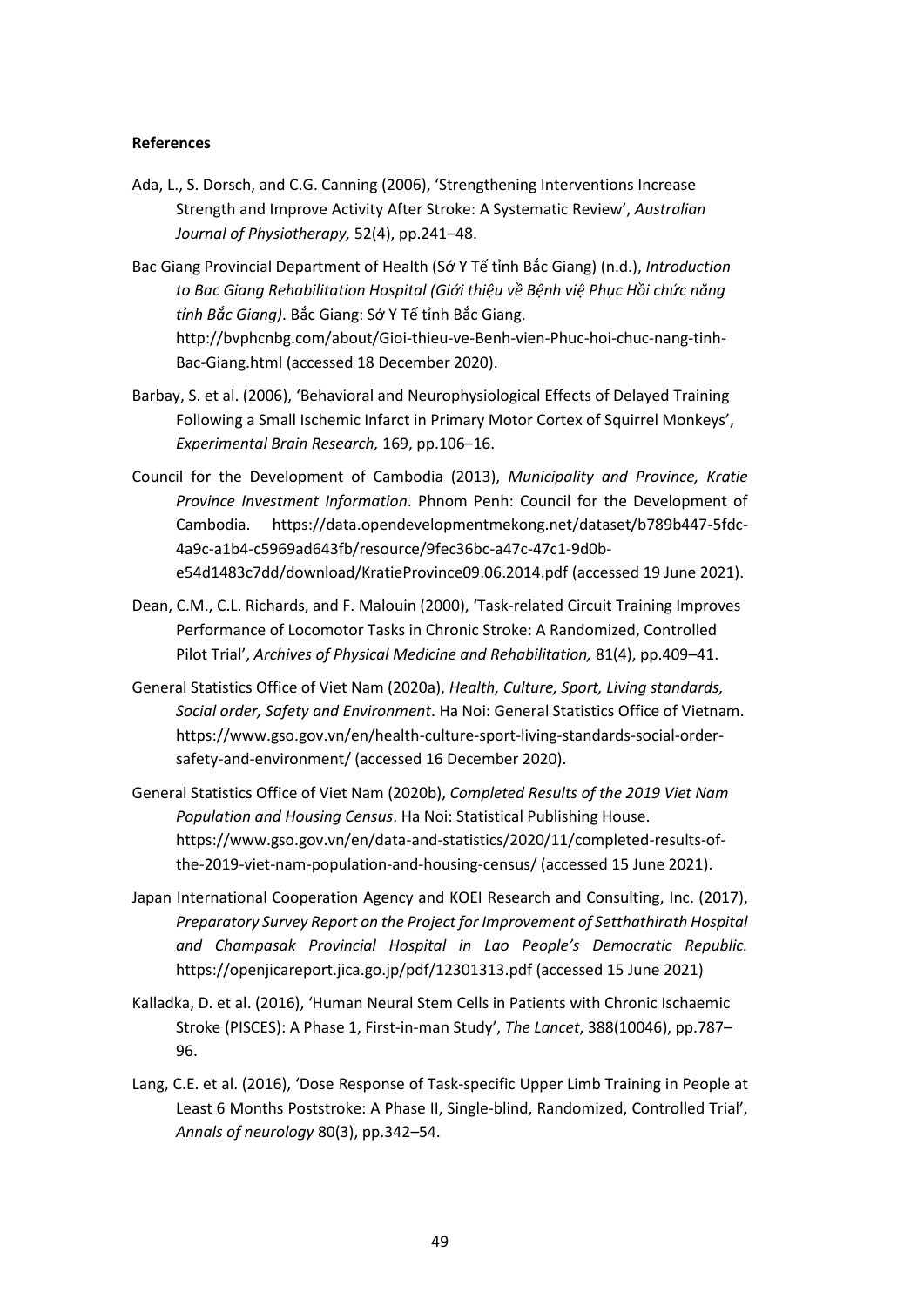- Laver, K.E., Z. Adey-Wakeling, M. Crotty, N.A. Lannin, S. George, and C. Sherrington (2020), 'Telerehabilitation Services for Stroke', *Cochrane Database of Systematic Reviews*, 1, CD010255. https://www.cochrane.org/CD010255/STROKE\_telerehabilitation-services-stroke (accessed 15 June 2021).
- Lincoln, N.B., M.F. Walker, A. Dixon, and P. Knights (2004), 'Evaluation of a Multiprofessional Community Stroke Team: A Randomized Controlled Trial', *Clinical Rehabilitation,* 18(1), pp.40–47.
- Marigold, D.S., J.J. Eng, A.S. Dawson, J.T. Inglis, J.E. Harris, and S. Gylfadóttir (2005), 'Exercise Leads to Faster Postural Reflexes, Improved Balance and Mobility, and Reduced Falls in Older Persons with Chronic Stroke', *Journal of American Geriatrics Society,* 53(3), pp.416–23.
- Mehrholz, J., M. Pohl, T. Platz, J. Kugler, and B. Elsner (2018), 'Electromechanical and Robot-assisted Arm Training for Improving Activities of Daily Living, Arm Function, and Arm Muscle Strength After Stroke', *Cochrane Database of Systematic Reviews* 9, CD006876.

https://www.cochranelibrary.com/cdsr/doi/10.1002/14651858.CD006876.pub5/f ull (accessed 14 June 2021).

- Outpatient Service Trialists (2003), 'Therapy-based Rehabilitation Services for Stroke Patients at Home', *Cochrane Database Systematic Review,* 1, CD002925. https://www.ncbi.nlm.nih.gov/pmc/articles/PMC6464951/ (accessed 15 June 2021).
- Outpatient Service Trialists (2004), 'Rehabilitation Therapy Services for Stroke Patients Living at Home: Systematic Review of Randomised Trials', *The Lancet* 363(9406), pp.352–56.
- Pang, M.Y.C., J.J. Eng, A.S. Dawson, H.A. McKay, and J.E. Harris (2005), 'A Communitybased Fitness and Mobility Exercise Program for Older Adults with Chronic Stroke: A Randomized, Controlled Trial', *Journal of American Geriatrics Society,* 53(10), pp.1667–74.
- Salbach, N.M., N.E. Mayo, S. Robichaud-Ekstrand, J.A. Hanley, C.L. Richards, and S. Wood-Dauphinee (2005), 'The Effect of a Task-oriented Walking Intervention on Improving Balance Self-efficacy Poststroke: A Randomized, Controlled Trial', *Journal of American Geriatrics Society,* 53(4), pp.57–82.
- Swayne, O.B.C., J.C. Rothwell, N.S. Ward, and R.J. Greenwood (2008), 'Stages of Motor Output Reorganization After Hemispheric Stroke Suggested by Longitudinal Studies of Cortical Physiology', *Cerebral Cortex,* 18(8), pp.1909–22.
- World Health Organization (2014), 'The Lao People's Democratic Republic: Health System Review', *Health Systems in Transition*, 4(1). https://iris.wpro.who.int/handle/10665.1/10448 (accessed 15 June 2021).